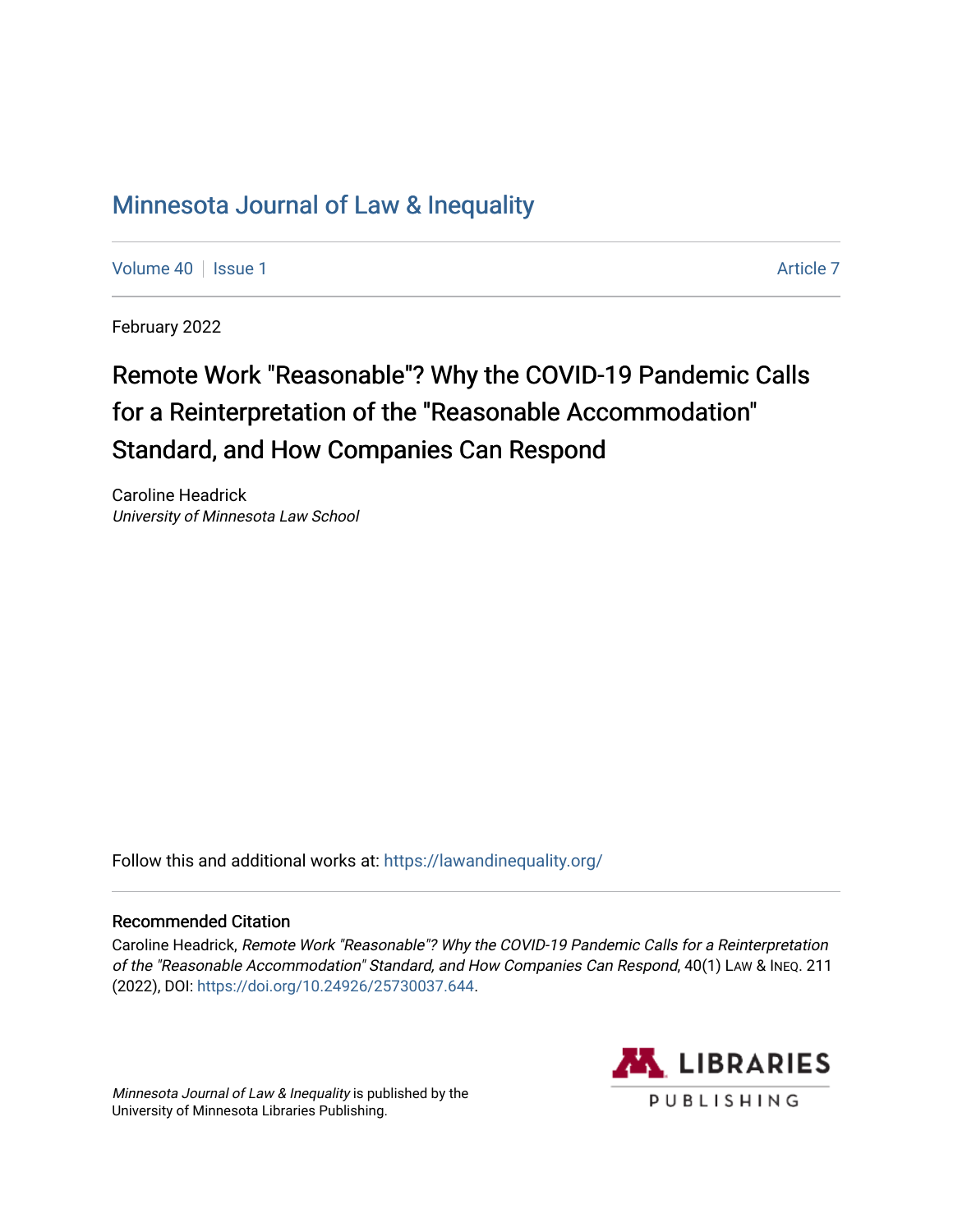# **Remote Work "Reasonable"? Why the COVID-19 Pandemic Calls for a Reinterpretation of the "Reasonable Accommodation" Standard, and How Companies Can Respond**

#### Caroline Headrick†

For many Americans, the news of a work-from-home order may have provided some level of apprehension, or excitement, followed by a slow ease into a new pattern of life where their feet hit the floor and ten minutes later, coffee in hand, they can open their computer and start their days. For at least some, this new pattern provided a welcome respite from the springtime commute which at least in Minnesota is sometimes snowy, and often unpredictable—but for me it was welcome for an entirely different reason. I got my driver's license when I was twenty-one years old, not exactly the age most kids dream about driving. This was because I was born with cerebral palsy; its effect on my body made learning to drive a difficult and lengthy process. As you can imagine, there were several years in between turning sixteen and actually receiving my license where I was in situations in which individuals expected me to be able to drive, and I in turn had to have the challenging and often uncomfortable conversation about why that was not possible. This affected several areas of my life, including the jobs I took. For years, I chose where to apply to jobs primarily based on transportation logistics. Despite having my license now, waking up every morning this past summer and knowing I would not have to drive anywhere was still somewhat of a relief, and I suspect this was also the case for many people like me.

The disabled community is underrepresented in employment, and as companies look to adapt to a work-from-home culture, it

<sup>†.</sup> J.D. Candidate, 2022, University of Minnesota Law School. Special thanks to Professors Stephen F. Befort and Brett McDonnell and to Note & Comment Editor Stephen Earnest for your time, thoughtful critique, and guidance throughout the writing process. A sincere thanks to all the *Journal of Law & Inequality* members who edited this article. Finally, thank you to my family and closest friends. Without your support I would not be where I am today.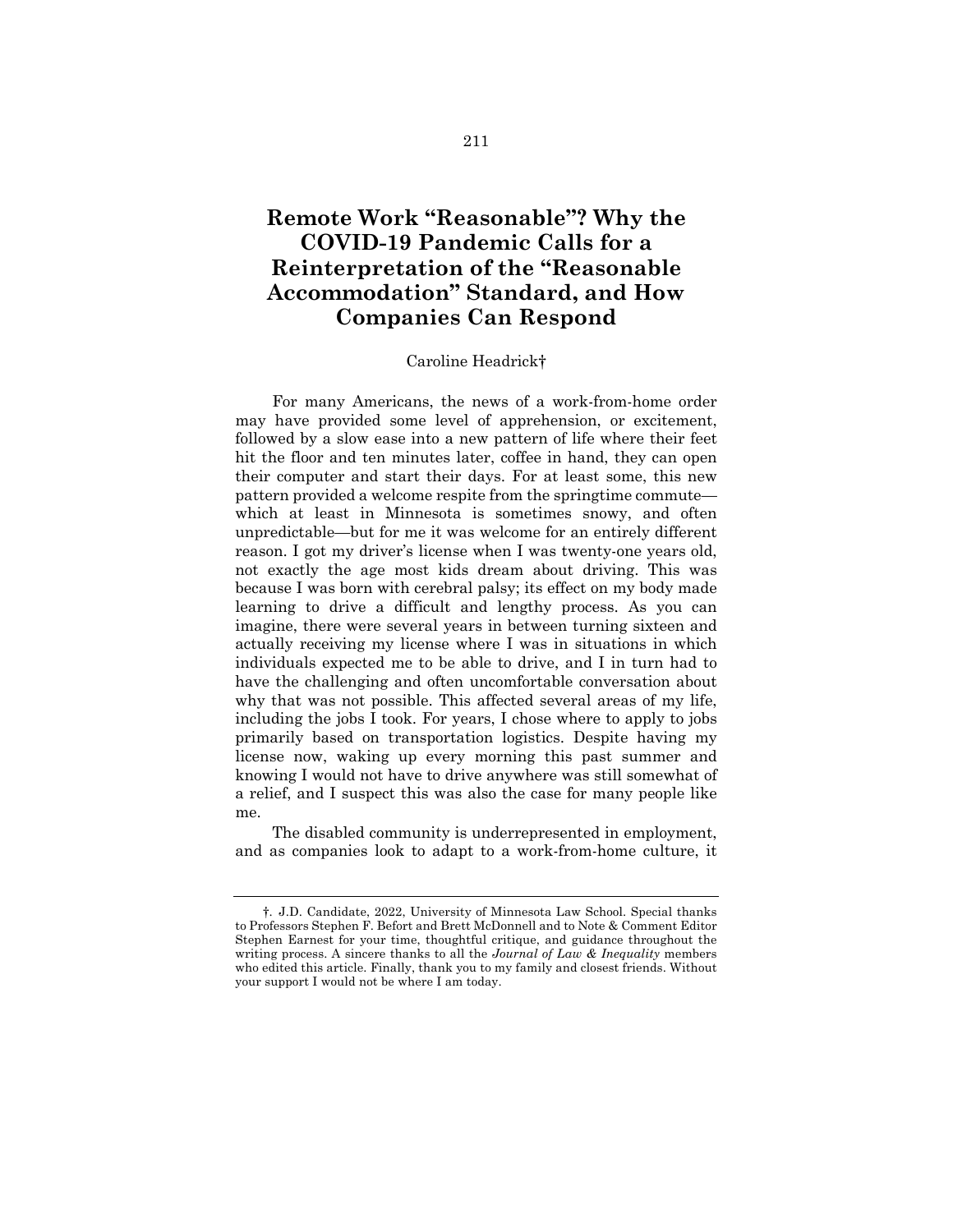creates an open question as to how a post-COVID-19 world will affect the disabled workforce.1 At its passage, the Americans with Disabilities Act (ADA) estimated approximately forty-three million Americans to be disabled.2 Since 2008, the Department of Labor has provided statistics on the rate of unemployment amongst individuals with disabilities versus able bodied individuals. Statistics from 2019 showed that 79.2% of individuals with a disability were not in the labor force at all, compared with 31.1% of individuals without a disability.3 For 2020, the labor force and employment rates of individuals with disabilities showed that 20.5% of individuals with disabilities above the age of 16 were in the labor force: there was an employment to population ratio of 17.9% and an unemployment rate of 12.6%, versus 67.1% of individuals without disabilities above the age of 16 in the labor force during the same period, with an employment to population ratio of 61.8%, and an unemployment rate of 7.9% for individuals without disabilities.4 Individuals with disabilities are entering the labor force and employed at one-third of the rate of individuals without disabilities; where we go from here and how courts—and subsequently employers—reinterpret reasonable accommodation to

<sup>1</sup>*. See* Nathaniel Meyersohn, *Workers with Disabilities are Especially Hard Hit in the Coronavirus Economy*, CNN BUS. (May 14, 2020), https://www.cnn.com/2020/ 05/14/business/disabilities-workers-grocery-stores-coronavirus/index.html

<sup>[</sup>https://perma.cc/FZZ8-EJRL] (explaining that many intellectually impaired individuals have lost jobs in retail).

<sup>2.</sup> Americans with Disabilities Act, 42 U.S.C. § 12101 (2009). The purpose of the Act was in part to increase access to employment. *See also* Sutton v. United Air Lines, 527 U.S. 471, 484 (1999) (acknowledging Congress's finding that some 43 million Americans have one or more physical or mental disabilities).

<sup>3.</sup> U.S. BUREAU OF LAB. STATS., PERSONS WITH A DISABILITY, 2019, at 8 (2020), https://www.dol.gov/sites/dolgov/files/odep/pdf/dol-odep-2019-briefing-appendedsubmission.pdf [https://perma.cc/PC2N-CBRC].

<sup>4</sup>*. Compare Disability Employment Statistics*, U.S. DEP'T LAB., https://www.dol.gov/agencies/odep/research-evaluation/statistics

<sup>[</sup>https://perma.cc/2HM3-HFR7], *with* Jaime Rall, James R. Reed & Amanda Essex, *Employing People with Disabilities*, NATIONAL CONF. OF STATE LEG. (Dec. 15, 2016), https://leg.mt.gov/bills/2019/Minutes/House/Exhibits/buh35a04.pdf

<sup>[</sup>https://perma.cc/X8B3-E5FE] (highlighting that the disparities in employment remain high, in spite of state and local initiatives to promote work opportunities for individuals who are disabled by offering tax exempt status to business). See Minn. Stat. Ann. §§ 16C.16 et seq., Minn. Admin. Code §§ 1230.1400 et seq., Minn. Stat. Ann. § 43A.02, Minn. Stat. Ann. § 43A.09, Minn. Stat. Ann. § 43A.10, Minn. Stat. Ann. § 43A.19, and Minn. Stat. Ann. § 43A.191, for Minnesota state statutes offering benefits for hiring individuals who are disabled.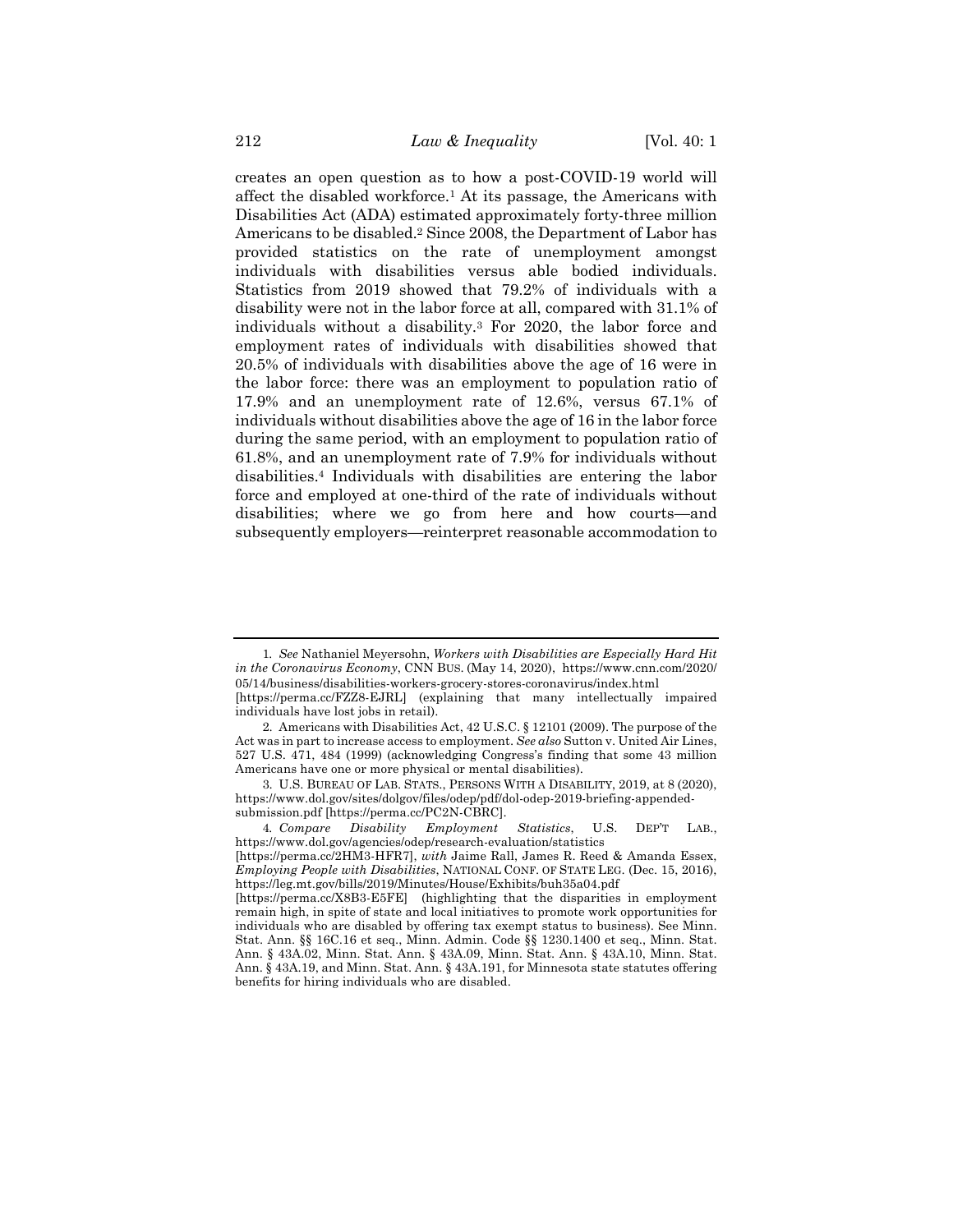include telework,<sup>5</sup> or not, or somewhere in between, has the potential to change all this.6

This Note will consider the effects of the shift to telework on individuals who are disabled. Because the telework workforce consists primarily of management, financial, professional, and other corporate-oriented jobs,7 I will consider the effects of telework policies primarily on these populations, though I acknowledge that there is a large portion of individuals who are disabled who work in the service industry.8 This Note will consider both the benefits and the drawbacks of telework for a wide range of physically, mentally, and emotionally impaired individuals. Part I will introduce the ADA and focus on the history of reasonable accommodations for disabled workers in the corporate workplace. Part II will explore the benefits and drawbacks of making telework a reasonable accommodation—or of a long-term company policy in favor of telework—the prospect of continued telework offers benefits and drawbacks to both the employees it is meant to serve, and to their employers. After analyzing these benefits and drawbacks of telework in Part II, Part III will consider whether working from home will be a reasonable accommodation under the ADA moving forward. The relevant statutory language, caselaw, and Equal Employment Opportunity Commission (EEOC) guidances will be analyzed in answering this question.

This Note will not advocate for making telework a wholesale reasonable accommodation; rather, it suggests that a telework accommodation may be appropriate for some employee-employer relationships in at least some instances, and detrimental in other

8*. See* Meyersohn, *supra* note 1 (explaining that many intellectually impaired individuals have lost jobs in retail).

<sup>5.</sup> I will refer to telework interchangeably as either telework, work-from-home, or remote work. The terms are used interchangeably by case law, scholarly literature, and cultural sources, so my usage will track with the sources I am analyzing, but all terms refer to the same concept. Similarly, I will refer to disabilities as either "disabilities" or "impairments," and mental impairments as either "mental" or "psychological" throughout the paper. Again, these terms are often used interchangeably in the literature, amongst their respective pairs, and my usage will track with the sources I analyze.

<sup>6</sup>*. See* Lisa Schur & Douglas L. Kruse, *Coronavirus Could Revolutionize Work Opportunities for People with Disabilities*, CONVERSATION (May 5, 2020), https://theconversation.com/coronavirus-could-revolutionize-work-opportunities-forpeople-with-disabilities-137462 [https://perma.cc/Z7DW-F54Q].

<sup>7</sup>*. See* Drew Desilver, *Before the Coronavirus, Telework Was an Optional Benefit, Mostly For the Affluent Few*, PEW RSCH. CTR. (Mar. 20, 2020), https://www.pewresearch.org/fact-tank/2020/03/20/before-the-coronavirus-teleworkwas-an-optional-benefit-mostly-for-the-affluent-few/ [https://perma.cc/NW6Z-UE3W] (noting that 24% of workers in "management, business, and financial" occupations had the ability to work from home).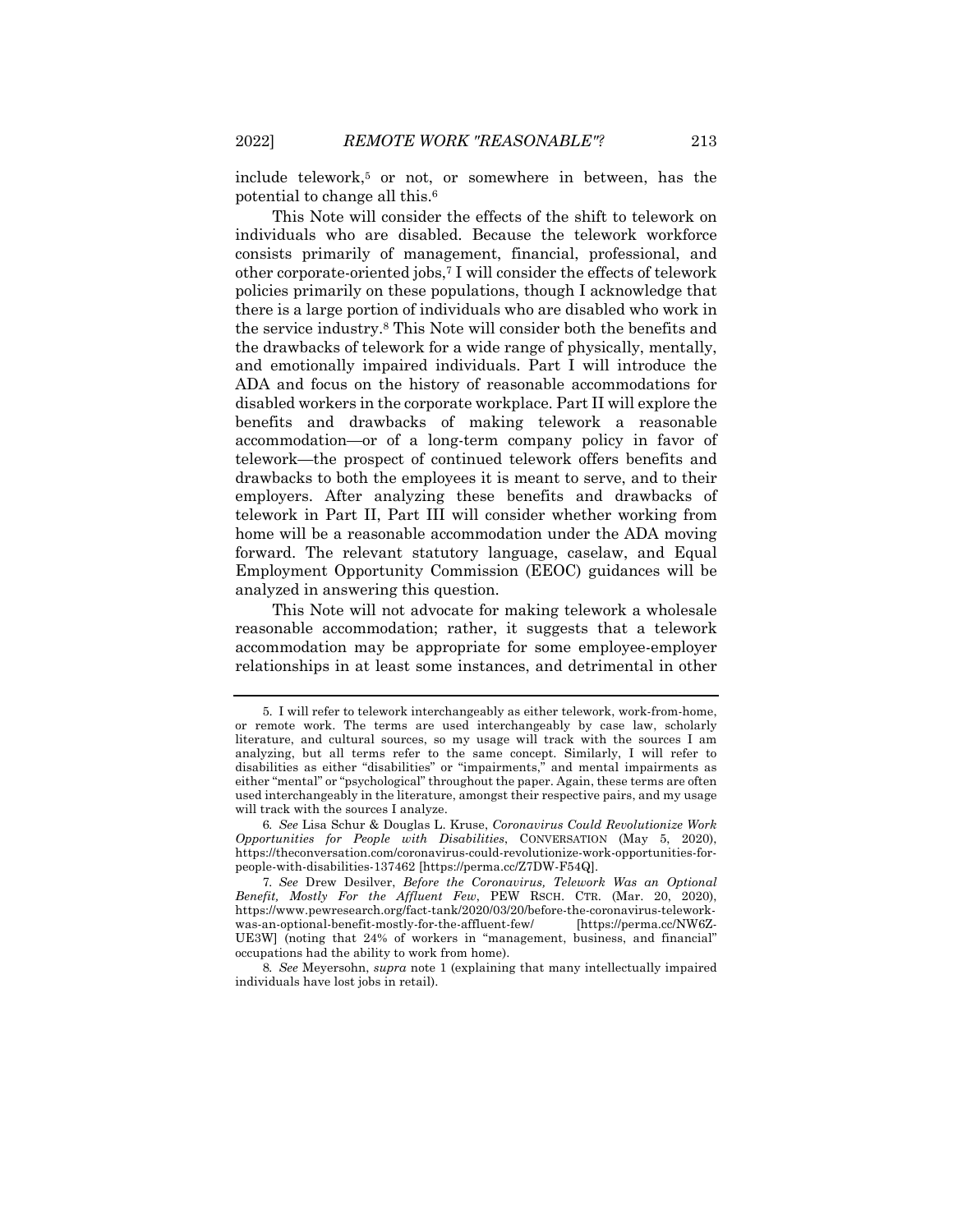instances. Employers, employees, and co-workers should all be open to flexible work arrangements that make work accessible while not sacrificing working relationships or the quality of the work product individuals provide. Part IV will close with the implications of telework for the disabled community and provide suggestions on how employers should approach the accommodation conversation, regardless of whether they choose to make an accommodation or not.

#### **I. History of Reasonable Accommodation**

#### *A. The ADA and the Reasonable Accommodation Requirement*

The ADA was passed in 1990 to provide increased access to employment and public life for individuals with disabilities.<sup>9</sup> One of the most powerful ways that the ADA accomplishes this goal is through the reasonable accommodation standard.

The text of the ADA mandates that no covered entity shall discriminate against a **qualified individual** on the basis of **disability**, a qualified individual being one who can perform the **essential functions** of the job, with or without **reasonable accommodation**, unless it poses an **undue hardship** on the employer.10 While the statute gives some direction on what constitutes a reasonable accommodation, such as job restructuring, modified work schedule, interpreters, and buying or modifying equipment or devices,<sup>11</sup> reasonable accommodations remain an issue at the forefront of public and legal consciousness.12 Because reasonable accommodation is a somewhat nebulous term, it can be helpful to understand the term in context:

**Qualified individual**: one who can perform the essential functions of the job with or without reasonable accommodation, unless accommodations would impose an undue hardship on the employer.13

<sup>9.</sup> 42 U.S.C. § 12101 (2009).

<sup>10.</sup> 42 U.S.C. § 12112(a)–(b)(5)(A) (2009); 42 U.S.C. § 12111 (2009).

<sup>11.</sup> 42 U.S.C. § 12111(9)(B) (2009).

<sup>12.</sup> Leora Eisenstadt, *Our Work-From-Home World is Proving More Job Flexibility is Possible*, CHI. TRIB. (May 8, 2020), https://www.chicagotribune.com/opinion/commentary/ct-opinion-coronavirusremote-working-20200508-s3ehs5x4tzhw3ctxvta2v4hl3m-story.html [https://perma.cc/U8ST-CG44]. Eisenstadt's op-ed was featured in the Chicago

Tribune during the summer months of the COVID-19 pandemic. 13. 42 U.S.C. § 12111(8). Put another way: someone who is eligible for a job and

who can bring an action against their employer for a reasonable accommodation to enable successful job performance.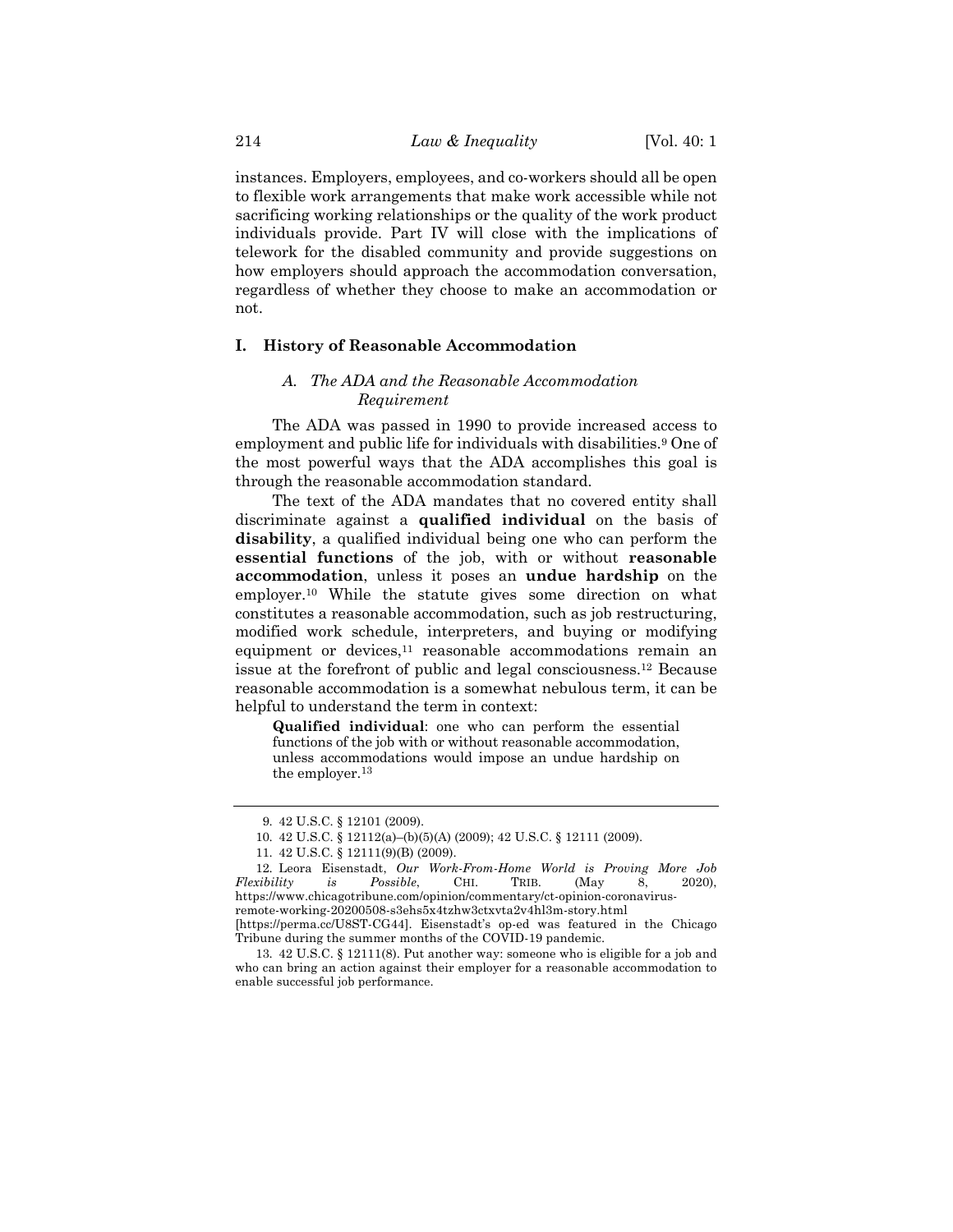a. **Essential functions** are determined on the basis of factors such as employer discretion, job description, time spent on performance, and the experience of past and present incumbents.14

b. **Undue hardship** is determined by factors such as cost and resources of the individual, employer, and facility.15

**Disability:** Under Title I an individual may be disabled for three possible reasons, but this paper focuses on individuals with a substantial limitation on (a) major life activity, (b) major bodily function.

In the early years the Court construed the term "disability" narrowly meaning many individuals were found not to be disabled. Following the ADA Amendments in 2008, the Court widened the definition of disability to provide for a wide breadth of coverage.16 Increasingly individuals are found to be disabled but not qualified.17 This is important insofar as the broad reach of the ADA means many individuals are eligible for, and stand to benefit from, a reasonable accommodation.

#### *B. The In-Person Work Requirement*

Prior to the famed case *Vande Zande v. Wisconsin Dept. of Admin.*, many courts—including the D.C. Circuit, Federal Circuit, and Fourth Circuit—had already affirmed, in cases like *Carr v. Reno*, *Law v. U.S. Postal Service*, and *Walders v. Garrett*, that coming to work regularly was either an "essential function," a "necessary element," or the bare requirement of performing a job successfully.18 In *Vande Zande*, the Seventh Circuit rejected

18*. See* Tyndall v. Nat'l Edu. Ctr. Inc., 31 F.3d 209, 213 (4th Cir. 1994) (citing to *Carr v. Reno,* 23 F.3d 525, 529 (D.C. Cir. 1994) (holding that "coming to work regularly" is an "essential function")); *see also* Law v. United States Postal Serv*.,* 852 F.2d 1278, 1279–80 (Fed. Cir. 1988) (holding that attendance is a minimum function of any job); Walders v. Garrett, 765 F. Supp. 303, 310 (E.D.Va. 1991) ("[R]egular, predictable attendance is fundamental to most [jobs]."), *aff'd*, 956 F.2d 1163 (4th Cir. 1992).

<sup>14</sup>*. Id.*; *see also* Keith v. County of Oakland, 703 F.3d 918, 925–26 (6th Cir. 2013) (listing numerous factors that make a job function essential).

<sup>15.</sup> 42 U.S.C. § 12111(10)(B); *see also* Bryant v. Better Bus. Bureau, 923 F. Supp. 720, 735 (D.M.D. 1996) (defining undue hardship as "an action requiring [the employer to undertake a] significant difficulty or expense").

<sup>16.</sup> 42 U.S.C. § 12101(b).

<sup>17.</sup> Stephen F. Befort, *An Empirical Examination of Cost Outcomes Under the ADA Amendments Act*, *in* DISABILITY LAW CASES AND MATERIALS 98, 98-101 (Stephen F. Befort & Nicole Buonocore Porte eds., 2017); *cf.* Lloyd v. HA of Montgomery, 857 F. Supp. 2d 1252 (M.D. Ala. 2012). An example of a case decided soon after the amendments where the plaintiff was diagnosed with high blood pressure and asthma both conditions that are disabilities due to their effect on major bodily functions but may not have been disabilities prior to the amendments.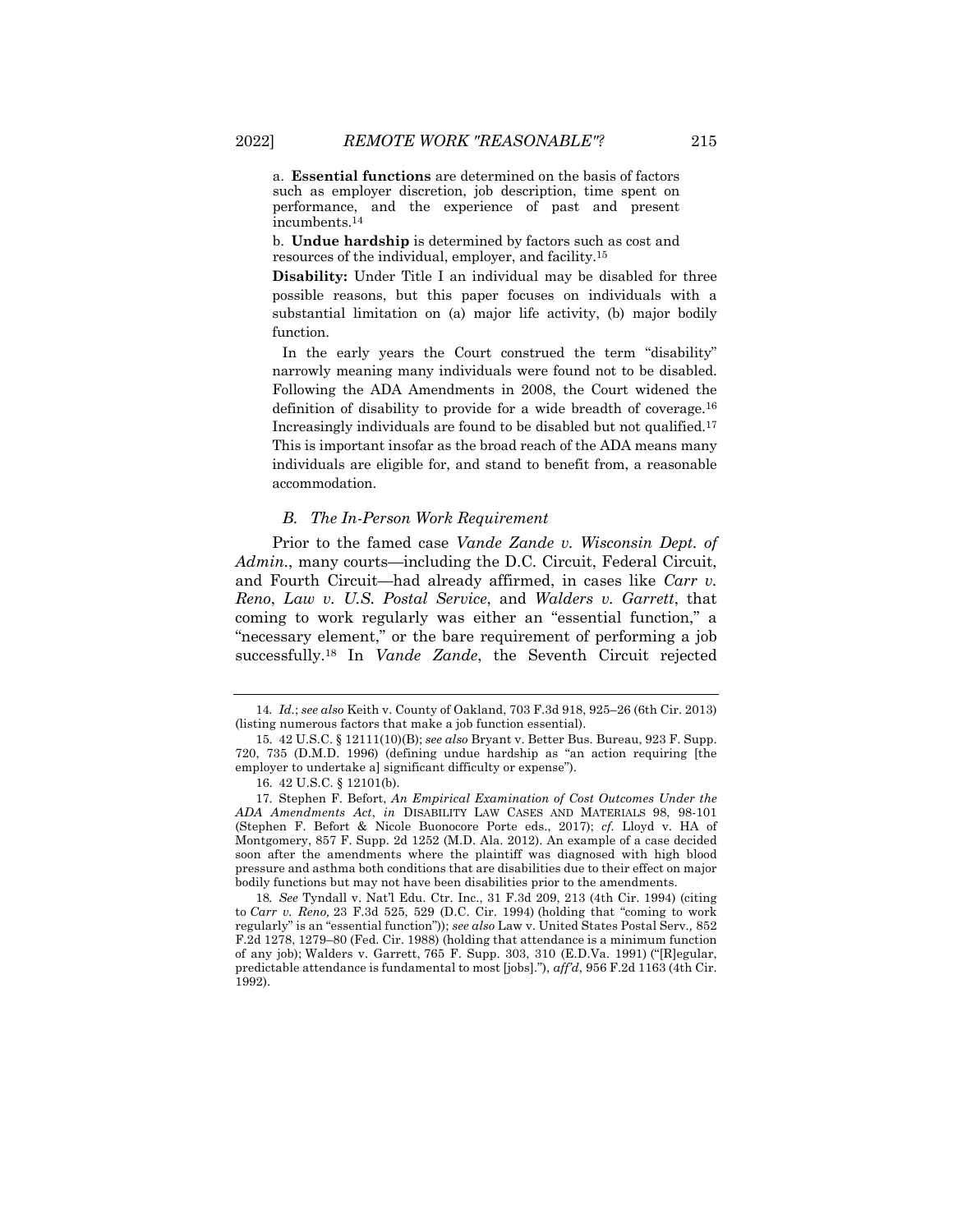telework as a reasonable accommodation on two grounds. First, the court, like many before it, accepted that regular physical attendance at work is an essential function of any job irrespective of the ability to telework.19 Second, the court stressed that if an individual needed to work in a team, this needed to occur in person.20 *Vande Zande* is particularly famous for delineating a balancing test for determining what constitutes a reasonable accommodation: an accommodation must be efficacious to the individual and "proportional" in terms of a cost-benefit analysis.21 The case law following *Vande Zande* further legitimized the Seventh Circuit's reasoning.<sup>22</sup>

#### *C. New Freedom Initiative Supported Accessibility*

Not long after *Vande Zande* was decided in 1995, the George W. Bush Administration launched the New Freedom Initiative (NFI) in 2001.23 The aim of the NFI was to increase educational and employment opportunities for disabled Americans via assistive technology.24 In addition to signing the Assistive Technology Act Amendments in 2004, the NFI funded research into the status of, and attitudes towards, workers who are disabled.25 In the NFIfunded Disability Case Research Consortium, researchers conducted interviews and focus groups at large companies including

<sup>19</sup>*. See Tyndall*, 31 F.3d at 213 (citing to *Law*, 852 F.2d at 1279–80 (holding that "coming to work regularly" is an "essential function")). *But see* Robert Nichols & Caroline Melo, *Pandemic Telework May Undermine Employer ADA Defense*, LEXISNEXIS: LEXIS360 (Apr. 6, 2020), https://www.law360.com/articles/1259855/ pandemic-telework-may-undermine-employer-ada-defense [https://perma.cc/85X6- ZTBD] (challenging the notion that working from home severely diminished the quality of the employee's performance).

<sup>20.</sup> Vande Zande v. Wisconsin Dept. of Admin., 44 F.3d 538, 544 (7th Cir. 1995). Subsequent cases have also stressed working in person when special equipment is involved. *See also* Samper v. Providence St. Vincent Med. Ctr., 675 F.3d 1233, 1237 (9th Cir. 2012) (holding a 2006 part-time work plan reasonable).

<sup>21</sup>*. Vande Zande*, 44 F.3d at 543.

<sup>22</sup>*. Compare* Credeur v. Louisiana, 860 F.3d 785, 793–97 (5th Cir. 2017) (finding that allowing Credeur to work from home would be an unreasonable accommodation because it imposed an undue burden on her employer), *with* McMillan v. City of New York, 711 F.3d 120, 126–29 (2d Cir. 2013) (holding that allowing McMillan to arrive tardy, work through lunch, and stay late was not an undue hardship on the employer).

<sup>23</sup>*. See President's New Freedom Initiative*, WHITE HOUSE: PRESIDENT GEORGE W. BUSH (Feb. 1, 2001) https://georgewbush-whitehouse.archives.gov/infocus/ newfreedom/ [https://perma.cc/9JCA-R69G].

<sup>24</sup>*. Id.*; *see also* Assistive Technology Act 29 U.S.C. § 3001(b) (2004) (stating the purpose of the Act is to improve the provision of assistive technology to individuals with disabilities).

<sup>25</sup>*. See President's New Freedom Initiative*, *supra* note 23; *see also* Rall et al., *supra* note 4 (noting a shift in companies' attitudes towards wanting more disabled individuals to work for them in light of the statutory changes in recent years).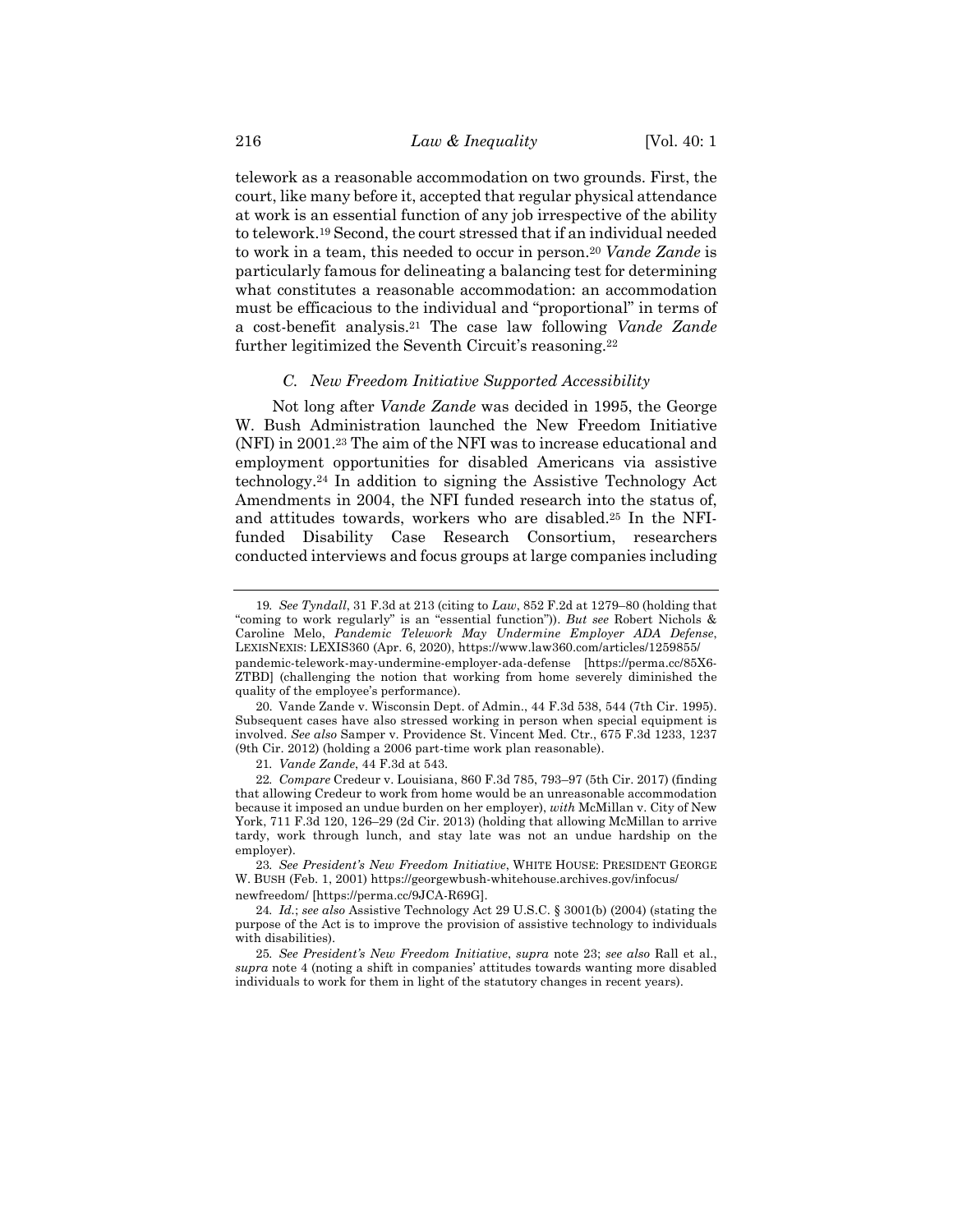Microsoft and Sears.26 Researchers found that individuals who are disabled face a multitude of barriers even after finding work, including lower pay, less job security, less training, and less participation in decision making.27 The research also revealed one of the reasons why accommodations are so important: inclusion of individuals who are disabled correlates positively with inclusion of other groups.28 The research's key findings about how managers can approach the accommodation process are analyzed in Part IV.B.29 This Note also analyzes the statutory text of the Assistive Technology Act Amendments and explores how the Act has spurred technology growth and inclusion in employment, particularly via state action.30

#### **II. Visualizing Telework Long Term**

If telework is to be considered as a potential reasonable accommodation in the future—which it almost certainly will be then it is essential to consider both the impact of a teleworking workforce generally, as well as the implications of telework on the disabled population. I will begin by discussing the former<sup>31</sup> and then move to the latter.32

## *A. Telework Has Benefits for Employers While Addressing Next Generation Demands*

Telework is a good financial investment for companies. Research has found that working from home reduces meeting time

<sup>26.</sup> DISABILITY CASE STUDY RSCH. CONSORTIUM, CONDUCTING AND BENCHMARKING INCLUSIVE EMPLOYMENT POLICIES, PRACTICES, AND CULTURE 10–15 (2008), https://www.dol.gov/sites/dolgov/files/odep/research/

corporateculturefinalreport.pdf [https://perma.cc/F6DF-2BUE].

<sup>27</sup>*. Id.* at 9.

<sup>28</sup>*. Id.* at 6–7, 84.

<sup>29</sup>*. Id.* at 35–49.

<sup>30</sup>*. See infra* Part II.B; 29 U.S.C. § 3002(4); 29 U.S.C. § 3002(6)(B) (2015); *see also* Joy Relton, *The Assistive Technology Act of 2004*, AM. FOUND. FOR THE BLIND, https://www.afb.org/aw/6/1/14652 [https://perma.cc/9BQD-3NJN] (asserting the Act ensures the continued existence of significant funding for assistive technology); *cf.*  Cherlynn Low, *Accessibility in Tech Improved in 2020, But More Must be Done*, ENGADGET (Dec. 23, 2020), https://www.engadget.com/accessibility-in-tech-2020- 150002855.html [https://perma.cc/C2LM-Z2RJ] (exploring the plethora of accessibility features added to technology and tech platforms in the past several years).

<sup>31</sup>*. See infra* Part II.A–B.

<sup>32</sup>*. See infra* Part II.C.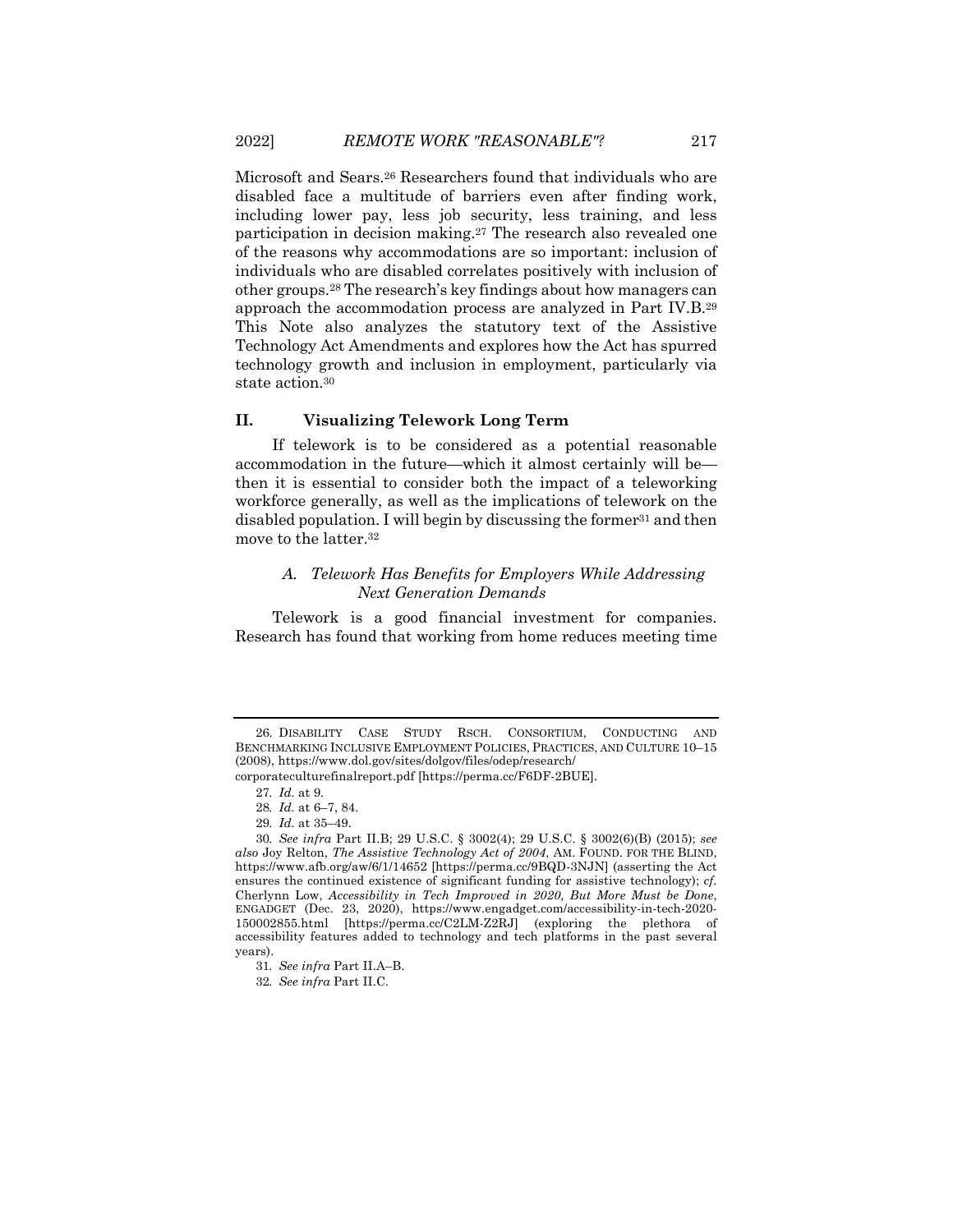and costs<sup>33</sup> and rent and ownership costs like utilities, cleaning, and taxes,34 in addition to potential savings on overhead of up to \$11,000 per year for each employee who teleworks half the time.35 One implication of reduced costs is that more funds can be channeled towards accommodations. In a survey from The Conference Board, 55% of respondents whose companies were working remotely at the time of the survey believed their revenue would return to prepandemic levels within 12 months.36 The U.S. Census Bureau found that nearly one-third of all U.S. workers worked from home during the pandemic and 98% of individuals surveyed expressed a desire to work from home or to generally have a more flexible schedule in the future.37 During the COVID-19 pandemic, the employment rate fell markedly less in sectors where telework was feasible: a dip of 8% in teleworking sectors versus 21% in sectors where it was not feasible.38 In the past, employers may have cited the cost of equipment as a reason to deny a telework accommodation.39 Given

34. Baruch Silverman, *Does Working from Home Save Companies Money?*, BUSINESS.COM (June 16, 2020), https://www.business.com/articles/working-fromhome-save-money/ [https://perma.cc/7MAP-C74W].

35. Routley, *supra* note 33.

36*. See Execs Expect Work Remote Trend to Continue*, BUS. FACILITIES (June 3, 2020), *https://businessfacilities.com/2020/06/even-after-covid-19-execs-expectremote-work-trend-to-continue/* [https://perma.cc/5PLE-5KES] (citing THE CONFERENCE BOARD, FROM IMMEDIATE RESPONSES TO PLANNING FOR THE REIMAGINED WORKPLACE 3 (2020) https://conference-board.org/pdfdownload.cfm? masterProductID=20874 [https://perma.cc/UN6X-MCC8]). The survey suggests that these optimistic financial reports could be due to increased productivity. Companies with over 10% of their workforce working remotely were more likely to report increased productivity compared to 19% of companies where 10% or less of their employees were working remotely.

37*. See* Routley, *supra* note 33.

38*. See* Matthew Dey, Harley Frazis, Mark A. Loewenstein & Hugette Sun, *Ability to Work From Home: Evidence From Two Surveys and Implications for the Labor Market in the COVID-19 Pandemic*, U.S. BUREAU LAB. STAT.: MONTHLY LAB. REV. (June 2020), https://www.bls.gov/opub/mlr/2020/article/ability-to-work-fromhome.htm [https://perma.cc/V4XC-9PBK].

39*. See generally* Vande Zande v. Wisconsin Dept. of Admin., 44 F.3d 538, 542 (7th Cir. 1995) (explaining the history of cost in relation to reasonable accommodations).

<sup>33.</sup> Nick Routley, *What Employers and Employees Really Think About Remote Working*, WORLD ECON. F. (June 3, 2020), https://www.weforum.org/agenda/2020/ 06/coronavirus-covid19-remote-working-office-employees-employers/

<sup>[</sup>https://perma.cc/E33C-Y942]; *see also* Xuimei Dong, *New Normal of Legal Telework Likely to Outlast the Pandemic*, LEXISNEXIS: LEXIS360 (July 24, 2020), https://plus.lexis.com/document/?pdmfid=1530671&crid=91a57213-65a6-4b99-aeb8 d2d074cfb2a8&pdactivityid=a4144f05-72ae-4e77-847d-

<sup>2204</sup>abfa2aeb&pdtargetclientid=-None-&ecomp=p5qk&prid=424c74e3-c0a3-41fb-902a-24a72b762e7e [https://perma.cc/YBK2-LXLC]. Law firms are considering telework as a way to decrease their real estate footprint by moving some professionals to virtual workspaces permanently or indefinitely.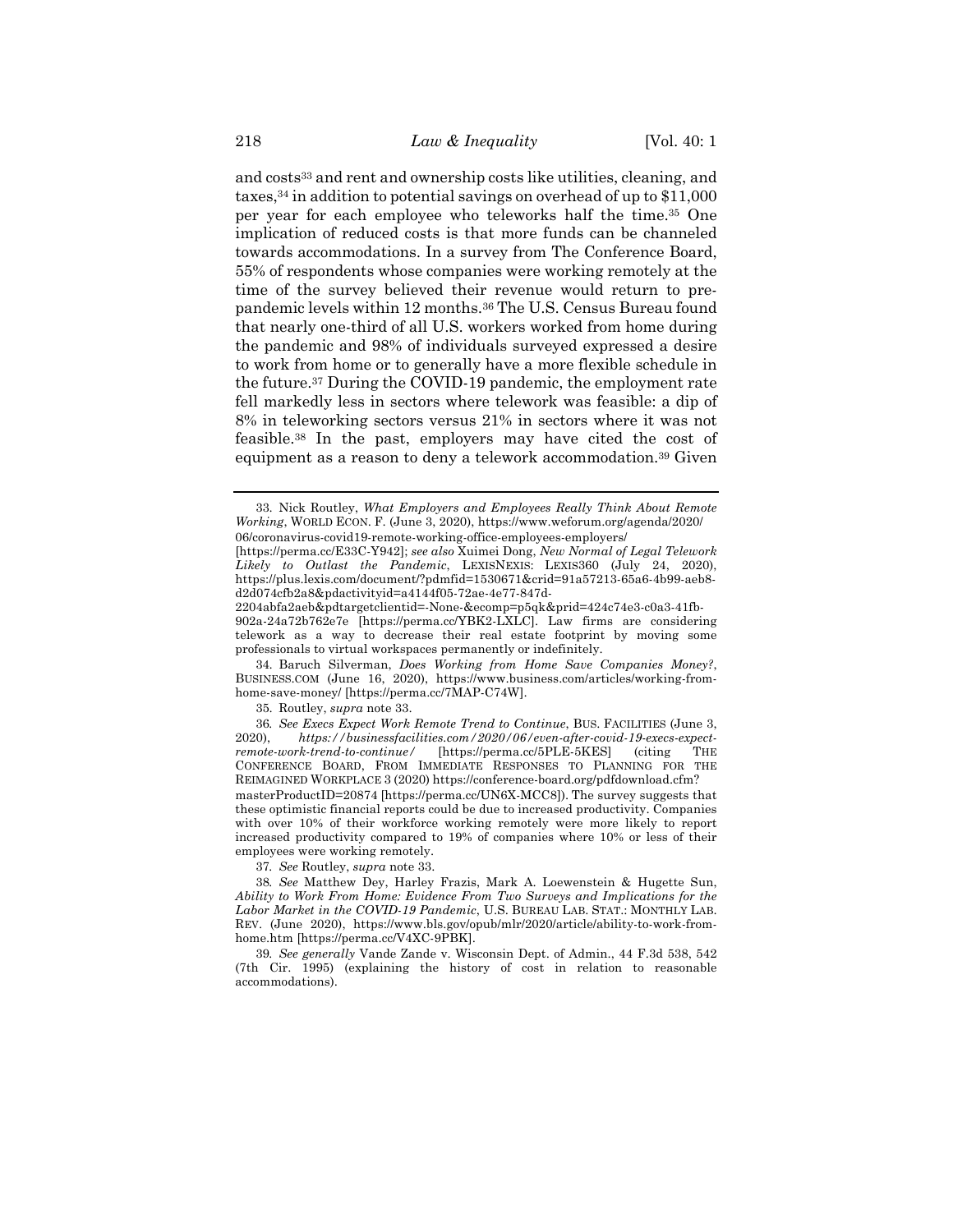the potential to save so much on overhead costs and the wealth of laptops, monitors, and other telework equipment now readily available at comparatively cheap prices, it seems hard to imagine that telework could place an undue cost or operational burden on corporate employers.40

Although telework has gained traction in the wake of the pandemic, it was gaining popularity long before 2020.41 Previously, desks in the U.S. were empty an average of 40–50% of working hours.<sup>42</sup> Even prior to the pandemic, there was a more than 100% increase in telework since 2005.43 Surveys taken of Accenture and Ernst & Young employees from 2013 and 2015 respectively found flexible work arrangements to be amongst the top desires of employees.44 These findings suggest teleworking will not only continue to skyrocket in popularity, but also that making teleworkfriendly professions like management, professional, or administrative jobs more accessible to the disabled will reduce job insecurity among that population.

The Executive Branch has attempted to do its part to spur the employment of individuals with disabilities. Signed into law in 2004, the Assistive Technology Act (ATA) is becoming particularly relevant in today's virtual world. The goal of the ATA is to increase availability of and access to assistive technology and to make individuals more productive, particularly in the workforce.<sup>45</sup> "Assistive technology device" is defined in the Act as "any item, piece of equipment, or product system, whether acquired commercially, modified, or customized, that is used to increase, maintain, or improve functional capabilities of individuals with disabilities."46 Assistive devices are also included as reasonable

<sup>40.</sup> Bryant v. Better Bus. Bureau, 923 F. Supp. 720, 736 (D.M.D. 1996) (finding that the cost of a TTY phone was \$279, and the employer admitted this cost was not a factor in the firing); *see also* Low, *supra* note 30 (exploring the recent advances in accessible technology, many of which allow for synchronous communication); *see also*  Routley, *supra* note 33 (explaining that the average employer saves up to \$11,000 a year when employees telework at least part-time).

<sup>41.</sup> Peter J. Mateyaka, Melanie A. Rapino & Liana Christin Landivar, *Home-Based Workers in the United States: 2010*, U.S. CENSUS BUREAU (2012), https://www.census.gov/prod/2012pubs/p70-132.pdf [https://perma.cc/P4HK-HC6G] (finding work-from-home increased steadily from the late 1990s until 2010 and certain areas, including engineering and science occupations, increased significantly).

<sup>42.</sup> Kate Lister & Tom Harnish, *Telework and Its Effects in the United States*, *in*  TELEWORK IN THE 21ST CENTURY 128 (Jon C. Messenger ed., 2019) (ebook).

<sup>43</sup>*. Id.* at 129.

<sup>44</sup>*. Id.* at 133.

<sup>45.</sup> 29 U.S.C. § 3002(6)(B) (2015).

<sup>46.</sup> 29 U.S.C. § 3002(4) (2015).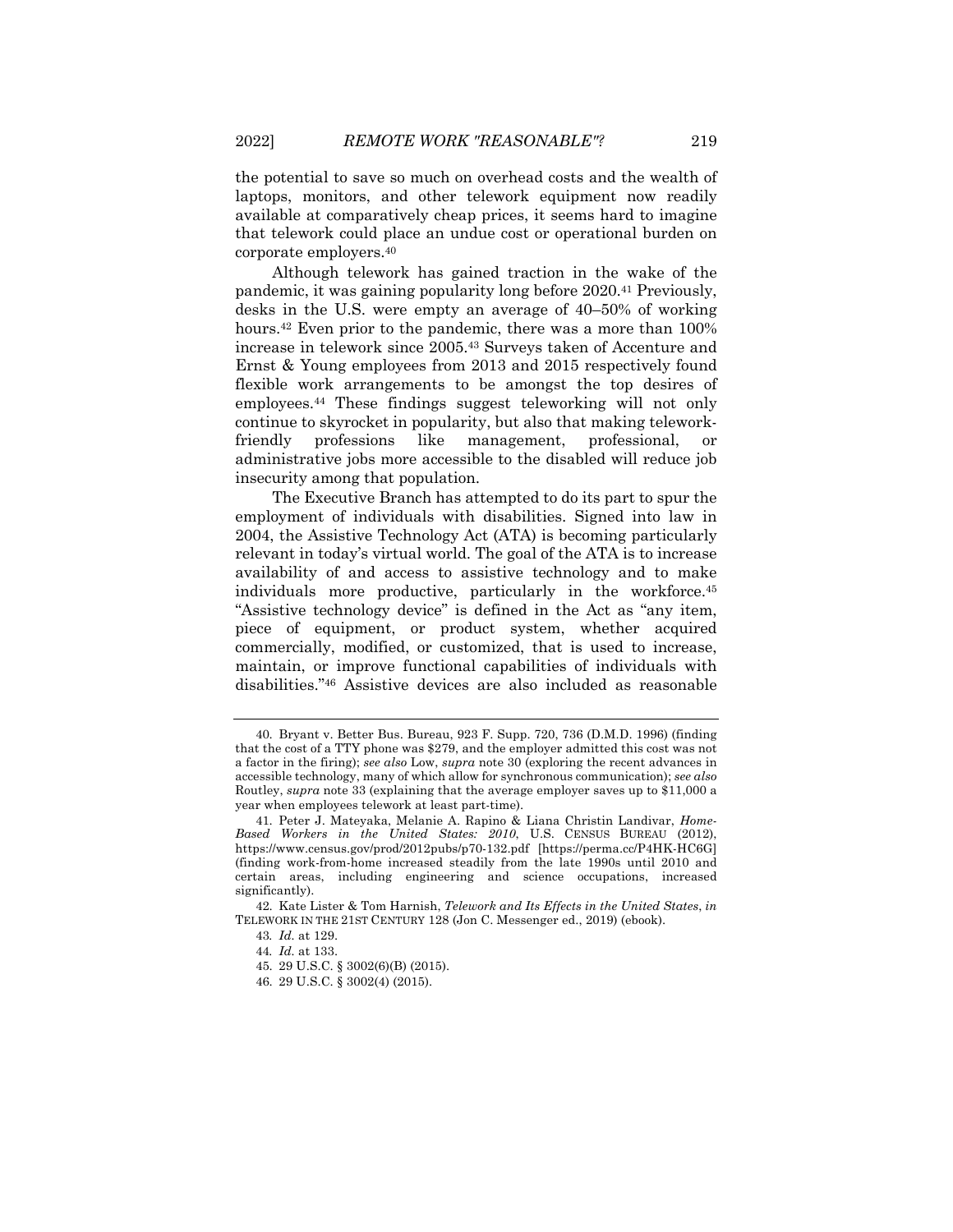accommodations under the ADA.47 The ADA and the ATA have the potential to work in tandem by creating equipment and products that increase telework capabilities; the more assistive devices that exist, are developed, or are integrated into our everyday technological landscape, the more likely disabled and previously disenfranchised workers will be able to become productive members of the workforce. In just one example of how the ATA has impacted accessibility, individuals in Missouri can receive training on assistive technology and then use that training to obtain jobs where they train individuals on basic computer use skills, including how to use word processors and how to surf the internet.48 However, there is much left to do, and we should be mindful of creating and improving our technology as we shift to a virtual—and teleworking—world. A telework friendly company policy could lead to greater inclusion, be good for morale, and secure tax benefits.49

More recently, in July 2015, the National Conference of State Legislatures published a report on state and local government initiatives to include individuals with disabilities in employment.50 Many states, Minnesota included, have offered tax breaks or preferred partnership status to companies that hit certain thresholds of disability employment.51

Beyond productivity, flexibility, lower overhead costs, and tax breaks, telework also shows potential to increase health and wellbeing: a survey of 2,050 individuals administered by Prudential in between April and May 2020 found 69% of respondents found more time for self-care if allowed to telework.52 The increased ability to care for oneself has the potential to offset some of the negative emotions associated with telework. Furthermore, a 2018 paper on telework and physical activity found that telework is correlated with higher levels of physical activity, including more walking and biking.53 In fact, teleworking four times a month is associated with

<sup>47.</sup> 42 U.S.C. § 12111(9)(B) (2012).

<sup>48</sup>*. See* Relton, *supra* note 30.

<sup>49</sup>*. See infra*, Part II.A; *see also* Rall et al., *supra* note 4 (highlighting the varied benefits of teleworking policies).

<sup>50</sup>*. See* Rall et al., *supra* note 4.

<sup>51</sup>*. Id.*; *see* MINN. STAT. § 16C.16; *see also* MINN. STAT. § 43A.19. Minnesota has also implemented affirmative action programs into state agencies.

<sup>52.</sup> Tom Ryan, *Is Remote Working Bad for Corporate Culture?*, RETAILWIRE (June 8, 2020), https://www.retailwire.com/discussion/is-remote-working-bad-forcorporate-culture/ [https://perma.cc/7SC4-BAZZ].

<sup>53.</sup> Sandip Chakrabarti, *Does Telecommuting Promote Sustainable Travel and Physical Activity?*, 9 J. TRANSP. & HEALTH 19 (2018), https://www.sciencedirect.com/science/article/abs/pii/S2214140517309258 [https://perma.cc/BAJ9-QCAT].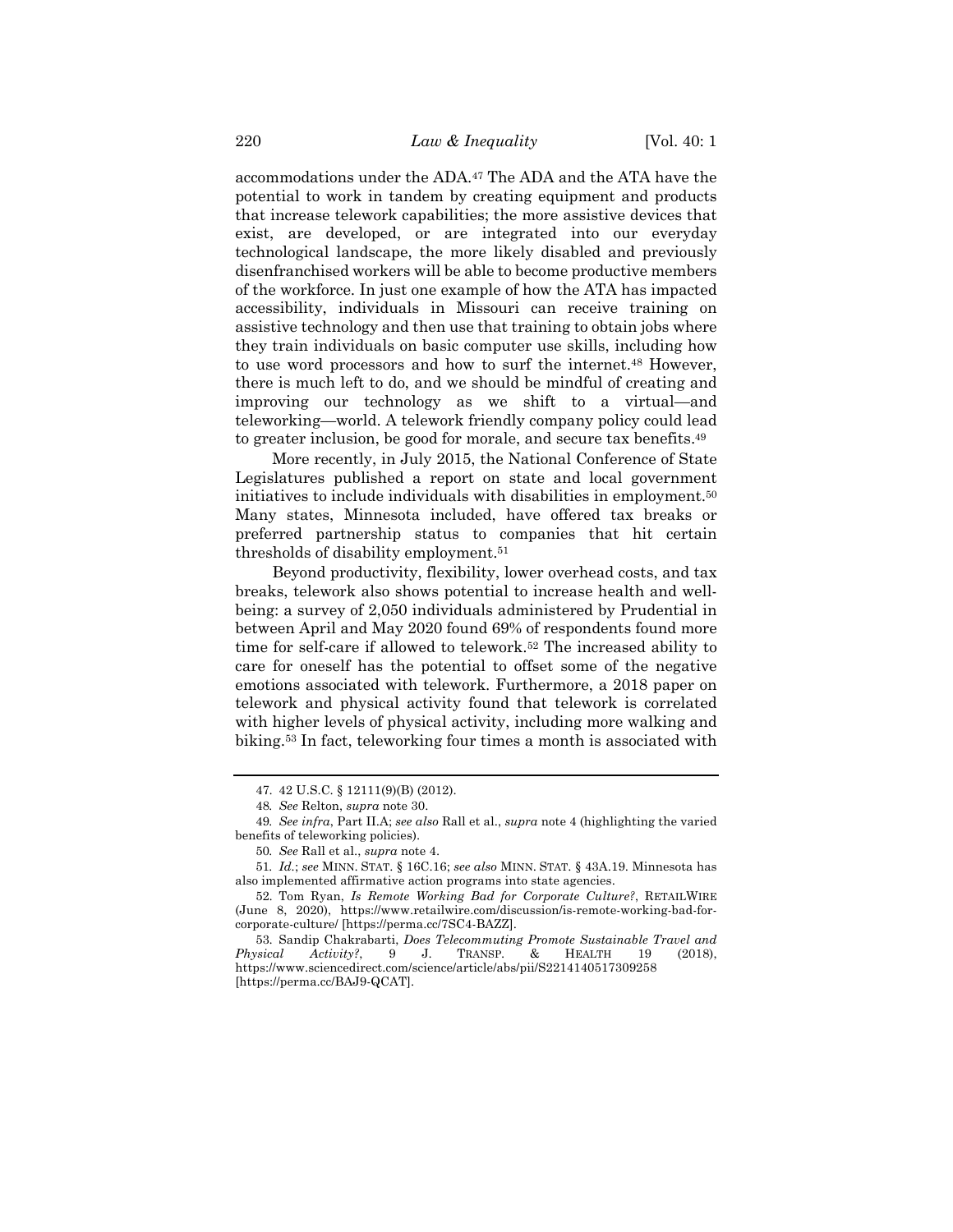as much as 15% more walks per week and 44% higher odds of 30 minutes or more of physical activity.54 As the older generations seek to stay in the workforce longer, telework has the added benefit for both employee and employer of making their continued work possible because it allows them flexibility in when and how to work and attend to their health.55

# *B. Potential Drawbacks of Telework for Employers and Employees*

Putting efficiency and productivity, flexibility, tax breaks, and health benefits aside, widespread telework presents several legal challenges for employers, particularly when facing wage and hour and tax laws. Employers may find that employees are attracted to remote positions because they give the flexibility to move out of chaotic and expensive cities.56 However, having employees that work outside the bounds of a company's particular city or state could create a host of liability issues for the employer—including a myriad of tax-reporting requirements to follow by state, the risk of being sued in any state where their employees now work, and minimum wage, or wage and hour statutes.57 The Minnesota Supreme Court, for example, recently ruled that employers with their place of business outside of Minneapolis will still be subject to the Minneapolis Sick and Safe Time Ordinance for those employees who are now working in Minneapolis over 80 hours a year.58

An additional area of uncertainty is how long-term work-fromhome might create or exacerbate various areas of social and

<sup>54</sup>*. Id.* at 21.

<sup>55.</sup> Andrea Loubier, *Benefits of Telecommuting for the Future of Work*, FORBES (July 20, 2017), https://www.forbes.com/sites/andrealoubier/2017/07/20/benefits-oftelecommuting-for-the-future-of-work/?sh=2d9d099716c6 [https://perma.cc/TCE3- 6UBC].

<sup>56.</sup> Amit Gautam, *How Will Long-Term Work-From-Home Impact Innovation, Collaboration and Mental Health?*, FORBES (Dec. 14, 2020), https://www.forbes.com/sites/forbestechcouncil/2020/12/14/how-will-long-termwork-from-home-impact-innovation-collaboration-and-mental-health/?sh= 3681ff0e2c33 [https://perma.cc/G259-9PG6].

<sup>57.</sup> Stephen Miller, *Out-of-State Remote Work Creates Tax Headaches for Employers*, SHRM (June 16, 2020), https://www.shrm.org/resourcesandtools/hrtopics/compensation/pages/out-of-state-remote-work-creates-tax-headaches.aspx [https://perma.cc/U2VM-XRXK]; *see also* Bruce J. Douglas, *Working Remotely? Welcome to Minneapolis and its SST Ordinance*, NAT'L L. REV. (Sept. 18, 2020), https://www.natlawreview.com/article/working-remotely-welcome-to-minneapolisand-its-sst-ordinance [https://perma.cc/F7VB-23G9] (discussing the application of a Minneapolis city ordinance to employers whose employees worked remotely in the city even if the employer did not have a physical presence there).

<sup>58.</sup> Douglas, *supra* note 57.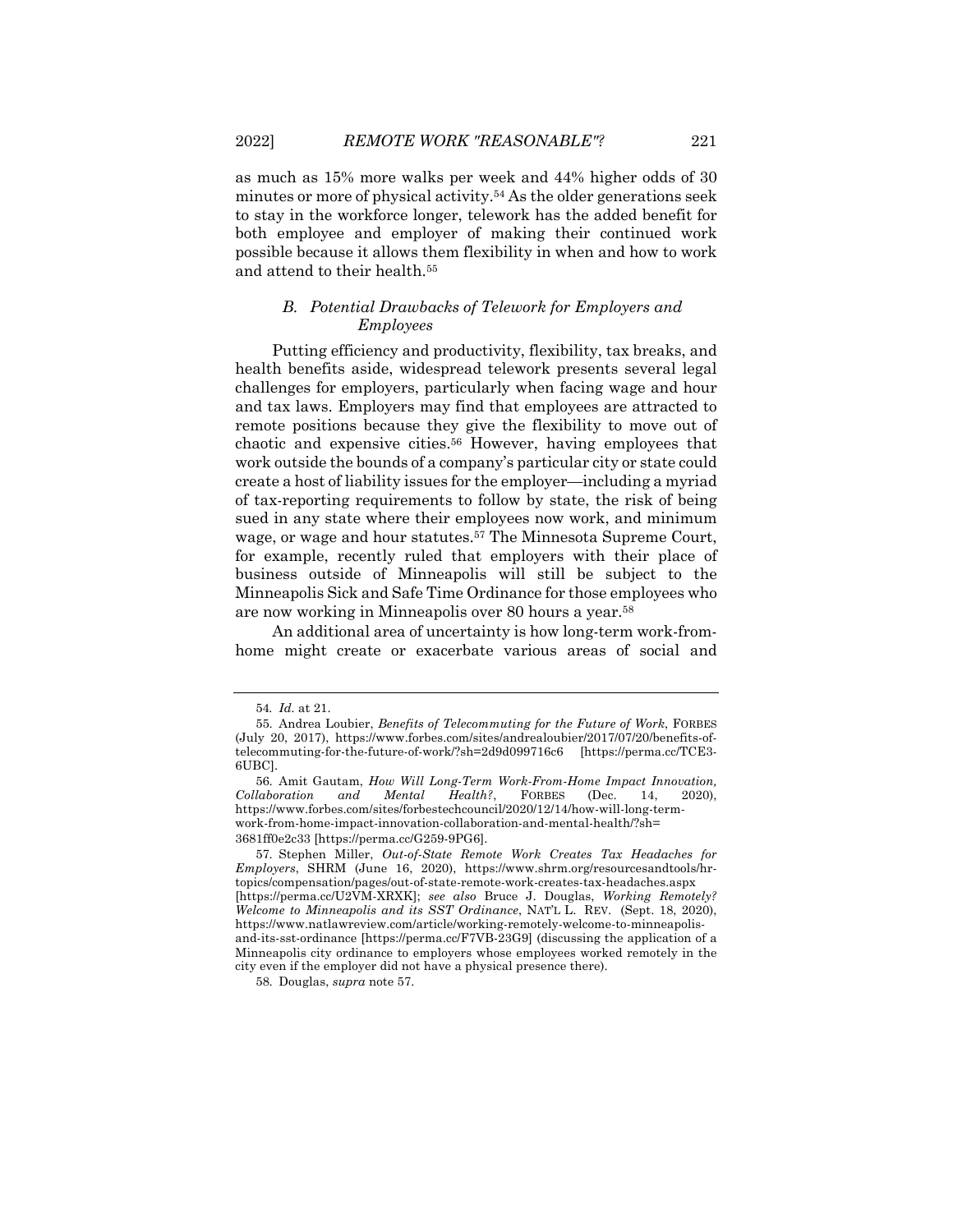economic inequality. Prior to the pandemic, it was largely believed that women did and would benefit from the work-life balance that telework can seemingly provide.59 However, it appears that women may suffer more from the increased responsibilities that come with having no boundaries between work and home life.<sup>60</sup> Specifically, it can affect their performance evaluations, since evaluations are increasingly based on subjective impressions of a person: the employee who works harder and longer, but with less contact with their supervisor, will likely be passed up for a promotion.61 Though it is too early to say for certain, this tends to suggest that women may find telework more exhausting and less rewarding in the long run, which may lead to a split where women prefer in-person work and men are more likely to telework.62

Another challenge is the cost burden that work-from-home poses on employees, the cost of setting up and maintaining a home office via appropriate furniture and technology, and the cost of internet and phone bills associated with telework.63 A Nulab survey conducted on 850 companies who worked from home during the pandemic found that the average cost employees spent on setting up their home office was \$194, and it was on average \$35 more for those who were not allowed to bring supplies and equipment home.<sup>64</sup> A larger portion of employers have contemplated giving reimbursements or financial support for technology than have actually done so at this point.65 Companies like Twitter and Indeed have been offering stipends for home office equipment.<sup>66</sup> Buffer, a

<sup>59.</sup> Tomas Chamorro-Premuzic & Herminia Ibarra, *Why Killing the Office Won't Close the Gender Gap*, FAST CO. (June 27, 2020), https://www.fastcompany.com/ 90521873/why-killing-the-office-wont-close-the-gender-gap [https://perma.cc/CNE9- 6QJW].

<sup>60</sup>*. Id.*

<sup>61</sup>*. Id.* (suggesting men are more likely to take extra time to build personal relationships with supervisors even in a virtual world).

<sup>62</sup>*. Id.* This article suggests that the presence of children is one factor that dictates the success of telework, so it is possible that as children go back to school, some of these gender disparities may decrease, and women may see more benefits from telework—though maybe not at pre-pandemic levels.

<sup>63.</sup> Annie Nova, *Working from Home? You Might Be Able to Expense a New Desk*, CNBC (June 8, 2020), https://www.cnbc.com/2020/06/03/companies-are-paying-fortheir-workers-home-offices.html [https://perma.cc/VX72-C4E5].

<sup>64.</sup> Stephen Miller, *Is It Time For Employers to Reimburse Remote Workers' Expenses?*, SHRM (Sept. 11, 2020), https://www.shrm.org/resourcesandtools/hrtopics/benefits/pages/employers-may-overlook-reimbursing-remote-workexpenses.aspx [https://perma.cc/D6G4-7BYG].

<sup>65</sup>*. Id.* A July 2020 survey found 2 of 10 employers had provided resources to employees who contemplated working from home long term, but 2/3 of employers surveyed had plans to do so in the future.

<sup>66.</sup> Nova, *supra* note 63*.*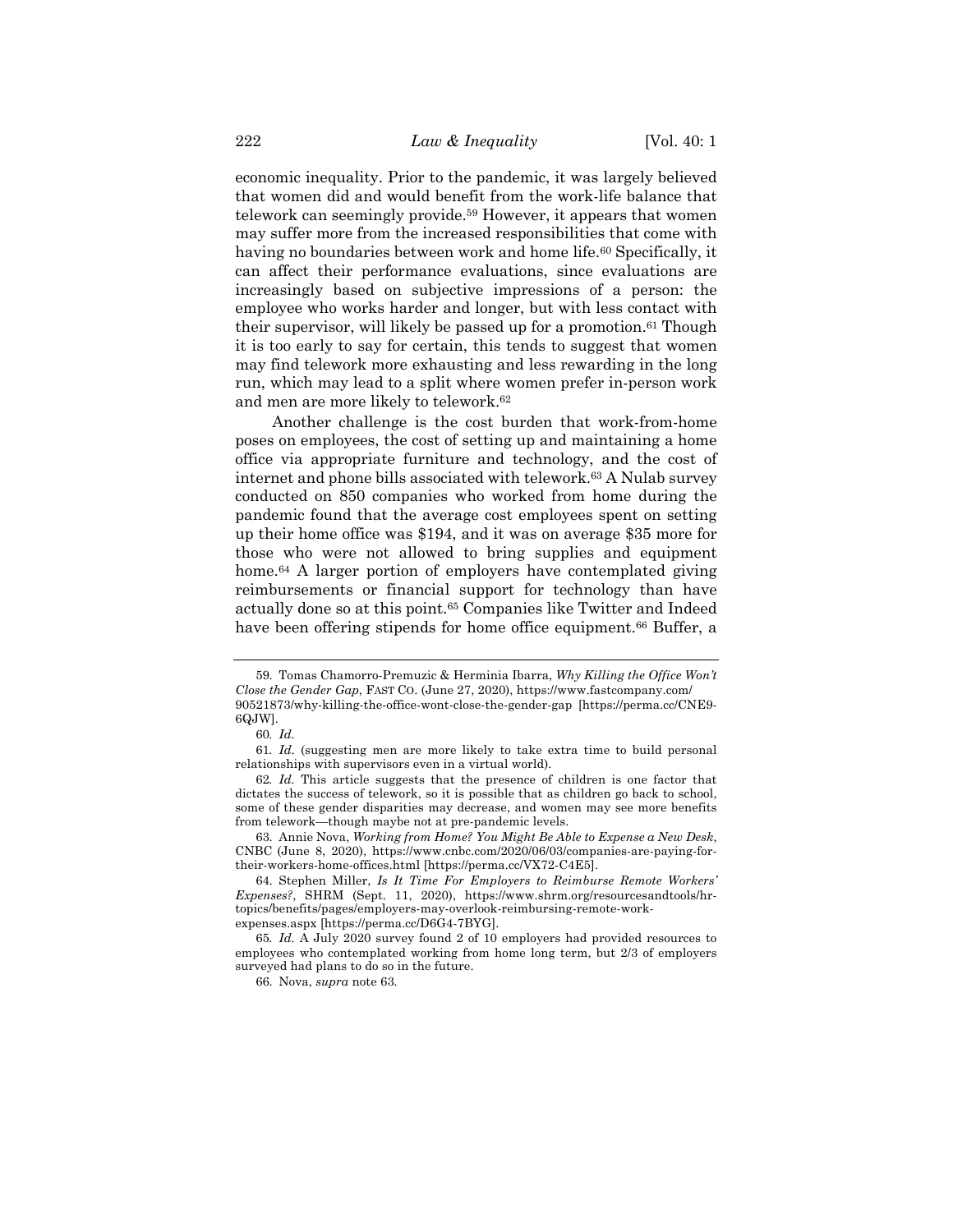software company that has been teleworking since 2015, pays for initial office setup, an annual stipend for equipment, and internet bills.67 Whether or not paying various bills is feasible or even reasonable will vary by employer, but for those planning to work largely or wholly remote going forward, it is key to consider how this decision impacts their workforce.

Two further drawbacks of work-from-home include Zoom fatigue68 (which we have likely all experienced at this point) and the increasingly cumbersome collaboration process.69 A recent survey by Netskope found that a sizeable chunk of respondents—68% found their collaboration tools to be effective, but 59% found collaboration harder or saw no change in the virtual environment.70 This issue of collaboration is important because it bears directly on the *Vande Zande* analysis—if collaborative tools are not effective virtually then telework could not be reasonable under the current framework. Furthermore, evidence suggests that a decrease in collaboration has also led to a decrease in innovation.71 On the other hand, both Zoom fatigue and a cumbersome collaboration process actually have the potential to be beneficial to employers if handled correctly because they provide the opportunity to rethink how we work.

First, Zoom fatigue may cause managers to reconsider the need for a meeting and instead ask whether a simple email or instant message will do.72 In 2019, CNBC published an article with the results of a Korn Ferry survey of 1,945 workers that revealed 67% of workers felt meetings kept them from getting their best work done.73 A majority of respondents felt they "wasted" between one and five hours each week in meetings, with some even feeling they wasted more than ten hours a week in meetings.<sup>74</sup> On one hand,

74*. Id.*

<sup>67</sup>*. Id.*

<sup>68</sup>*. Working from Home: The Long-Term Effects on Employee Well-Being*, WELLRIGHT BLOG (Aug. 5, 2020), https://www.wellright.com/blog/long-term-effectsworking-from-home-employee-well-being [https://perma.cc/3J7V-E3U3].

<sup>69.</sup> Gautam, *supra* note 56.

<sup>70</sup>*. Id.*

<sup>71.</sup> Adi Gaskell, *Productivity in Times of Covid*, FORBES (Dec. 8, 2020), https://www.forbes.com/sites/adigaskell/2020/12/08/productivity-in-times-ofcovid/?sh=5f80650e1fa1 [https://perma.cc/EV4U-JYMW] (suggesting innovation drain can be countered by the right tools and training employees to work better remotely).

<sup>72</sup>*. Working From Home*, *supra* note 68.

<sup>73.</sup> Abigail Johnson Hess, *67% of Workers Say Spending Too Much Time in Meetings Distracts Them From Doing Their Job*, CNBC (Nov. 17, 2019, 9:30 AM), https://www.cnbc.com/2019/11/17/67percent-of-workers-say-spending-too-muchtime-in-meetings-distracts-them.html [https://perma.cc/25RA-CUT3].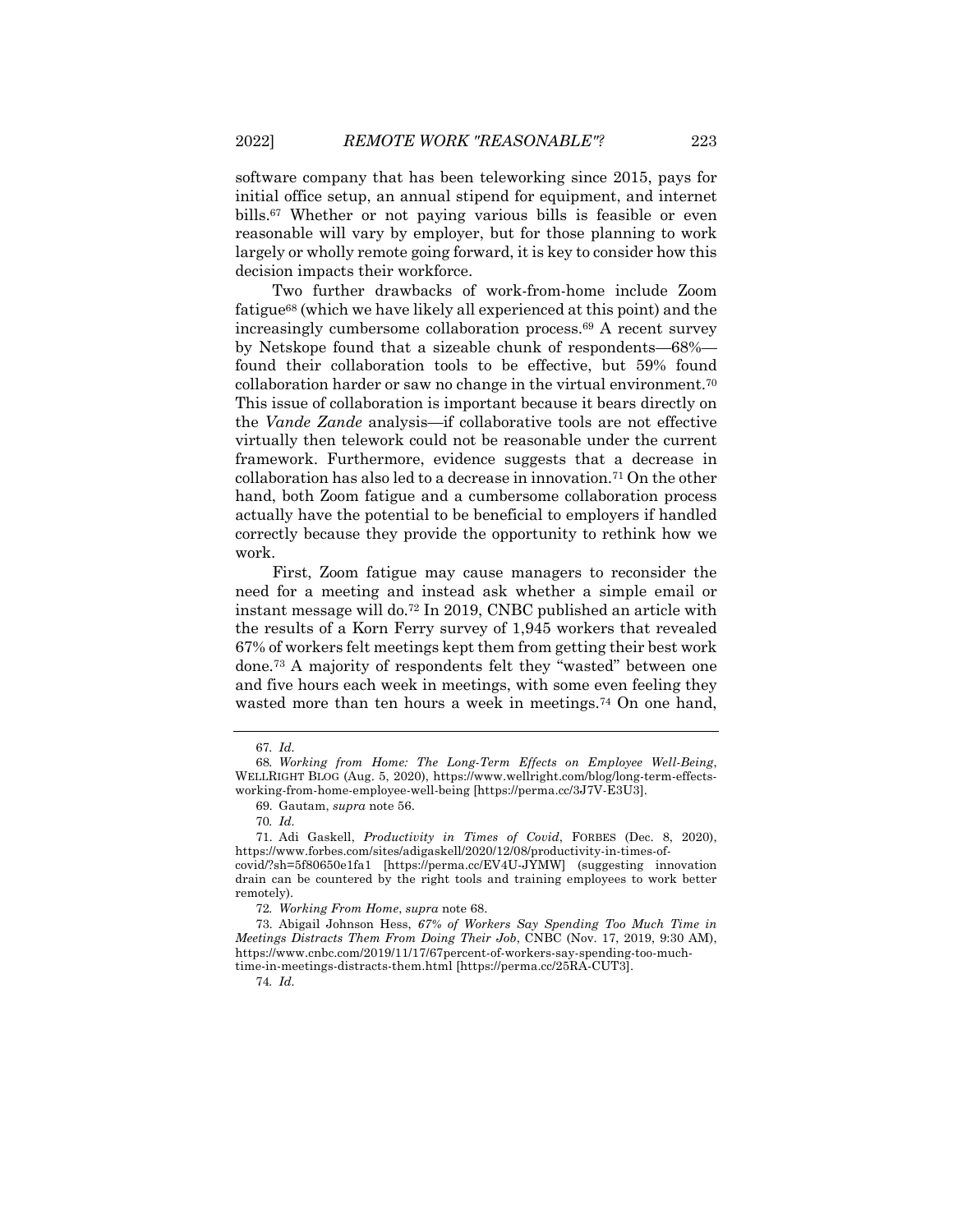meetings are now our collaborative lifeline in a virtual world, but these survey results suggest that scheduling meetings with more intention has great potential for increasing productivity. Thirty-five percent of workers admitted they would attend a meeting even if they did not think it would be a productive use of their time.75 It therefore becomes that much more important for employers to guard their meetings in a wholly virtual environment. Korn Ferry consultant Cathi Rittelmann suggests that the key to productive meetings is ensuring the (few) right people are invited and sending out a clear agenda ahead of time.76

Second, on the issue of collaboration, Buffer, one of the aforementioned companies providing stipends to employees for their remote work, relies heavily on asynchronous communication to create effective cross-company collaboration, especially across time zones.77 The company suggests that written and direct communication has great benefits for clarity and efficiency.78 Buffer focuses on real time meetings for social events, urgent matters, and relationship building.79 Asynchronous communication is more inclusive because it takes the focus off the big personalities and loud talkers and equalizes the opportunity to speak.80 One could imagine how this would empower individuals who are disabled particularly the blind, deaf, or speech-impaired—to speak more often, because they do not have to compete with quicker and louder voices. The Buffer team also notes that asynchronous communication means everything is written down and searchable, reducing confusion or uncertainty about what was said.<sup>81</sup> While there is a definite drawback in the lack of regular face time with colleagues, the Buffer team suggests this can be alleviated with weekly video check-ins as opposed to constant video meetings.<sup>82</sup>

This simplistic view of asynchronous communication may not address matters around onboarding, managing interns, or other

<sup>75</sup>*. Id.*

<sup>76</sup>*. Id.*

<sup>77.</sup> Hailley Griffis, *Asynchronous Communication and Why It Matters For Remote Work*, BUFFER BLOG (Mar. 17, 2020), https://buffer.com/resources/asynchronous-communication/#:~:text=One%20remote %20work%20best%20practice,the%20same%20time%20for%20everyone [https://perma.cc/N7L7-R3BS].

<sup>78</sup>*. Id.*

<sup>79</sup>*. Id.*

<sup>80</sup>*. Id.*

<sup>81.</sup> Victoria Gonda, *What Happened When Our Team Switched to Only Asynchronous Meetings*, BUFFER BLOG (July 29, 2019), https://buffer.com/resources/asynchronous-meetings/ [https://perma.cc/95S2-K3U7]. 82*. Id.*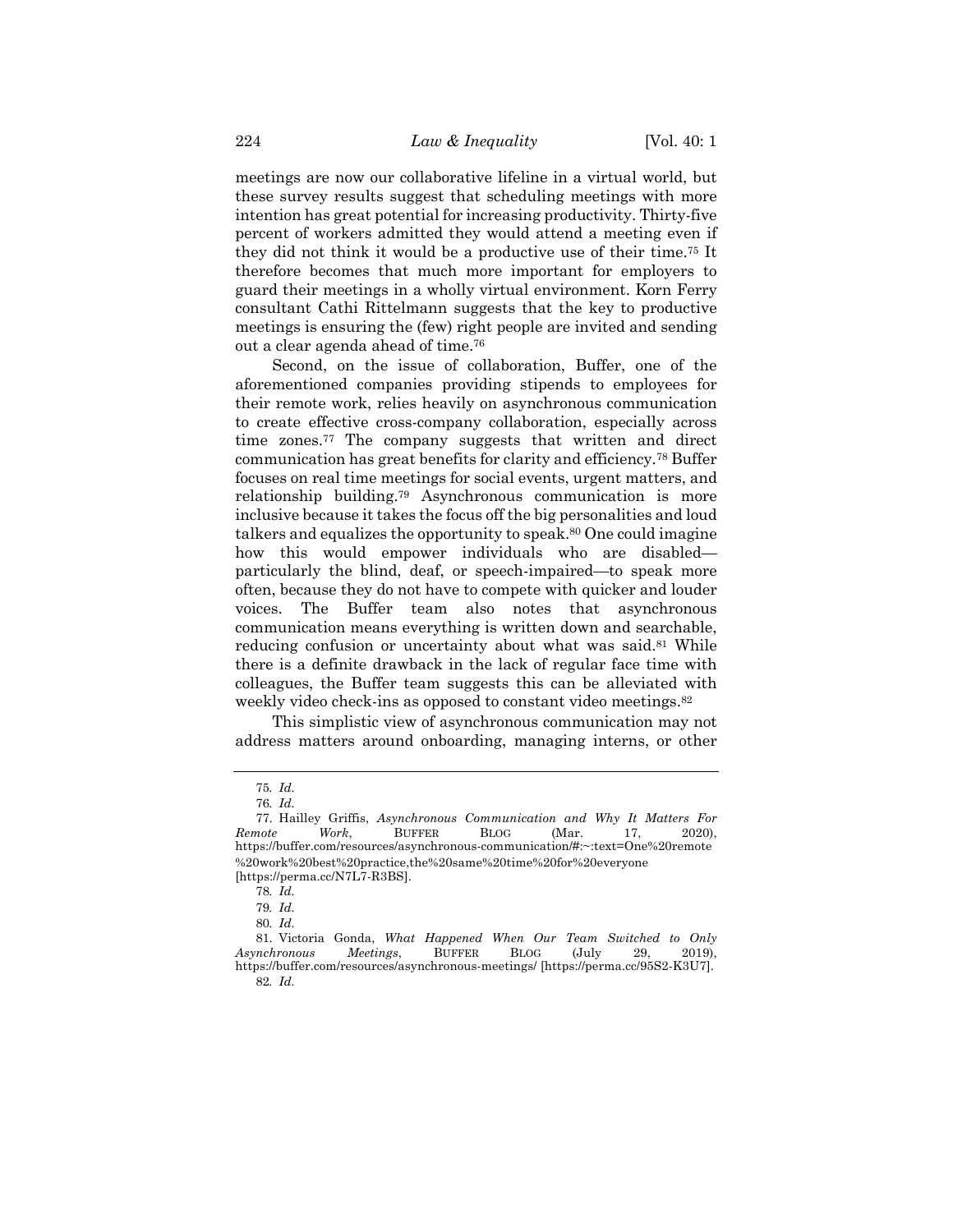situations where an employee is bound to have questions that may hinder their ability to even begin to be productive, but for teams who are well acquainted with their roles and each other, some asynchronous communication could be beneficial.

A final consequence of remote work for employers to consider is the impact of virtual work on reducing a sense of company culture. There is a diversity of conflicting data on the impact of telework on company culture, individual well-being, long-term productivity, and turnover rates.83 This is likely due in part to the (relative) novelty of telework and the general split in generational attitudes between an older generation who may prefer in-person work and the younger workforce who increasingly demands telework.84 Gallup has found that those who dislike remote work are five to ten percentage points less likely to feel recognized for their contributions, feel cared about by their fellow employees, and feel that their opinions count.85 For individuals who prefer inperson work, remote work can result in 17% lower productivity and 24% higher turnover.86 While Gallup suggests that individuals who work remotely may be disconnected from company culture,<sup>87</sup> there is little empirical data at this point to suggest what the long term

<sup>83</sup>*. Compare* Sandi Mann & Lynn Holdsworth, *The Psychological Impact of Teleworking: Stress, Emotions and Health*, 18 NEW TECH. WORK & EMP. 3, 196 (2003) (discussing the negative emotional impact of teleworking and the increase in mental health symptoms of stress in teleworkers), *and* Tomas Chamorro-Premuzic, *4 Major Long-term Psychological Effects of Continued Remote Work*, FAST CO. (Aug. 31, 2020) https://www.fastcompany.com/90544975/4-major-long-term-psychological-effects-ofcontinued-remote-work [https://perma.cc/276Q-USC6] (suggesting prolonged remote work may increase loneliness, anxiety, and stress in teleworkers), *with* Loubier, *supra* note 55 (suggesting remote work can improve productivity and health while decreasing costs and employee turnover), *and* Lister & Harnish, *supra* note 42 (finding that the majority of U.S. workers feel the benefits of telework outweigh its negative aspects).

<sup>84</sup>*. See* Lister & Harnish, *supra* note 42, at 129, 133; *see also* Eisenstadt, *supra*  note 12 (suggesting remote work appeals particularly to millennial workers who seek flexibility and work-life balance).

<sup>85.</sup> Jake Herway & Adam Hickman, *Remote Work: Is It a Virtual Threat to Your Culture?*, GALLUP (Aug. 25, 2020), https://www.gallup.com/workplace/317753/remote -work-virtual-threat-culture.aspx [https://perma.cc/RH4N-R7JC].

<sup>86</sup>*. Id. Compare id.*, *with* Loubier*, supra* note 55 (discussing a PGi survey that found that 80% of remote workers reported higher morale. This figure suggests that burnout may be occurring amongst older, or less tech capable populations, but it may be less likely to occur amongst the younger generation who demands telework).

<sup>87</sup>*. Compare* Herway & Hickman, *supra* note 85 ("Remote employees are seven percentage points less likely to see their connection to the mission of the company."), *with* Loubier, *supra* note 55 ("A study by Staples Advantage found 76% of telecommuters were willing to work overtime and felt more loyal to their company with the option for remote work and telecommuting.").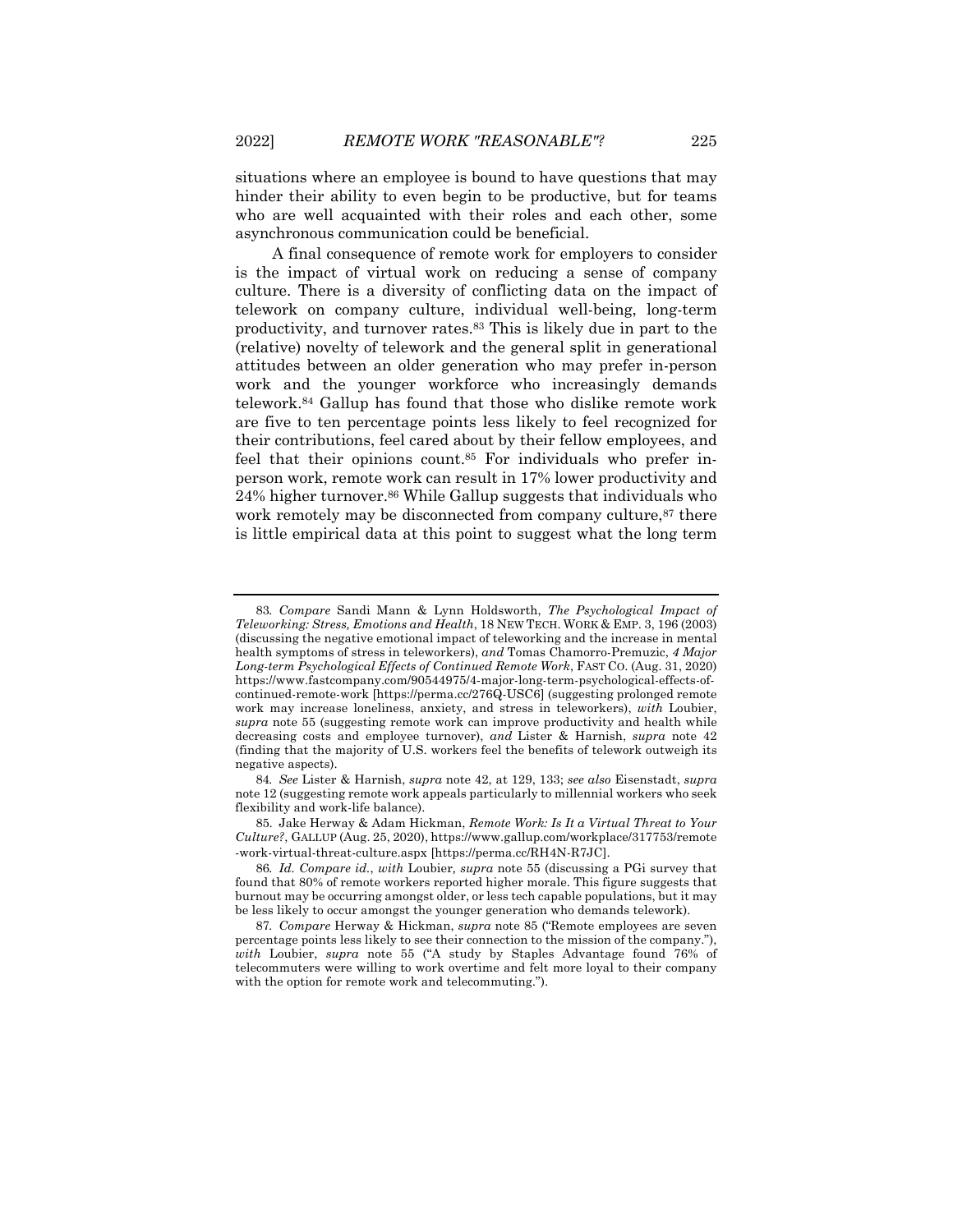impacts of that disconnect might be,<sup>88</sup> and Gallup acknowledges that even without working remotely, 60% of employees could not agree on what their company stood for.89 One fix, however, is to let go of the thought that every interaction has to be work-focused.90 For some companies, this may mean creating a group message to share pet photos; for others, this could mean virtual pizza nights, movie nights, or just about anything else. These numbers are hard to interpret long term because the research is so varied, but the data seems to suggest that individuals who prefer teleworking are less likely to burn out, feel disconnected, and leave their company than those who do not enjoy telework. This suggests that companies may be healthiest long term if they can provide options that accommodate various working preferences.

#### *C. Considering Ways for Employers to Accommodate Employees Post-COVID-19*

As noted earlier, the rates of unemployment amongst the disabled population are alarmingly high.91 This becomes even more concerning when considering that 50 million Americans, and 10% of the world's population, are disabled, making individuals who are disabled the largest minority group in both the United States and the world.92 Furthermore, the tide towards telework has been changing for several years now. In their 2019 article on telework in the United States in the 20th century, Lister and Harnish estimate that 19.7% of Americans teleworked on a regular basis.93 But if this

<sup>88.</sup> Gautam, *supra* note 56 (noting he has "yet to see the hybrid approach yield predictable results," and instead he has found "technical issues, fatigue, anxiety, and the absence of physical interaction negatively affect productivity and well $being \dots$ ").

<sup>89.</sup> Herway & Hickman*, supra* note 85 (suggesting the "loss" of company culture caused by telework is actually a pre-existing weakness in the company's ethos).

<sup>90.</sup> Phil Lewis, *Make Sure That Remote Working Supercharges Your Culture— And Doesn't Stall It*, FORBES (Mar. 24, 2020, 7:17 AM), https://www.forbes.com/sites/ phillewis1/2020/03/24/make-sure-that-remote-working-supercharges-your-cultureand-doesnt-stall-it/?sh=4581f20a4e8b [https://perma.cc/X6Q2-XZJW].

<sup>91.</sup> *Disability Employment Statistics*, *supra* note 4.

<sup>92.</sup> *Diverse Perspectives: People with Disabilities Fulfilling Your Business Goals*, U.S. DEP'T LAB.: OFF. DISABILITY EMP. POL'Y, https://www.dol.gov/agencies/odep/publications/fact-sheets/diverse-perspectivespeople-with-disabilities-fulfilling-your-business-goals 58XW]; *Factsheet on Persons with Disabilities*, UNITED NATIONS: ENABLE, https://www.un.org/

disabilities/documents/toolaction/pwdfs.pdf [https://perma.cc/WS53-YSGL].

<sup>93.</sup> Lister & Harnish, *supra* note 42, at 129, 133; *see also* Speigner v. Wilkie, 31 Vet. App. 41, 43 (2019) (citing U.S. OFF. PERS. MGMT., STATUS OF TELEWORK IN THE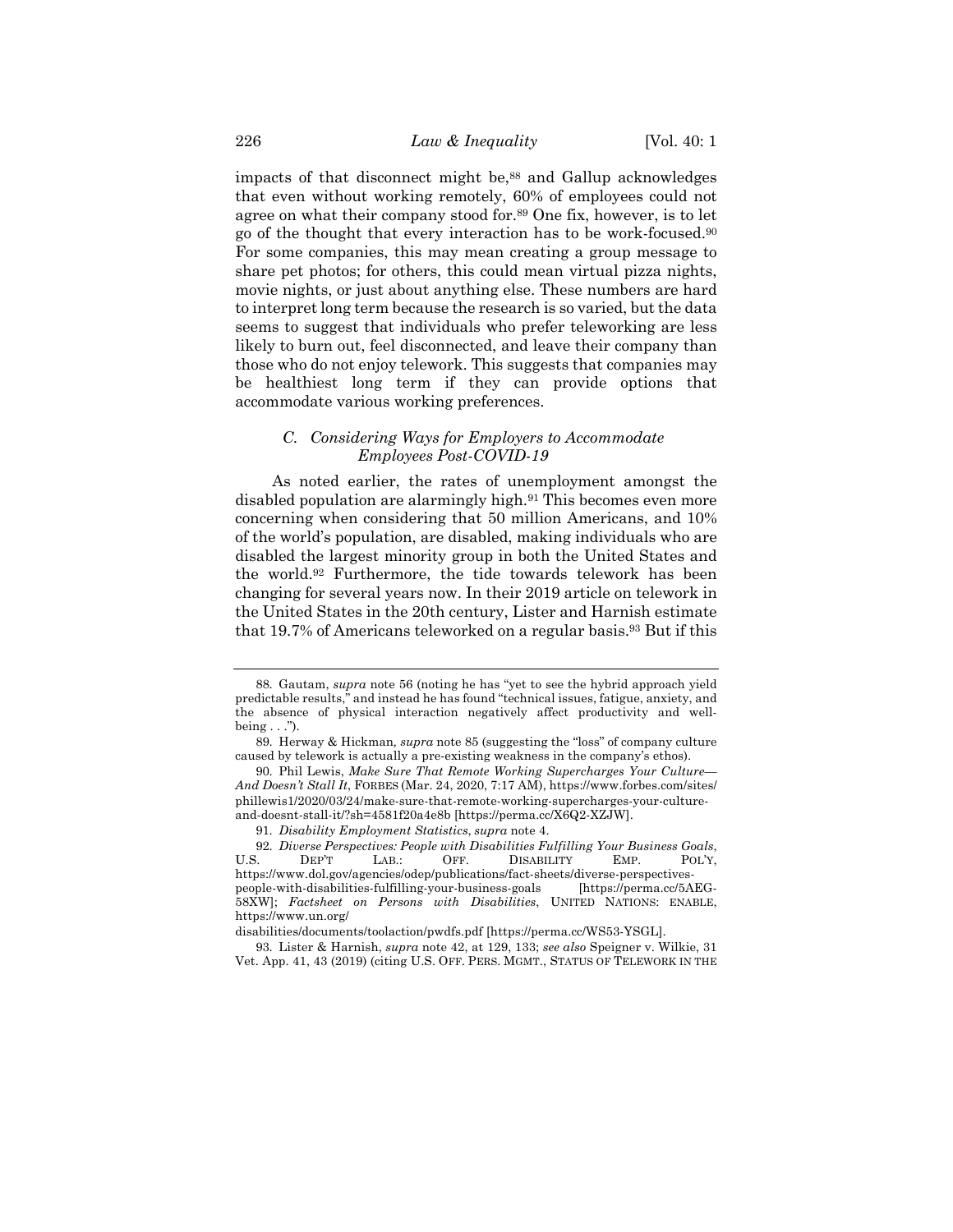trend is to continue, it is essential that the corporate world learn how to accommodate all its workers.

# i. Telework and the Capacity to Enfranchise: The Legal Field

Because the legal profession falls into the category of professional jobs that lend themselves to telework, it provides a good example for the potential for growth in inclusion in a variety of industries that are now teleworking. Additionally, the legal profession has been criticized in the past for its lack of accessibility. In 2009, Donald Stone published an article in the *Minnesota Journal of Law & Inequality* analyzing the then-current state of the profession for attorneys who are disabled.94 Stone found only 7% of ABA members report having a disability, and those individuals reported rates of employment 6–9% lower than their able-bodied counterparts.95 Furthermore, attorneys who are disabled are paid on average \$12,000 less than their non-disabled counterparts.96 Stone's Attorneys with Disabilities Survey questioned the hiring and management practices of 50 firms throughout the country, over half of which employed an attorney who was either mentally or physically disabled.97 The most common accommodations included modified work schedules, accessible technology, accessible architecture, additional secretary support, and modification of equipment—but not telework.98

The ABA National Conference on Employment of Lawyers with Disabilities has offered telework as one way to accommodate lawyers who are disabled.99 It seems probable that telework could be one way to increase the number of attorneys who are physically and mentally impaired in the profession. Stone noted specifically

98*. Id.* at 118. This survey was an unpublished online survey by the author attached to his paper in Appendix A.

99*. Id.* at 101–02 (referring to the findings of the AM. BAR ASS'N COMM'N ON MENTAL AND PHYSICAL DISABILITY L., THE NATIONAL CONFERENCE ON THE EMPLOYMENT OF LAWYERS WITH DISABILITIES: A REPORT FROM THE AMERICAN BAR ASSOCIATION FOR THE LEGAL PROFESSION (2006)). Stone's survey was conducted in 2007, one year after the ABA Report was published.

FEDERAL GOVERNMENT, REPORT TO CONGRESS, FISCAL YEAR 2017, at 31 (2019), https://www.telework.gov/reports-studies/reports-to-congress/2018-report-tocongress.pdf [https://perma.cc/722N-86JN]) (finding that by 2017, 21% of federal employees teleworked in some capacity).

<sup>94.</sup> Donald H. Stone, *The Disabled Lawyers Have Arrived; Have They Been Welcomed with Open Arms into the Profession? An Empirical Study of the Disabled Lawyer*, 27 LAW & INEQ. 93, 95–122 (2009).

<sup>95</sup>*. Id.* at 95.

<sup>96</sup>*. Id.*

<sup>97</sup>*. Id.* at 117.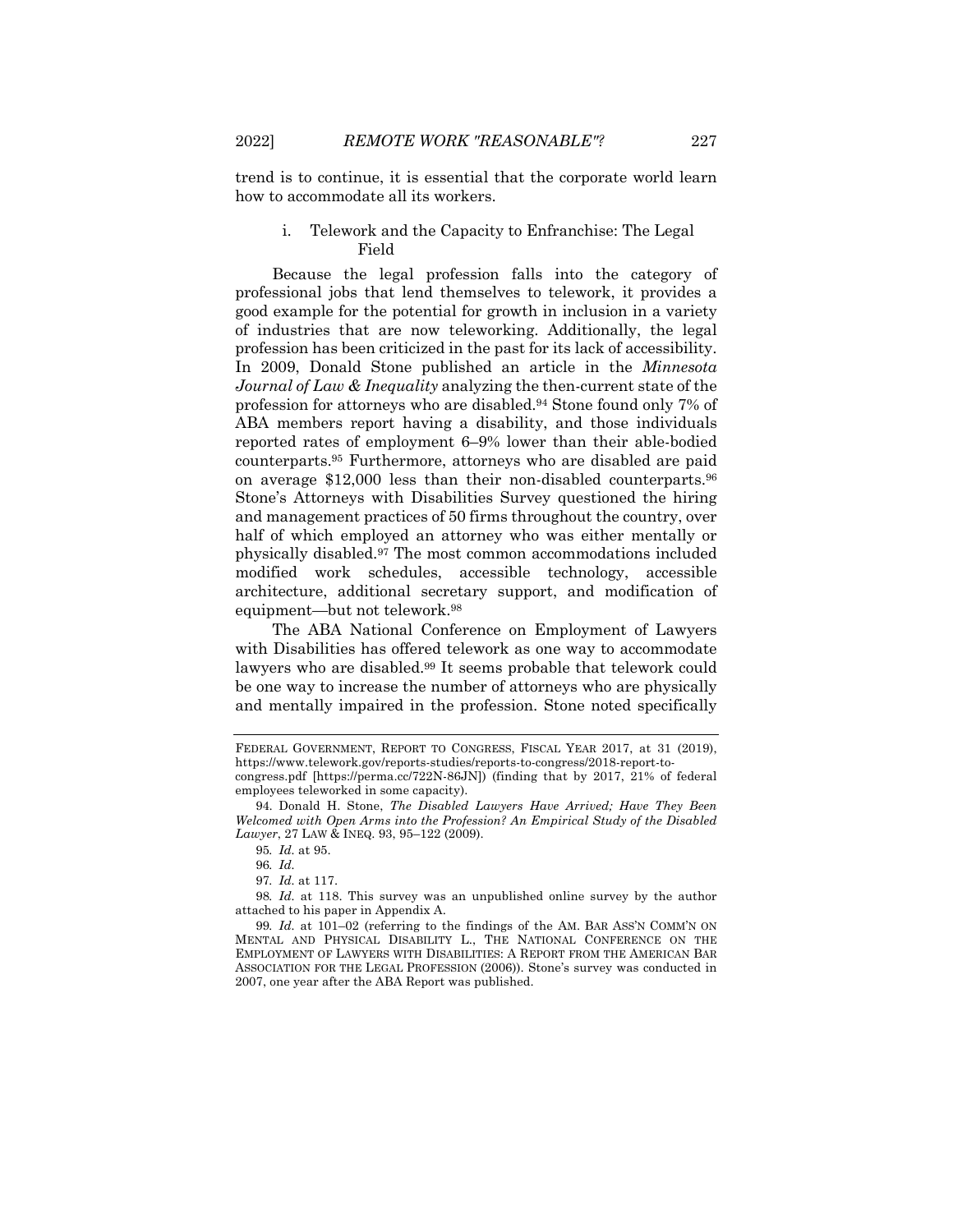that despite the inclusion of attorneys with psychological impairments in the profession, there is still a debate over whether accommodations for lawyers with mental disabilities are in fact reasonable.100 Individuals with physical and mental impairments potentially have a lot to gain and lose in a teleworking world.101 Stone is not the only attorney to acknowledge a dearth of opportunities for individuals who are disabled. Danielle Liebl is an attorney with cerebral palsy who began her career at Reed Smith, and, as of the publication of this Article, now works at as an Associate Corporate Counsel at Amazon.102 In an op-ed for Lexis360, she implored the legal profession to do more to accommodate individuals with disabilities like herself.103

In 2016, the Sixth Circuit granted Andrea Mosby-Meachem, an in-house attorney, a judgement against her employer for denying her an accommodation to work from home for ten weeks while on bedrest.104 In contrast to their *EEOC v. Ford* decision three years earlier,105 the court found the plaintiff had established physical presence was not essential, particularly because she had never needed to represent the company in court or depositions, and because in-house and outside counsel testified her work did not suffer at home.106 Unlike the Sixth Circuit's earlier *Ford* decision, where the court stressed that an open telework policy may lead to employee abuse, the court did not take issue with the office attorneys flouting an official policy against telework.107 The discrepancy between the two decisions can largely be accounted for by Mosby-Meachem's continued high quality of work.108

While *Mosby-Meachem* suggests that the legal profession may be moving in a more inclusive direction, there is still much to do to

103*. Id.*

<sup>100</sup>*. Id.* at 98, 122.

<sup>101</sup>*. See infra* Part II.C.ii.1–2.

<sup>102.</sup> Danielle Liebl, *ADA Protects Lawyers with Disabilities, but We Must Do More*, LEXISNEXIS: LAW360 (Aug. 10, 2020, 3:40 PM), https://www.law360.com/ articles/1299552/ada-protects-lawyers-with-disabilities-but-we-must-do-more [https://perma.cc/YF5W-N48Q].

<sup>104.</sup> Mosby-Meachem v. Memphis Light, Gas & Water Div., 883 F.3d 595, 599 (6th Cir. 2018).

<sup>105.</sup> Equal Emp. Opportunity Comm'n v. Ford Motor Co., 782 F.3d 753 (6th Cir. 2015).

<sup>106.</sup> *Mosby-Meachem*, 883 F.3d at 605.

<sup>107</sup>*. Compare id.* at 603–04 (finding that Mosby-Meachem was otherwise qualified to perform her job from home despite an official policy against telework), *with E.E.O.C. v. Ford*, 782 F.3d at 765 (arguing that allowing all disabled employees to telecommute on an unpredictable basis would undermine the purpose of the ADA).

<sup>108.</sup> *Mosby-Meachem*, 883 F.3d at 605.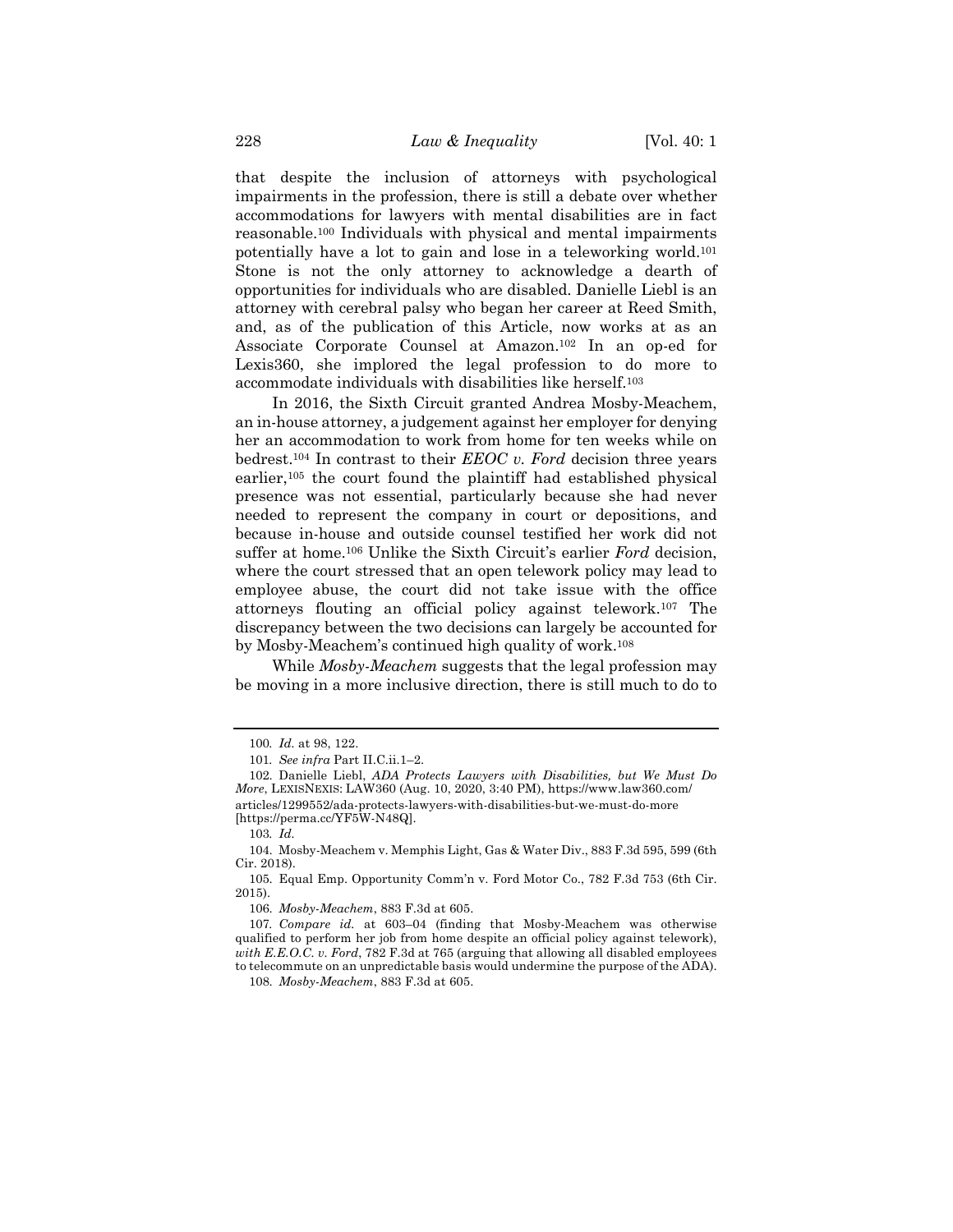make the professional world at large accessible. But if we can acknowledge that a problem exists, the next question is how do we fix it? Because of the nature of reasonable accommodations, the answer will vary based on the type of employer, the resources of the employer,<sup>109</sup> and the needs of the individual. As early as July 2020, several large law firms across the U.S. and the world—Dentons, Husch Blackwell, Hogan Lovells, and Covington & Burling, among others—began making the shift to providing options to attorneys and personnel to telework indefinitely regardless of disability status.110

However, it is important to consider a wide variety of experiences in judging the practical impacts of telework, specifically on individuals who are disabled. Individuals with mental (which may include emotional) and physical impairments, such as ADD, OCD, anxiety, and deafness, all have life experiences and obstacles which should be of central importance to their employers in deciding whether to continue to telework in whole or in part. I will analyze the potential impact of a telework accommodation on physical disabilities and mental disabilities in turn.

#### ii. Implications of Teleworking and Accommodations Across Impairments

The potential positive impact of telework on those with ambulatory impairments seems plainly obvious. In fact, individuals with physical disabilities have been, and will likely continue to, telework at higher rates than other individuals.111 One possible reason for this tendency to telework is because it decreases dependence on others.112 Despite modified work schedules being a statutory accommodation, courts have been inconsistent on whether rearranging work schedules to best accommodate an individual's

<sup>109.</sup> McMillan v. City of New York, 711 F.3d 120, 128 (2d Cir. 2013) (emphasizing that the ADA requires an individualized inquiry).

<sup>110.</sup> Dong, *supra* note 33.

<sup>111.</sup> Lisa A. Schur, Mason Ameri & Douglas Kruse, *Telework After COVID: A "Silver Lining" for Workers with Disabilities?*, 30 J. OCCUPATIONAL REHAB. 521, 523 (2020).

<sup>112.</sup> Annie Xu, Mark Chignell, Koichi Takeuchi, Naotsune Hosono & Takashi Tsuda, *Vocal Village Audioconferencing: A Collaborative SOHO Tool for Teleworkers with Physical Disabilities*, 2ND INT'L CONF. FOR UNIVERSAL DESIGN KYOTO 2006, July 2008, at 1–2.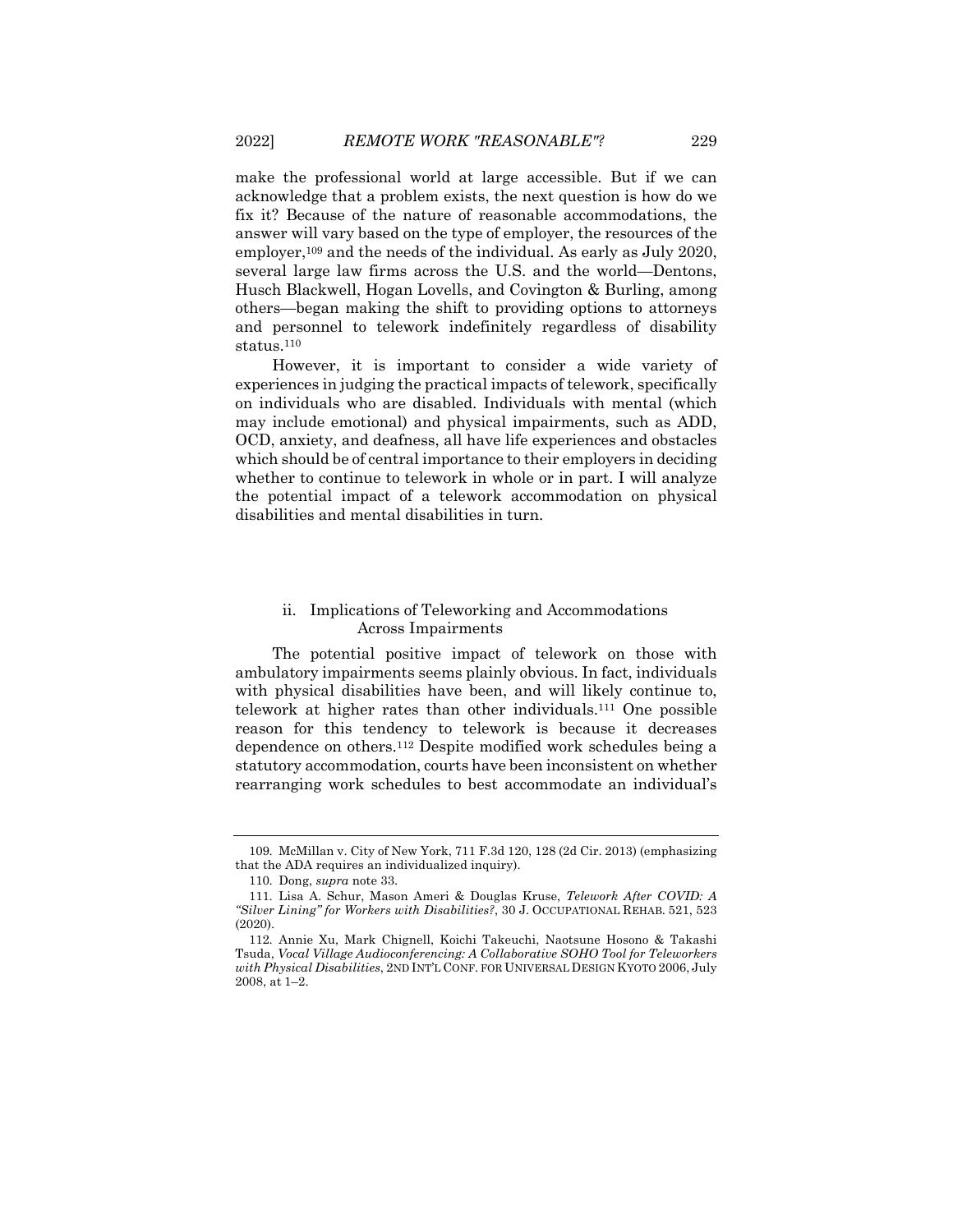transportation needs constitutes a reasonable accommodation.113 In the past, courts have ruled that enabling a commute may be a reasonable accommodation, but a shift change to enable a family to pick an individual up from work is not.114 An individual may be requesting a shift change for the same reasons that another employee is requesting an accommodation, but under the current distinction, it is possible that one could be allowed and the other denied depending on the posture of the employer and the attitude of the court. Because telework eliminates a commute, it eliminates any potential hazards individuals might face with driving, public transportation, parking, or other architectural barriers in the office.115 Telework would therefore create an additional level of protection for individuals who are disabled.

## *1. Physical Impairments*

There are many individuals who are disabled in ways that impact them physically or emotionally who may not be so fortunate in a post-COVID-19 world. Already, the media has latched on to the issues surrounding masks and the barrier masks create for lip readers, something that has presented reasonable accommodation issues in the past.116 Telework does present unique challenges for individuals who are blind or deaf. Rooted in Rights is a blog focused on giving a voice to individuals with disabilities.117 In one blog post, the author, Jess Gill, describes her own challenges with attempting to adjust to a world where we all wear masks, as she never learned to sign, she relies heavily on lip reading.118 (Interestingly, Jess has an easier time hearing women than men.) Aside from having

<sup>113.</sup> 42 U.S.C. § 12111(9)(B); *compare* Regan v. Faurecia Auto. Seating, Inc., 679 F.3d 475, 479 (6th Cir. 2012) (holding that an employee's request for an altered work schedule was not a reasonable accommodation), *with* Colwell v. Rite Aid Corp., 602 F.3d 495, 498–502 (3d Cir. 2010) (holding that the ADA can obligate employers to accommodate employees' disability-related difficulties in getting to work).

<sup>114</sup>*. Compare Regan*, 679 F.3d at 480, *with Colwell*, 602 F.3d at 498–99.

<sup>115</sup>*. Colwell*, 602 F.3d at 499–500; *see also* Lyons v. Legal Aid Soc., 68 F.3d 1512, 1514 (2d Cir. 1995) (holding that an employee's request that her employer pay for a parking spot near her office was a reasonable accommodation); *see also* Stone, *supra*  note 94, at 95 (focusing on accommodating lawyers with physical disabilities and/or mental health issues and discussing court decisions concerning reasonable accommodations).

<sup>116</sup>*. See* Southwestern Comm. Coll. v. Davis, 442 U.S. 397 (1979); *see also* Jess Gill, *Challenges of Being a Deaf Lip Reader During COVID-19*, ROOTED IN RIGHTS (Apr. 23, 2020), https://rootedinrights.org/the-challenges-of-being-a-deaf-lip-readerduring-the-covid-19-pandemic/ [https://perma.cc/E2XJ-M94S] (advocating for online meetings with closed captioning).

<sup>117.</sup> Gill, *supra* note 116.

<sup>118</sup>*. Id.*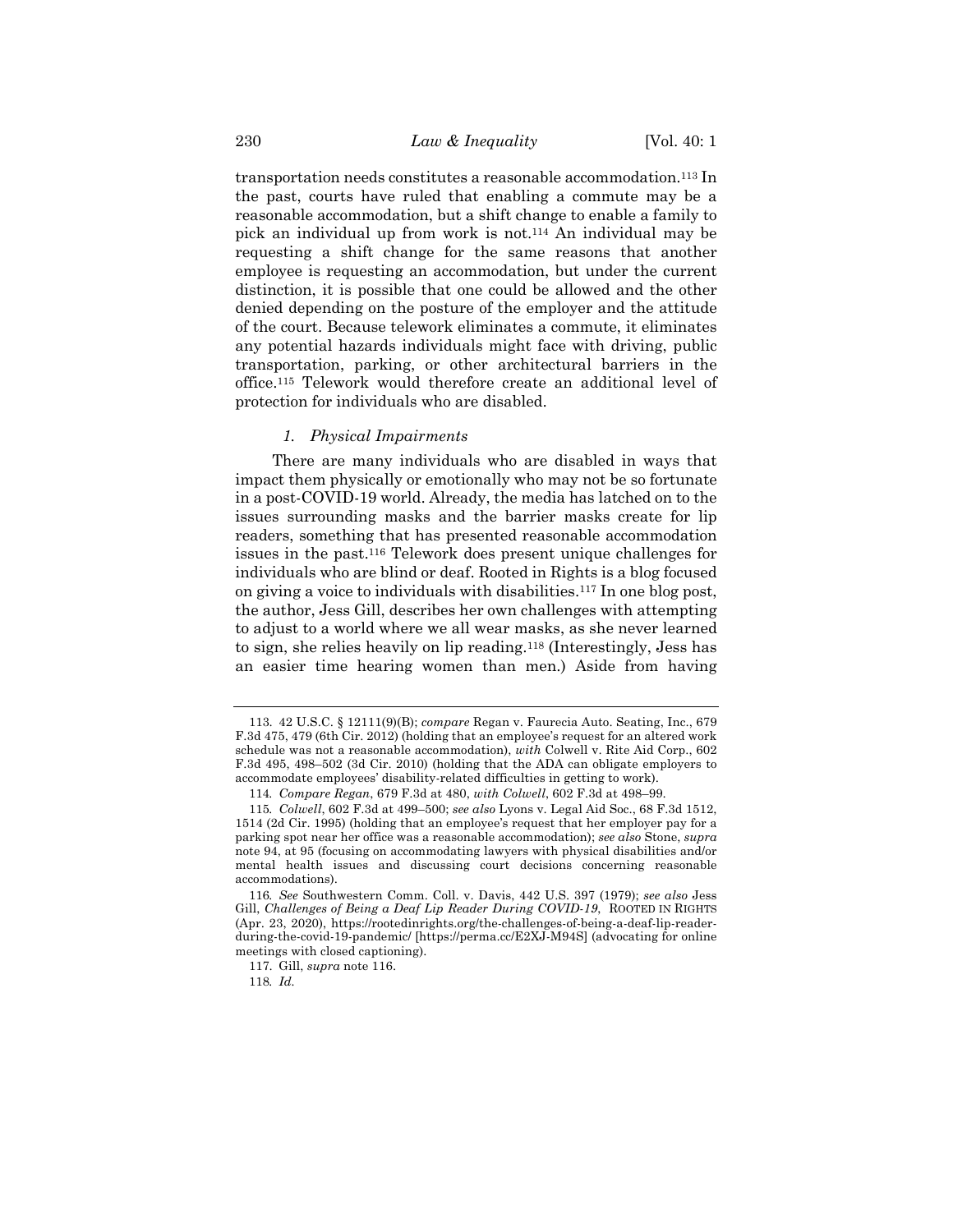interpreters available, Jess suggests texting or keeping a note pad to communicate with deaf individuals in person while wearing masks.119 Another post provides a plethora of suggestions for adapting to deaf and blind coworkers.120 Howard Rosenblaum, CEO of the National Association of the Deaf, noted that prior to the pandemic, videoconferencing platforms were largely inaccessible to deaf individuals.121 Closed captioning and pinning users—such as interpreters—to the home screen are just a few of the strides these platforms have made in recent months.122 Providing materials ahead of time and special headsets are additional accommodations which may help individuals who are deaf transfer to a telework world.123 Ensuring the technology that a company uses is compatible with screen readers and describing images and videos may help blind individuals.124

The increased reliance on platforms like Zoom, WebEx, and Microsoft Teams naturally creates questions over who will bear the financial burden of making these platforms accessible in the future. While this is not the focus on this paper, it does raise an important question. If funding accessible features becomes the responsibility of each individual employer, the costs that employers have to pay for accessible platforms could increase the burden on employers and detract from their ability to make other accommodations. That responsibility could quite possibly turn various accommodations into an undue hardship.125

#### *2. Mental Impairments*

Beyond accommodating physical disabilities, employers should consider the potential benefits *and* costs that telework may have on individuals with mental or psychological impairments.

While there may be benefits to telework for individuals who are mentally or emotionally impaired, here the potential downsides also become more pronounced. One of the potential benefits of telework for individuals who take medication is that it may allow

<sup>119</sup>*. Id.*

<sup>120</sup>*. See* Alaina Leary, *How to Make Virtual Meets Accessible*, ROOTED IN RIGHTS (Apr. 13, 2020), https://rootedinrights.org/how-to-make-your-virtual-meetings-andevents-accessible-to-the-disability-community/ [https://perma.cc/KEK9-U29Y].

<sup>121.</sup> Low, *supra* note 30.

<sup>122</sup>*. Id.*

<sup>123</sup>*. See* Leary, *supra* note 120.

<sup>124</sup>*. Id.*

<sup>125.</sup> Blake E. Reid, Christian Vogler & Zainab Alkebsi, *Telehealth and Telework Accessibility in a Pandemic-Induced Virtual World*, UNIV. COLO. L. REV., Nov. 9, 2020, at 16–19.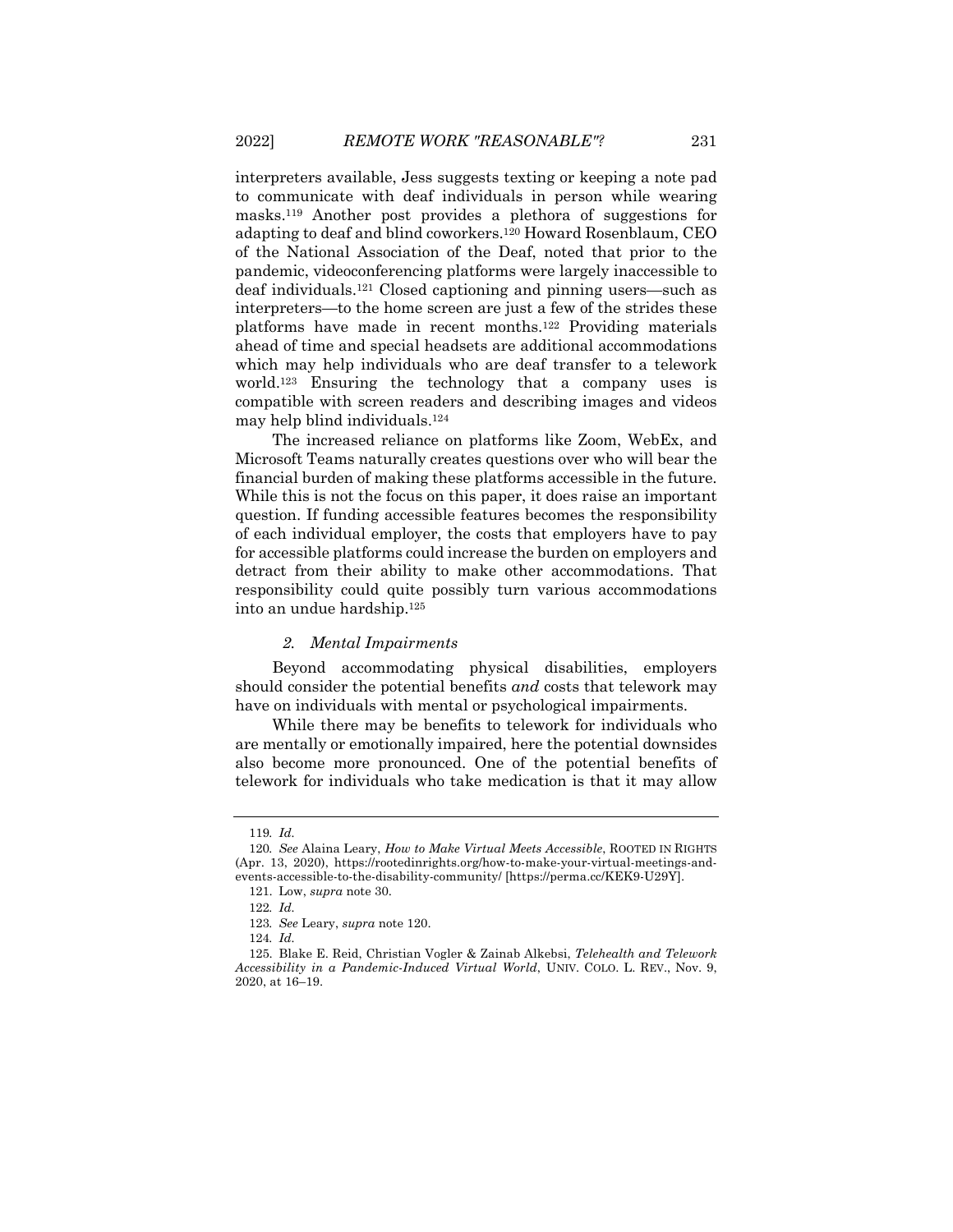them to structure their daily schedule to avoid grogginess or other side effects of medication.<sup>126</sup> Individuals with anxiety disorder, obsessive compulsive disorder, and post-traumatic stress disorder may have more challenges with disruptions to daily life<sup>127</sup> because they may crave routine that is not conducive to asynchronous work schedules.128 WebMD includes a web page on how individuals with ADHD should manage working from home, and on their page, WebMD acknowledges that the structure provided by an office and colleagues may have some benefits to those with the disorder.129 This means employers may be able to play an important role in helping support individuals with mental and emotional impairments. The Department of Labor has suggested that positive reinforcement, frequent breaks, and regular meetings to prioritize tasks may help bring order to a remote work environment.130 Reaching out to employees to discuss their preferred communicative method and using that method may be another way to provide structure and connectivity that is particularly helpful for individuals who are mentally impaired.131

<sup>126</sup>*. See* Newstax Blogs, *Step 2: Mental Health*, LEXISNEXIS: LEXISBLOGS (Aug. 20, 2020, 2:01 AM), https://plus.lexis.com/document/?pdmfid=1530671&crid= e2bb4eb7-cb98-4261-a7c8-c8fcf8385748&pdactivityid=774e3e0d-791a-45d7-b39f-9a913961cf76&pdtargetclientid=-None-&ecomp=p5qk&prid=295c9476-f77f-4c7c-9472-34187f0db39d [https://perma.cc/NV5N-LYJ8] [hereinafter Step 2: Mental Health].

<sup>127</sup>*. See* Wolters Kluwer, *¶ 90, 123 What You Should Know About the ADA, the Rehabilitation Act, and COVID-19*, Apr. 17, 2020, at 2020 WL 2146074; *but see* Casey Shull, *Remote Work: A Solution for PTSD?*, DISTANT JOB (Aug. 31, 2018), https://distantjob.com/blog/remote-work-solution-for-working-with-ptsd/ [https://perma.cc/9SG3-FPBC] (highlighting the benefits remote recruiting can have for employees with PTSD and employers).

<sup>128</sup>*. See* JAN, *Accommodation and Compliance Series: Obsessive Compulsive Disorder*, ASK JAN, https://webcache.googleusercontent.com/search?q=cache: MQwXdDTXmTgJ:https://askjan.org/publications/Disability-Downloads.cfm% 3Fpubid%3D1471117%26action%3Ddownload%26pubtype%3Dpdf+&cd=3&hl=en& ct=clnk&gl=us [https://perma.cc/QU2D-EWQ5]; *see also* Step 2: Mental Health, *supra* note 126 (suggesting employers can accommodate employees by providing them with a routine); Wolters Kluwer, *supra* note 127 (acknowledging that employees with certain mental health conditions might have a harder time dealing with disruptions resulting from the COVID-19 pandemic).

<sup>129</sup>*. Working From Home When You Have ADHD*, WEBMD (Apr. 22, 2020), https://www.webmd.com/add-adhd/work-from-home-adhd [https://perma.cc/99T7- FZSP].

<sup>130</sup>*. See Accommodations for Employees with Psychiatric Disabilities*, OFFICE OF DISABILITY EMP'T POL'Y, https://www.dol.gov/agencies/odep/program-areas/mentalhealth/maximizing-productivity-accommodations-for-employees-with-psychiatricdisabilities [https://perma.cc/46Y2-QUN3].

<sup>131</sup>*. See Employing People with Mental Health Disabilities*, SHRM, https://www.shrm.org/resourcesandtools/tools-and-samples/toolkits/pages/mentalhealth-disabilities.aspx [https://perma.cc/3V25-CTRK].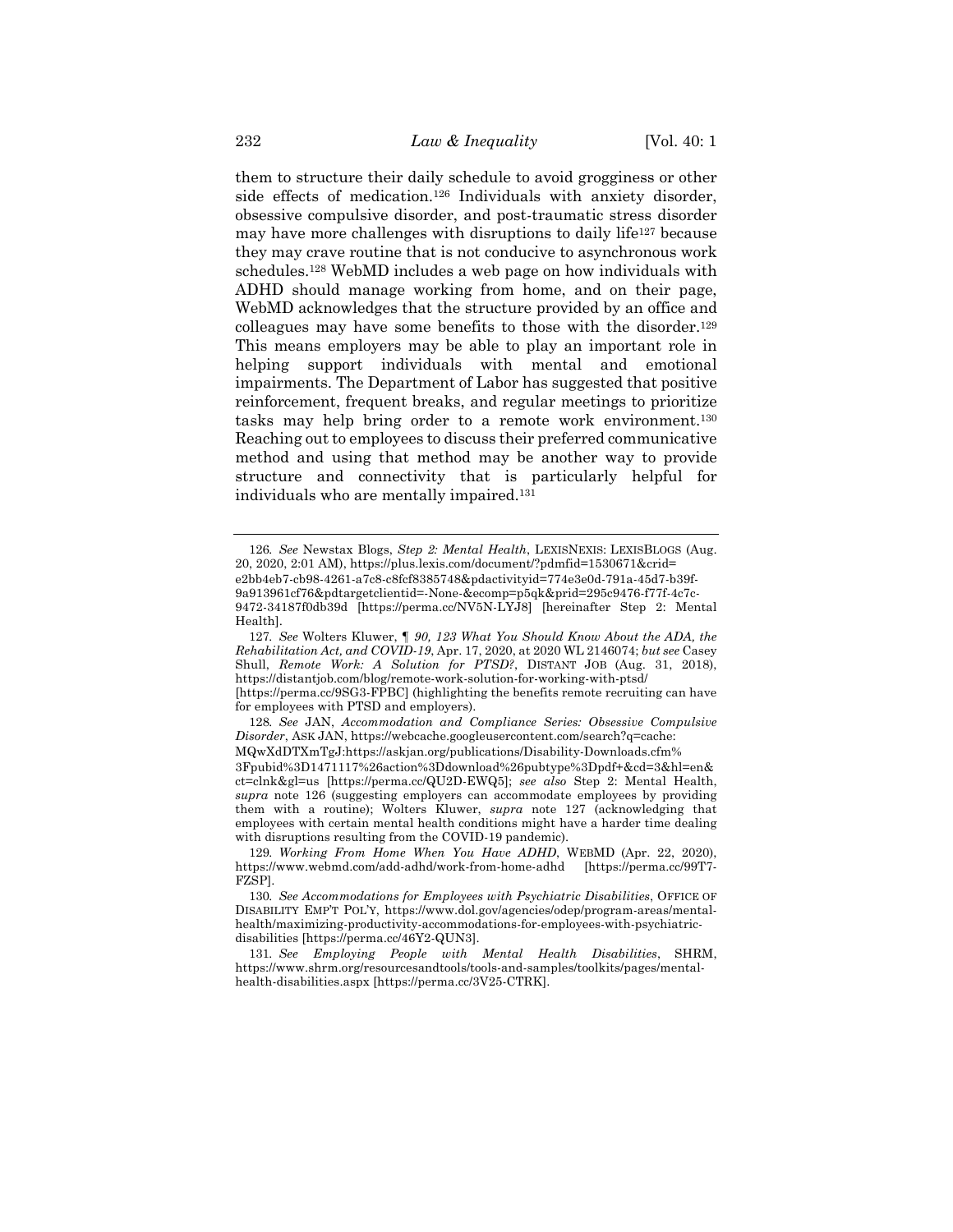Japanese studies of the effects of telework have found that teleworking can lead to decreased dependence on a team and as a result decreased trust of co-workers.132 To treat this sense of isolation, the Japanese have created accessibility initiatives.133 Studies found that increased accessibility led to better teamwork, increased self-confidence, and enjoyment of work, and increased understanding of how co-workers operate.134 Perhaps employers should be cognizant of and open to requesting semi-regular inperson work of individuals who work on teams with mentally impaired co-workers. Such a request does not require employers to buy expensive equipment, it facilitates comradery, and it can play an important role in facilitating employee well-being without spending a dime.

#### **III. Reinterpreting Reasonable Accommodation**

Now that we have seen what a telework accommodation could look like, this begs the question—is it even supported by the law? Many believe that answer should be "yes" in a post-pandemic world.135 While *Vande Zande* is often cited as establishing that physical presence in the office is an essential function of a job, many fail to remember Judge Posner's qualification that this in-person requirement may change with technology.136 By 2017, 21% of all federal employees teleworked in some capacity.137 Even under the *Vande Zande* standard, it is time to reexamine our view of reasonable accommodations.

Because the reasonable accommodation question is factored into the qualified standard, the existence of a reasonable accommodation is a particularly important step in enabling individuals who are disabled to become productive members of the workforce. The statutory text outlining reasonable accommodation focuses on physical accommodations such as appropriate equipment and devices and making physical spaces accessible, in addition to modified work schedules and job restructuring.138 However,

<sup>132.</sup> Xu, *supra* note 112, at 1–2.

<sup>133</sup>*. Id.* at 1, 3.

<sup>134</sup>*. Id.* at 3, 7.

<sup>135</sup>*. See, e.g.*, Eisenstadt, *supra* note 12.

<sup>136</sup>*. Id.*; *see* Vande Zande v. Wisconsin Dept. of Admin., 44 F.3d 538, 544 (7th Cir. 1995) ("This will no doubt change as communications technology advances, but is the situation today.").

<sup>137.</sup> Speigner v. Wilkie, 31 Vet. App. 41, 43 (Vet. App. 2019).

<sup>138.</sup> 42 U.S.C. § 12111(9)(B).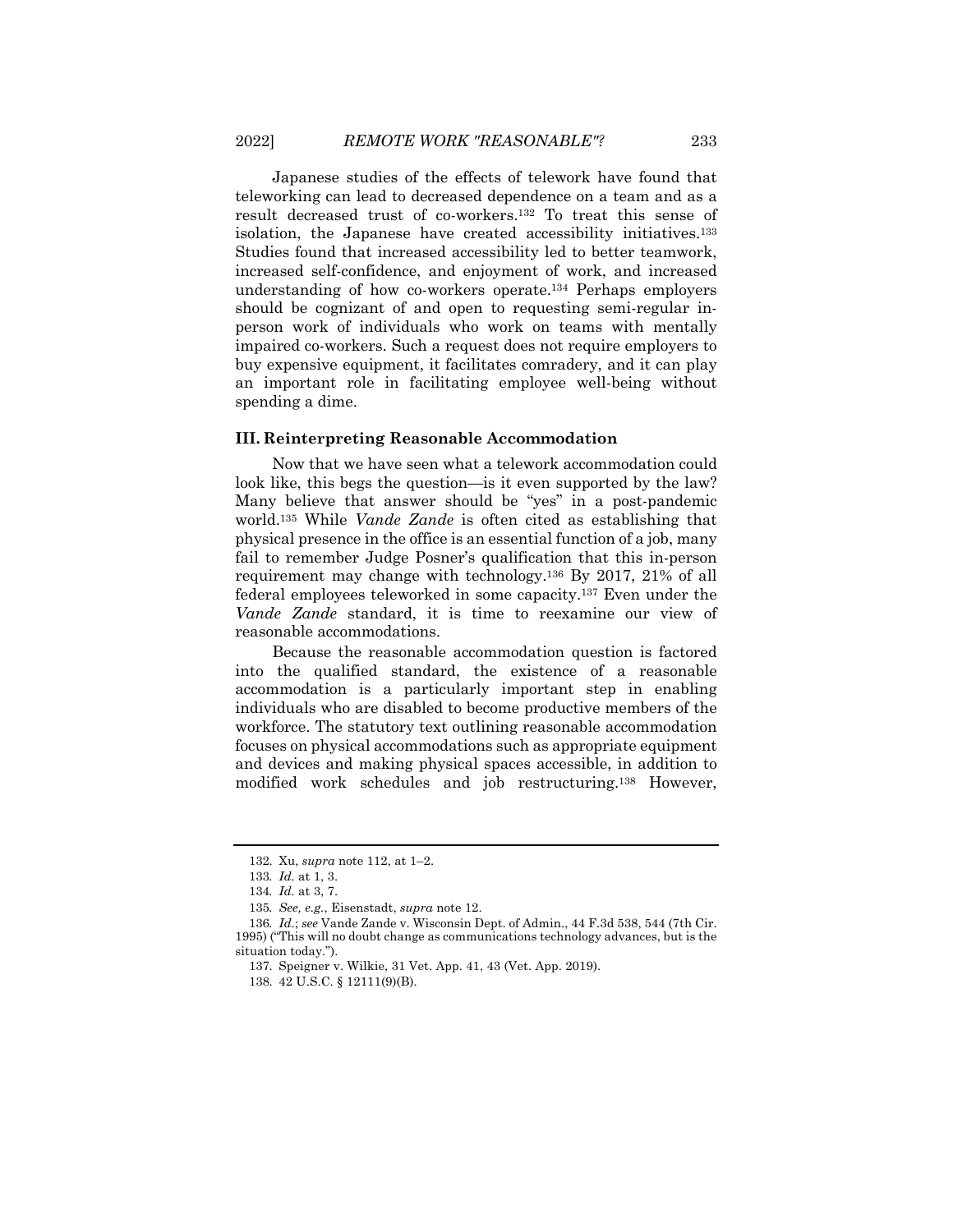recently, the courts have also read leaves of absence into this list.139 While the text does not explicitly state that telework may be a reasonable accommodation, the trend of the courts suggests that telework may be included in the near future, not in a wholesale manner, but rather on a case-by-case basis. Updated EEOC guidances have also frequently recognized temporary telework as a reasonable accommodation,140 lending further support to the possibility of a new reasonable accommodation.

## *A. Statutory Language and Caselaw Suggest a Shift Is Possible*

Statutory language will always take precedence when considering whether a new interpretation of a statute is permissible.141 The statute includes the following reasonable accommodations: "job restructuring, part-time or modified work schedules, reassignment to a vacant position, acquisition or modification of equipment or devices, appropriate adjustment or modifications of examinations, training materials or policies, the provision of qualified readers or interpreters, and other similar accommodations . . . ."142 "[O]ther similar accommodations" leaves open the possibility for a multitude of accommodations. Arguably, job restructuring, as vague as it is, could be construed as inviting telework. In reality, the statute on its face does not clearly condone telework, and none of the listed accommodations are strikingly similar to telework. Therefore, the courts often justify telework not on a statutory interpretation ground, but rather because it is "reasonable," and its reasonableness is determined by what would or does not place an undue hardship, cost or otherwise, on either employees or the business.143 What the caselaw suggests is that

<sup>139.</sup> Stephen F. Befort, *The Most Difficult Reasonable Accommodation Issues: Reassignment and Leave of Absence*, *in* DISABILITY LAW CASES AND MATERIALS 174, 174 (Stephen F. Befort & Nicole Buonocore Porte eds., 2017); *see, e.g.*, Humphrey v. Memorial Hosp. Ass'n, 239 F.3d 1128, 1135 (9th Cir. 2011).

<sup>140</sup>*. See* U.S. EQUAL OPPORTUNITY. EMP'T COMM'N, REASONABLE ACCOMMODATIONS FOR ATTORNEYS WITH DISABILITIES (2006) [hereinafter Accommodations for Attorneys]; *see also* U.S. EQUAL OPPORTUNITY. EMP'T COMM'N, EEOC-NVTA-2009-3, PANDEMIC PREPAREDNESS IN THE WORKPLACE AND THE AMERICANS WITH DISABILITIES ACT (2020) [hereinafter Pandemic Preparedness] (noting telework as a reasonable accommodation).

<sup>141</sup>*. See* Tenn. Valley Auth. v. Hill, 437 U.S. 153, 184–90 (1978).

<sup>142.</sup> 42 U.S.C. § 12111(9) (2009); *see also* Rehrs v. Iams Co., 486 F.3d 353, 357 (8th Cir. 2007) (noting employee requested to be moved to a straight-shift rather than a rotational shift).

<sup>143.</sup> 42 U.S.C. § 12111(10)(A)–(B); *see* Bryant v. Better Bus. Bureau, 923 F. Supp. 720, 735–36 (D.M.D. 1996).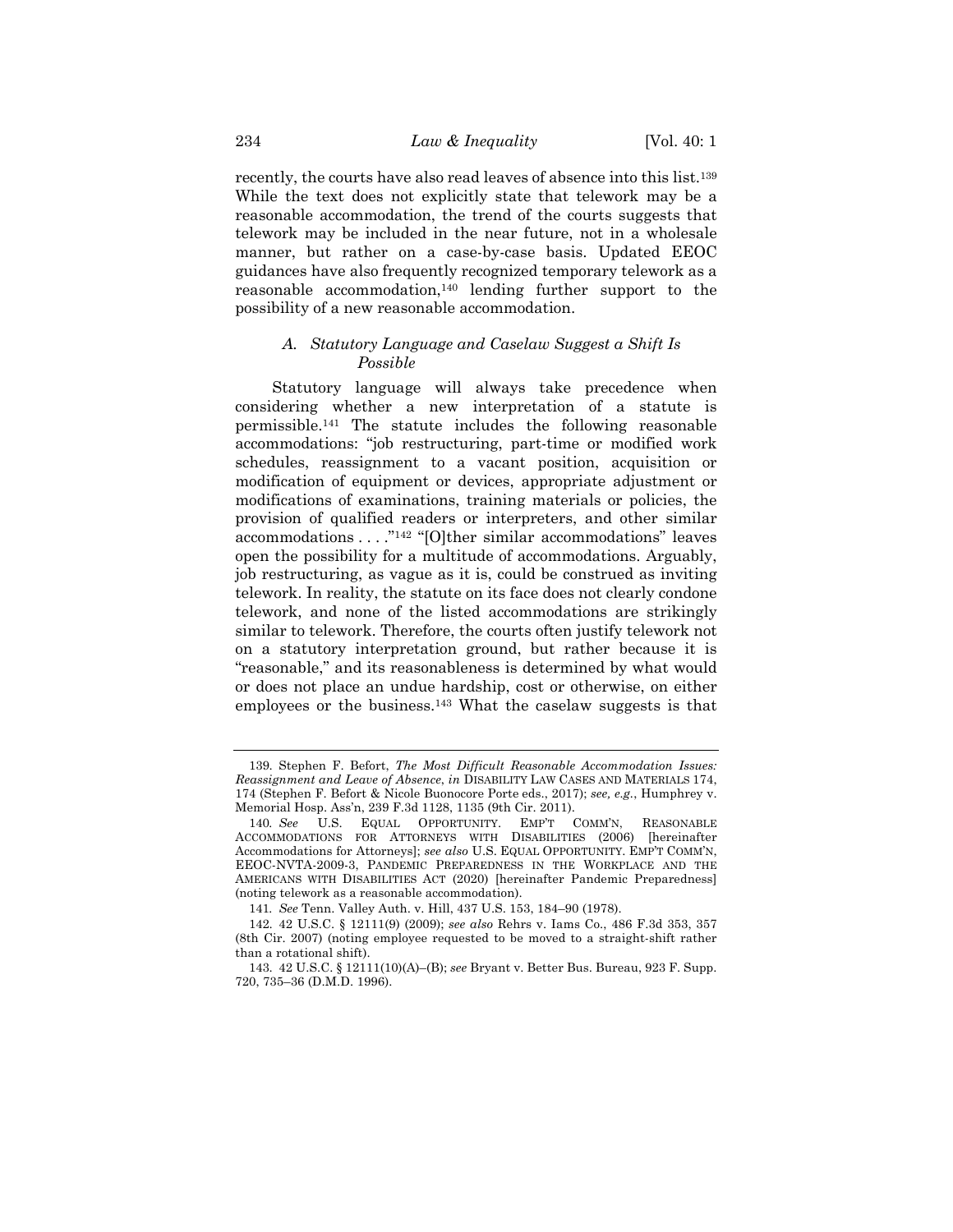whether or not telework will become a reasonable accommodation in the future is not a question that can be answered in isolation; rather, it will be a fact-specific inquiry to the needs of the business, and to the needs of the particular employees and team structures in any given business.144 In Part IV.B, "Approaching the Accommodation Conversation," statistics supporting why telework likely will not cause undue hardship for many employers going forward, either based on cost or effects on operation, will be presented.

#### *B. Courts have waivered on Telework as a Reasonable Accommodation*

Though it would be incorrect to assert that *Vande Zande* was the first case to suggest that physical presence is an essential function, that case seems to have solidified the idea.145 Soon after *Vande Zande* was decided, the Sixth Circuit adopted the Seventh Circuit's standard in *Smith v. Ameritech* and rejected the request of a phone book salesman to work from home following a herniated disc over fears that telework would lower productivity.146 Courts have continually found physical attendance to be an essential function of any job up until 2010 when the District of Pennsylvania declined to adopt the *Vande Zande* attendance standard as a per se rule.147 Instead, that court found that where a request to work from home is backed by medical documentation and the plaintiff has shown they can replicate their work setup in a manner that is not overly costly, the plaintiff may have shown a reasonable accommodation.148 In 2013, the Second Circuit declined to grant summary judgement to an employer when an employee was regularly tardy; instead, the Court offered the plaintiff the chance to show that work could be made up over lunch or after normal

<sup>144</sup>*. Bryant*, 923 F. Supp. at 736; *see also Rehrs*, 486 F.3d at 357 (finding that allowing Rehrs to work a straight day-shift would cause other workers to have to work harder, longer, and/or be deprived of opportunities, making the accommodation one not mandated by the ADA).

<sup>145.</sup> Eisenstadt, *supra* note 12; *see also* Vande Zande v. Wisconsin Dep't of Admin., 44 F.3d 538, 544–45 (7th Cir. 1995) (citing Tyndall v. Nat'l Edu. Ctr. Inc., 31 F.3d 209, 213–14 (4th Cir. 1994)); Law v. United States Postal Serv*.,* 852 F.2d 1278, 1279–80 (Fed. Cir. 1988); Langon v. Dept. of Health & Hum. Servs., 959 F.2d 1278 (Fed. Cir. 1998); Carr v. Reno, 23 F.3d 525, 529 (D.C. Cir. 1994) (holding that "coming to work regularly" is an "essential function" of any job).

<sup>146.</sup> Smith v. Ameritech, 129 F.3d 857, 860, 867 (6th Cir. 1997).

<sup>147.</sup> Bisker v. GGS Info. Sys., No. CIV. 1:CV-07-1465, 2010 WL 2265979, at \*1–4 (D. Pa. June 2, 2010). This case came two years after the ADA Amendments which widen the standard for coverage.

<sup>148</sup>*. Id.* at 4.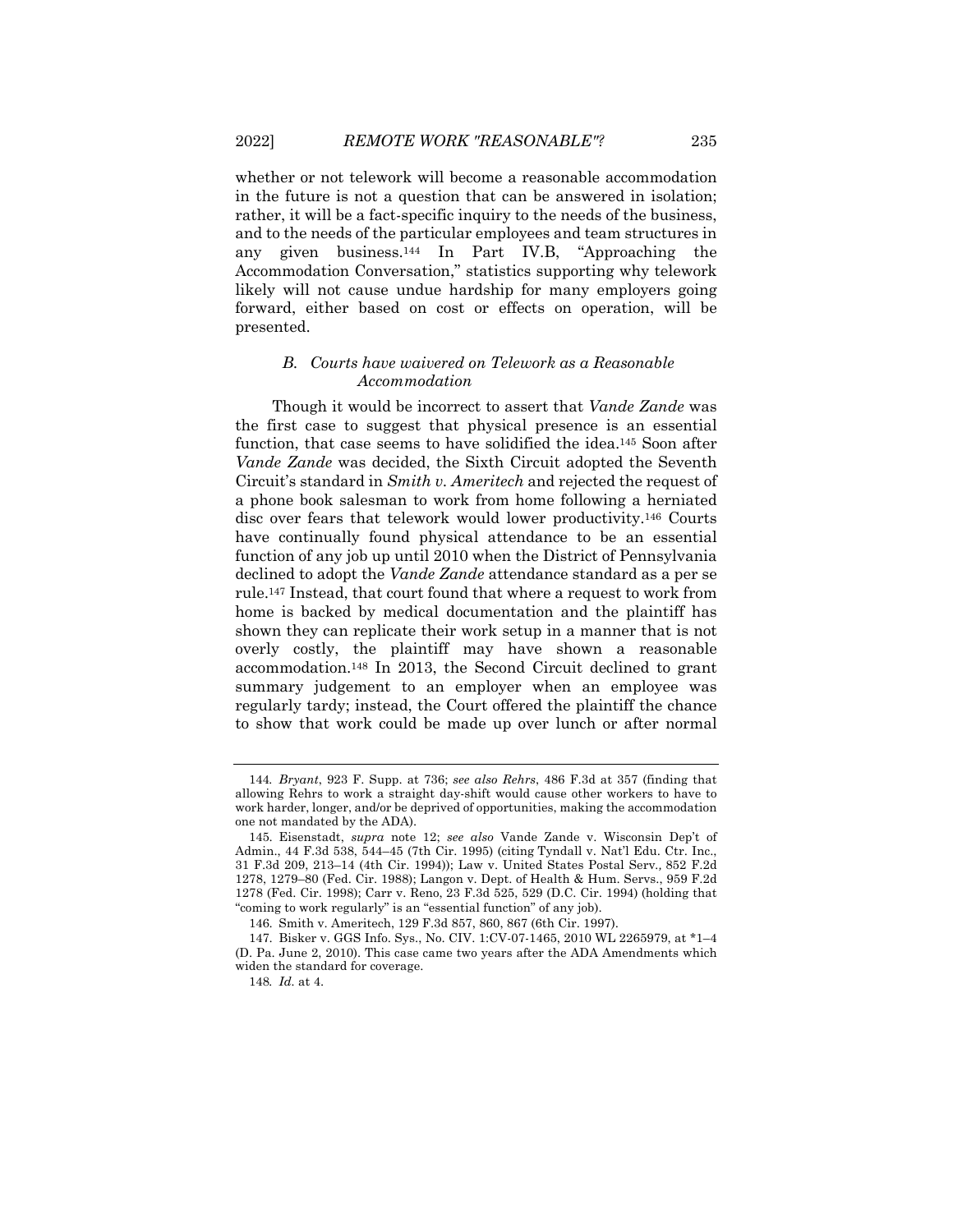hours without placing undue hardship on the employer.<sup>149</sup> In *McMillian*, the Second Circuit found the assumption that regular attendance is an essential function to be antithetical to the individualized inquiry of the ADA.150 This trend toward more flexible work schedules was challenged when a Louisiana court found that a supervisory or supervised role—inherently requiring teamwork—suggested telework would not be feasible.151

However, some employers—and courts—may simply find that telework is incompatible with various work situations. In *Tyndall*, the Fourth Circuit emphasized that the beginning of a semester is a particularly pivotal time in the formation of a class and it was therefore considered inappropriate—at the time—to consistently allow the professor to begin the semester remotely.152 More recently, the Sixth Circuit sided with the Ford Motor Company, finding an employee could not perform the essential functions of her job where three failed telework trial runs proved an employee could not meet the bare expectations of her job, and the employee's lack of productivity at home left her fellow employees with work to pick up.153 Furthermore, the court accepted that many of the plaintiff's telework friendly duties were not central enough to her job to support a telework exemption.154

The current state of the law, however, suggests that *Credeur* and *Tyndall* will represent anomalies going forward. After performing his job entirely from home during COVID-19—much like professors did during the height of COVID-19155—a trauma center manager refused to return to in-person work in May, the Massachusetts court overseeing the case subsequently issued an injunction allowing the plaintiff to keep his job and work from home due to the irreparable harm that would come from loss of a job and health insurance, and previous successful completion of his job at home suggested work-from-home did not place an undue hardship

<sup>149.</sup> McMillan v. City of New York, 711 F.3d 122, 126–29 (2d Cir. 2013).

<sup>150.</sup> Mary Hancock, Note, "*Working From Home" or "Shirking From Home":*  McMillian v. City of New York*'s Effect on the ADA*, 16 DUQ. BUS. L.J. 155–56, 162 (2013).

<sup>151.</sup> Credeur v. Louisiana, 860 F.3d 785, 793–95 (5th Cir. 2017).

<sup>152.</sup> Tyndall v. Nat'l Edu. Ctr. Inc., 31 F.3d 209, 213 (4th Cir. 1994).

<sup>153.</sup> EEOC v. Ford Motors, 782 F.3d 753, 759 (6th Cir. 2015).

<sup>154</sup>*. Id.* at 759.

<sup>155.</sup> Like any reasonable accommodation, telework must be considered within a fact specific inquiry of the operations of the employer. Whether a professor will be allowed to telework as a reasonable accommodation will depend on the operations of their specific employer, but *Peeples* appears to suggest that there will be a default in favor of allowing such an accommodation because so many professors across the country, and across disciplines have been able to work remotely for over a year.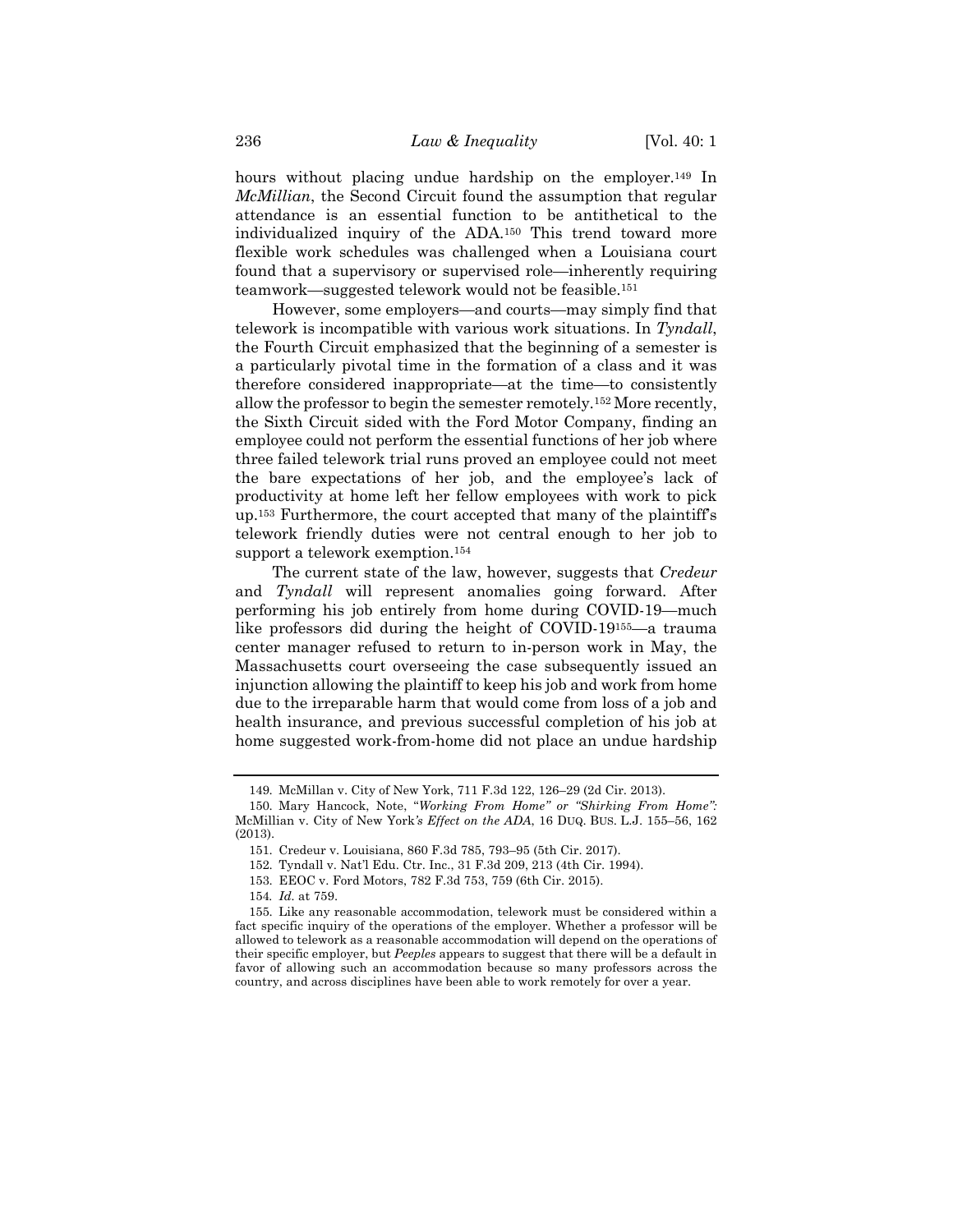on the company.156 In practice, undue hardship can look like the inverse of reasonable accommodations,157 and what is unduly burdensome or what constitutes a reasonable accommodation is also often determined by considering the impact on fellow workers or other impacted parties.158 A shift change has been considered unreasonable in some circumstances because it would require each other employee to spend more time working the overnight shift.159 Both reasonable accommodations and undue hardship must therefore be determined by an individualized inquiry.

#### *C. EEOC Guidance Favors Reinterpretation*

Even as telework is more widely accepted among the general population,160 it remains to be seen if, and how, it will be embraced under the ADA. EEOC guidance has hinted at the possibility of a telework accommodation on many occasions but has continually acknowledged that it is up to each employer's discretion to determine what fits that employer's own needs and is therefore "reasonable."161 It is worth noting that the Sixth Circuit was heavily critical of the EEOC's stance on telework in the *Ford Motors*  decision.162 Ford argued that the EEOC was urging that an employer with a telework policy should be prepared to allow employees to telework unpredictably up to 80% of the time, and the court urged this would have the negative effect of employers

159*. Rehrs*, 486 F.3d at 357.

160. Lister & Harnish, *supra* note 42, at 129, 133; *see also* Routley, *supra* note 33 (stating that 98% of survey participants indicated a preference for having the option to work from home for the rest of their careers).

161. Pandemic Preparedness, *supra* note 140; *see also* U.S. EQUAL OPPORTUNITY EMP. COMM'N, EEOC-NVTA-2003-1, WORK AT HOME/TELEWORK AS A REASONABLE ACCOMMODATION (2003) [hereinafter Work at Home/Telework] (reiterating the EEOC's stance that employers are not required to offer telework as an accommodation for disabled employees unless the employer does already offer telework); *see also* U.S. Equal Opportunity Emp. Comm'n, *The COVID-19 Pandemic and Antidiscrimination Laws*, YOUTUBE (Mar. 30, 2020), https://www.youtube.com/watch?v=X50G7l41NKg [hereinafter COVID-19 Pandemic and Antidiscrimination Laws] (acknowledging telework will not automatically become a reasonable accommodation post-COVID-19 in a conference from late March).

162*. See* EEOC v. Ford Motors, 782 F.3d 753 (6th Cir. 2015).

<sup>156.</sup> Peeples v. Clinical Support Options, Inc., 487 F. Supp. 3d 56, 59–61, 66 (D. Mass. 2020).

<sup>157.</sup> Mark Weber, *Unreasonable Accommodation and Due Hardship*, *in*  DISABILITY LAW CASES AND MATERIALS 135, 135–36 (Stephen F. Befort & Nicole Buonocore Porter eds., 2017).

<sup>158.</sup> US Airways v. Barnett, 535 U.S. 391, 396 (1985); *see also* Rehrs v. Iams Co., 486 F.3d 353, 357 (8th Cir. 2007) (holding that employer was not required to eliminate an essential function or create a new position to accommodate a disabled employee).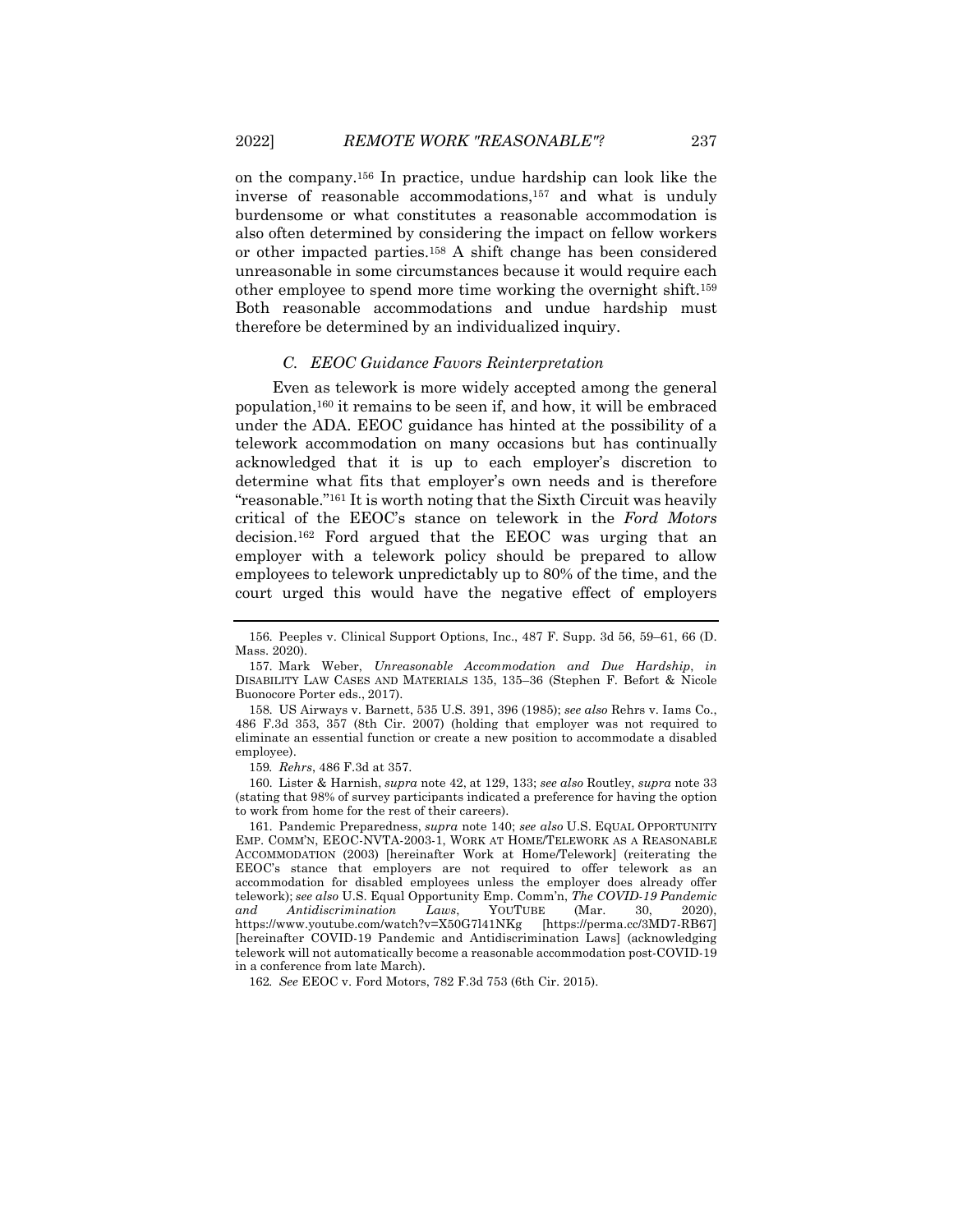reducing telework policies to avoid liability.163 However, this employer discretion standard is in harmony with the *Ford Motors* court deferring to the employer's judgment that the employee's tasks simply did not demand telework.164

The EEOC, the body responsible for administering the ADA, has been at the forefront of advocating for a more flexible view of reasonable accommodations. As far back as 2003, the EEOC has been issuing guidances that suggest telework may be a reasonable accommodation in at least some circumstances,165 and again in 2006 suggesting that a lawyer working from home a few days per week doing writing and document review may be reasonable for at least a period of time.166 In late March 2020, the EEOC called a meeting to respond to the COVID-19 pandemic, and during the conference, which was streamed online, the EEOC responded to several questions about the potential for telework.167 The EEOC acknowledged that when teleworking, the same accommodations required in the office may not be necessary when someone is at home.<sup>168</sup> The EEOC urged employers that interim accommodations may be appropriate and reassured them that post-telework would not automatically become a reasonable accommodation.169 The EEOC and caselaw suggest, however, that granting an accommodation—even if temporary—may become evidence of a reasonable accommodation if the individual was able to perform all the essential functions of their job.170 In a post-pandemic world, concerns about the efficacy of telework seem largely unfounded.

<sup>163</sup>*. Id.* at 765–66.

<sup>164</sup>*. See id.* at 759.

<sup>165</sup>*. Compare* Work at Home/Telework, *supra* note 161 (suggesting telework should be available as an accommodation if an employer gives senior employees the option to telework, but seemingly refraining from endorsing telework as a standard accommodation even for periodic impairments), *with* Anne Cullen, *Employers Not Required to Allow Post-Virus Telework: EEOC*, LEXISNEXIS: LEXIS360 (Sept. 8, 2020, 4:09 PM), https://www.law360.com/articles/1308173/employers-not-required-toallow-post-virus-telework-eeoc [https://perma.cc/N8VB-P8MK] (stressing that the pandemic does not make telework a reasonable accommodation automatically, but a case by case analysis may support an accommodation in some instances).

<sup>166.</sup> Work at Home/Telework, *supra* note 161*.* Unlike the previous guidance, this one seems to suggest employers without an existing telework policy should consider telework as an accommodation for some impairments.

<sup>167</sup>*. See* COVID-19 Pandemic and Antidiscrimination Laws, *supra* note 161.

<sup>168</sup>*. Id.*

<sup>169</sup>*. Id.*

<sup>170</sup>*. Id.*; *see* Skerski v. Time Warner Cable Co., 257 F.3d 273, 285–87 (3rd Cir., 2001); *see also* Newstax Blogs, *EEOC Addresses Telework as a Reasonable Accommodation*, LEXISNEXIS: LEXISBLOGS (Dec. 11, 2020, 11:20 AM),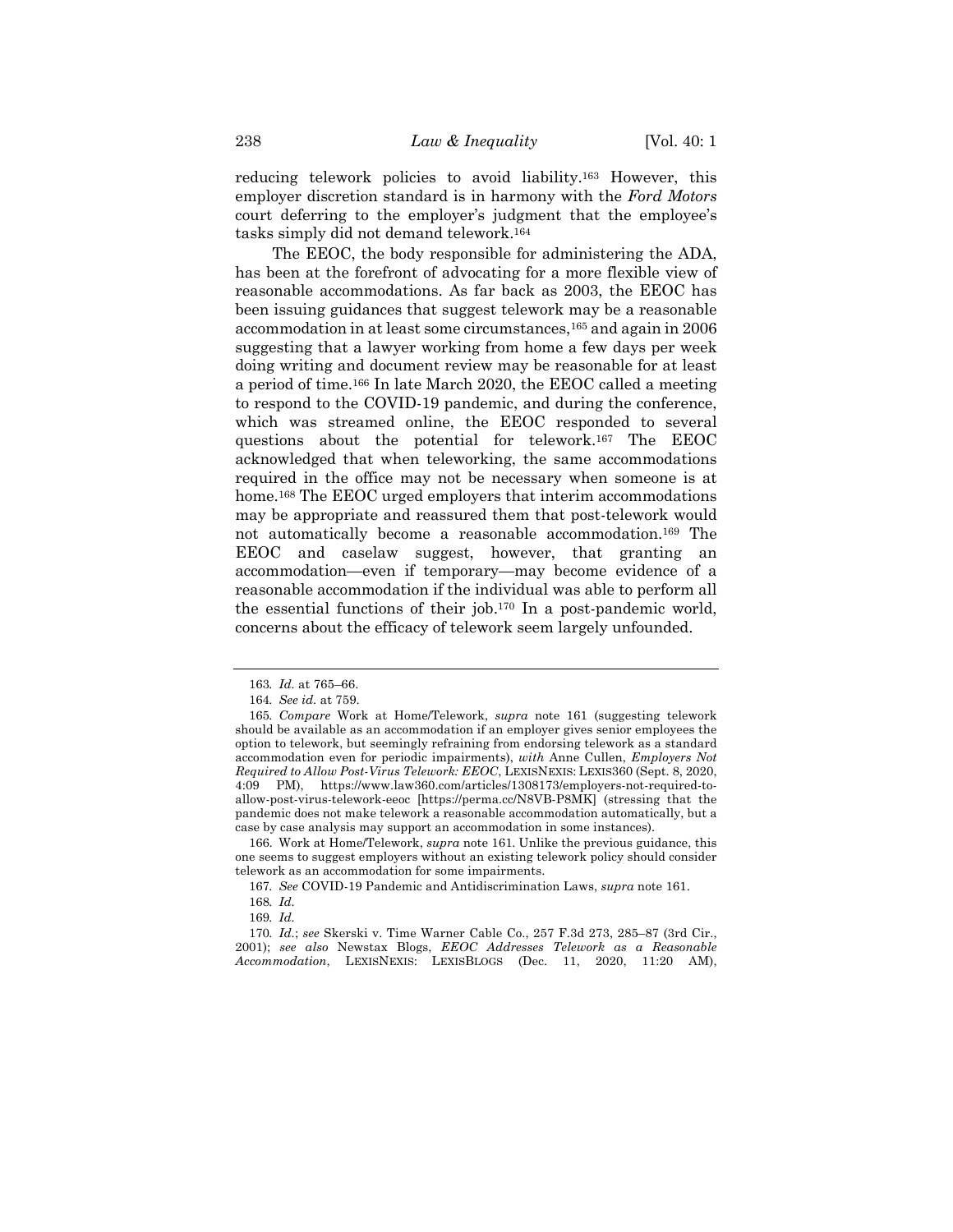# **IV. Telework will Likely Become a Reasonable Accommodation Absent an Undue Hardship**

There are possibilities beyond a fully remote or wholly inperson schedule that may better balance the interests of all parties, particularly when individuals are working on teams. For example, in a pre-COVID-19 guidance the EEOC suggested that it would be reasonable to allow an attorney to work from home three days a week when only reviewing documents and taking client phone calls.171 Furthermore, the *Tyndall* case suggests that when working with others, formation is a particularly delicate time during which an employer can be especially strict about requiring attendance.172 It may therefore become commonplace for employers to require teams to meet periodically face to face, perhaps especially when onboarding new members, while still giving lots of flexibility about where employees may work in between.

A potential, but particularly murky, problem at this point is what might happen if the needs and rights of various employees clash: for example, one employee may need to work from home for medication or transportation reasons while another may need to work in the office for structure. We see this regularly in another context when religious rights clash with sexual orientation<sup>173</sup> or lifestyle choices.174 While it is impossible to predict exactly how each employer will respond to this situation, it has the potential to complicate employment decisions in a manner which could certainly pose a challenge—on one hand, employers could respond by simply inquiring about an employee's accommodation needs and creating teams around those needs, but it may not always be realistic to structure teams in this manner. Employers could also face accusations of affirmative action type accommodations if they begin structuring work groups around the needs of singular disabled employees,175 and employers being required to hire an individual to

https://plus.lexis.com/document/?pdmfid=1530671&crid=9af84af9-386c-4755-99fc-66640b3fffcc&pdactivityid=33f6b580-3905-406a-bbd8-

<sup>6</sup>ec58d32c9a7&pdtargetclientid=-None-&ecomp=p5qk&prid=51ba57c1-aa18-4072- 8ef2-185f4c8f1d3f [https://perma.cc/7W8S-B7JL] (stating that if a disabled employee can perform their job at the same level of performance while working remotely during the COVID-19 pandemic, then the employer is less likely to be able to successfully argue that the employee cannot have telework as a future accommodation).

<sup>171.</sup> Accommodations for Attorneys, *supra* note 140.

<sup>172.</sup> Tyndall v. Nat'l Edu. Ctr. Inc., 31 F.3d 209, 213 (4th Cir. 1994).

<sup>173</sup>*. See* Masterpiece Cakeshop, Ltd., v. Colorado Civil Rights Comm., 138 S. Ct. 1719 (2018).

<sup>174</sup>*. See* Burwell v. Hobby Lobby Stores, Inc., 573 U.S. 682 (2014).

<sup>175.</sup> US Airways v. Barnett, 535 U.S. 391 (2002) (Scalia, J., dissenting).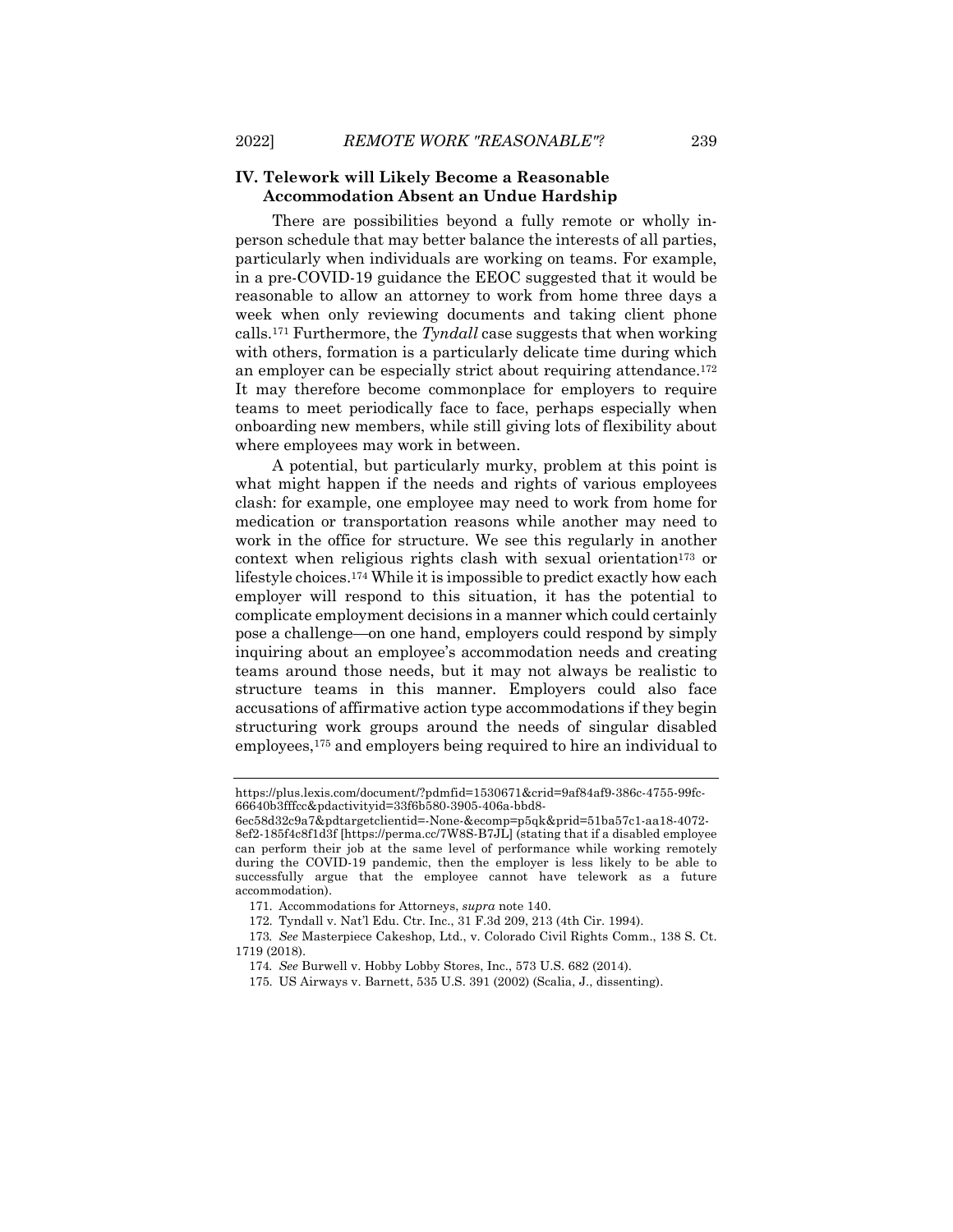work remotely or work in person for a particular position could unduly reduce their applicant pool. It is possible that this kind of burden on employees and operations could pose an undue hardship if it unduly restricts how others are able to work beyond their desires.176 A proposal for an employer to adopt such a system would be subject to a fact specific inquiry as to whether it posed an undue hardship for that particular employer and therefore made teamwork based teleworking structures unreasonable.

Is this move to telework just the beginning of a changing of the tide?177 Many believe that telework will be a reasonable accommodation going forward for two main reasons: (1) we simply have shown that working from home is possible,<sup>178</sup> and (2) empirical studies largely suggest that productivity does not drop at home, as the courts have often suggested, but rather even one day of work at home per week increases productivity.179

#### *A. Vande Zande is Undue: For Most, Telework will not Pose an Undue Hardship*

*Vande Zande* rested on two fundamental beliefs about the way we work. First, we cannot work—either with our team or our equipment—if we are not physically present in the same space at the same time.180 More recent caselaw and the COVID-19 pandemic have already shown us that this claim that teamwork must be done

<sup>176.</sup> Rehrs v. Iams Co., 486 F.3d 353, 357 (8th Cir. 2007).

<sup>177</sup>*. Compare* Bisker v. GGS Info. Sys., No. CIV. 1:CV-07-1465, 2010 WL 2265979, at \*1–4 (D. Pa. June 2, 2010) (stating that working from home can be a reasonable accommodation when the employee can still perform the essential functions of their job, explicitly rejecting the 7th circuit rule), *and* Smith v. Ameritech, 129 F.3d 857, 862 (6th Cir. 1997) (suggesting that working from home is not a reasonable accommodation when an employee cannot maintain the same quality of work), *with Execs Expect Work Remote Trend to Continue*, *supra* note 36 (stating that 77% of human resource executives anticipate that the number of employees working remotely at least three days a week will increase); *see also* Gill Press, *The Future of Work Post-COVID-19*, FORBES (July 15, 2020), https://www.forbes.com/sites/gilpress/ 2020/07/15/the-future-of-work-post-covid-19/#6ae129fa4baf [https://perma.cc/CCQ6- K2TG].

<sup>178</sup>*.* Dey et al., *supra* note 38; *see* Eisenstadt, *supra* note 12.

<sup>179.</sup> Hancock, s*upra* note 150, at 151, 165 (2013).

<sup>180.</sup> Vande Zande v. State of Wisconsin Dep't of Admin., 44 F.3d 538, 544 (7th Cir. 1995). This is not to say all jobs can be done remotely, but rather the corporate jobs considered in this paper largely can. *Cf.* Samper v. Providence St. Vincent Med. Ctr., 675 F.3d 1233, 1237 (9th Cir. 2012). *Samper* stressed that the use of medical equipment was a factor in requiring physical presence of a nurse, but today telehealth companies are proliferating by offering phone and video consults and home visits with limited equipment, including Kavira Health, started by the author's brother *during* the COVID-19 pandemic. This suggests that even professions that quintessentially require equipment can be modified for telework long term.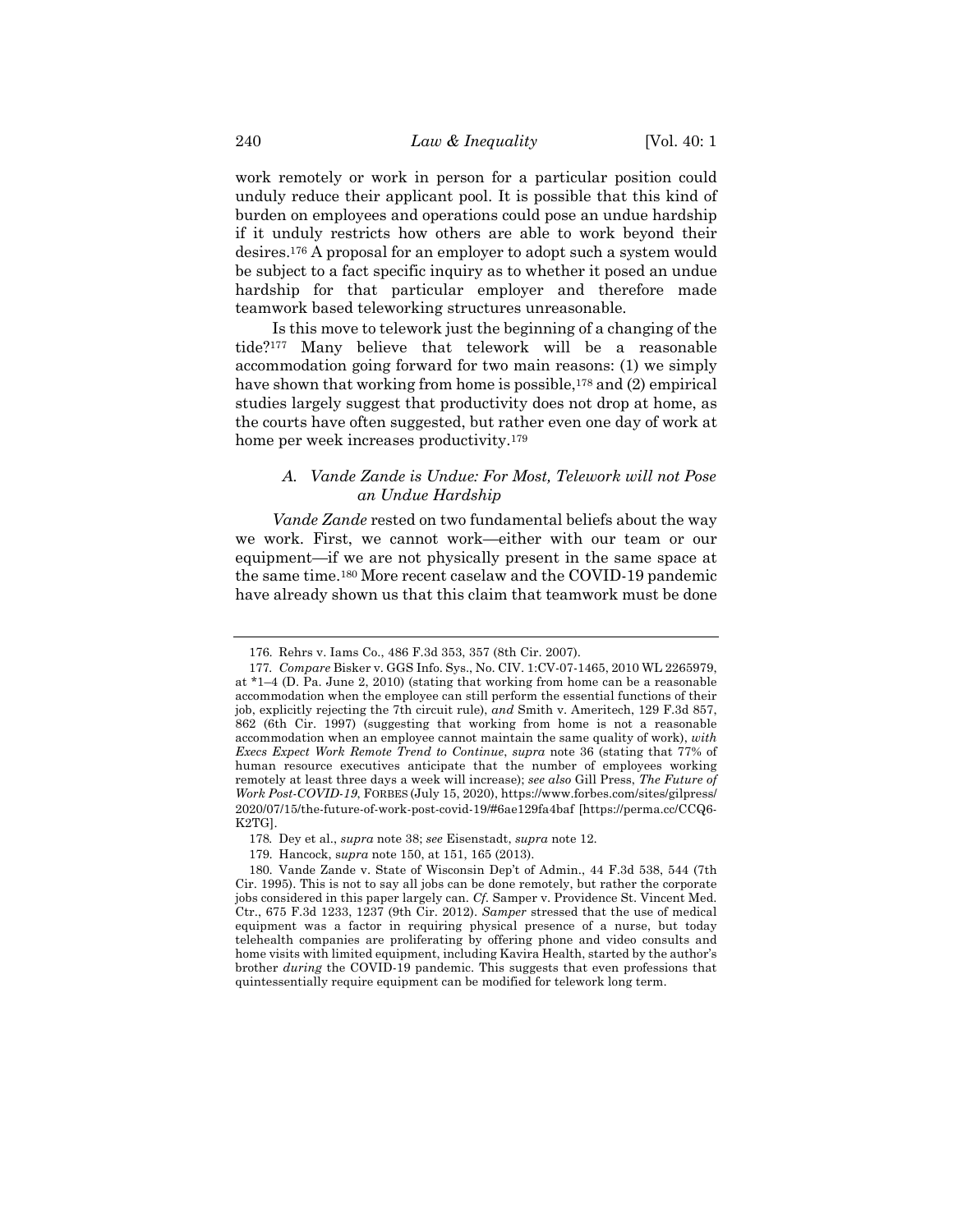in person simply is no longer true:181 in some industries the percentage of teleworkers rose to as high as 86%.182 Furthermore, with the rise in video-conferencing platforms, everyone, disabled or not, can communicate online instantaneously.183 Second, productivity will not decrease,184 implicitly negating an undue hardship.<sup>185</sup> Not only does modern teleworking actually largely increase productivity, it offers a variety of other benefits to employers and disabled employees alike.186

#### i. Teleworking Does Not Undermine Productivity

A recent Chinese study found teleworking individuals were on average more productive than their non-teleworking counterparts.187 During the COVID-19 pandemic, a number of surveys were conducted testing the actual and perceived productiveness of employees based both on self-perception and manager perception.188 One survey found that 47% of individuals felt more productive during the pandemic, while in another, 30% felt no change in their productivity, and only a minority felt less productive.189 When surveying employers, 68% of employers

<sup>181</sup>*. See* Dey et al., *supra* note 38 (explaining that .31% employed in early March had switched to telework by early April); *see also supra* Part III.B (arguing that recent caselaw from the 2nd Circuit indicates a willingness by the courts to accept that workplaces are changing and that accommodations that were not at one time reasonable may become reasonable).

<sup>182</sup>*. See Disability Employment Statistics*, *supra* note 4.

<sup>183.</sup> Reid, *supra* note 125, at 18–19.

<sup>184</sup>*. Contra* Tim Lawrence & Brian Scheld, *Work-from-home Productivity Gains Seen Evaporating as Pandemic Grinds On*, S&P GLOBAL MARKET INTELLIGENCE (Sept. 10, 2020), https://www.spglobal.com/marketintelligence/en/newsinsights/latest-news-headlines/work-from-home-productivity-gains-seen-<br>evaporating-as-pandemic-grinds-on-60119373 [https://perma.cc/5KYL-NS44] evaporating-as-pandemic-grinds-on-60119373 (suggesting pandemic productivity gains are an illusion because productivity in

many white collar jobs, like consulting, cannot be easily quantified like it could in coding where you can measure the lines of code written); *see* Bloom et. al., *Does Working From Home Work? Evidence from a Chinese Experiment*, 130 Q. J. ECON. 165, 185 (exploring increased productivity in a pre-pandemic study that lasted nine months).

<sup>185.</sup> *Vande Zande*, 44 F.3d at 545; *see also* Rehrs v. Iams Co., 486 F.3d 353, 357 (8th Cir. 2007) (stating that the impact on other employees must be taken into account when determining the reasonableness of an accommodation).

<sup>186</sup>*. See supra* Part II.A.

<sup>187.</sup> Schur et. al., *supra* note 111, at 523.

<sup>188</sup>*. See* Routley, *supra* note 33; *see also* Press, *supra* note 177 (stating that 47% of employee surveyed by Kentik reported feeling more productive while working from home); *Execs Expect Work Remote Trend to Continue*, *supra* note 36 (stating that 37% of companies that have more remote employees than pre-COVID-19 pandemic have reported increased productivity).

<sup>189</sup>*. See* Press, *supra* note 177.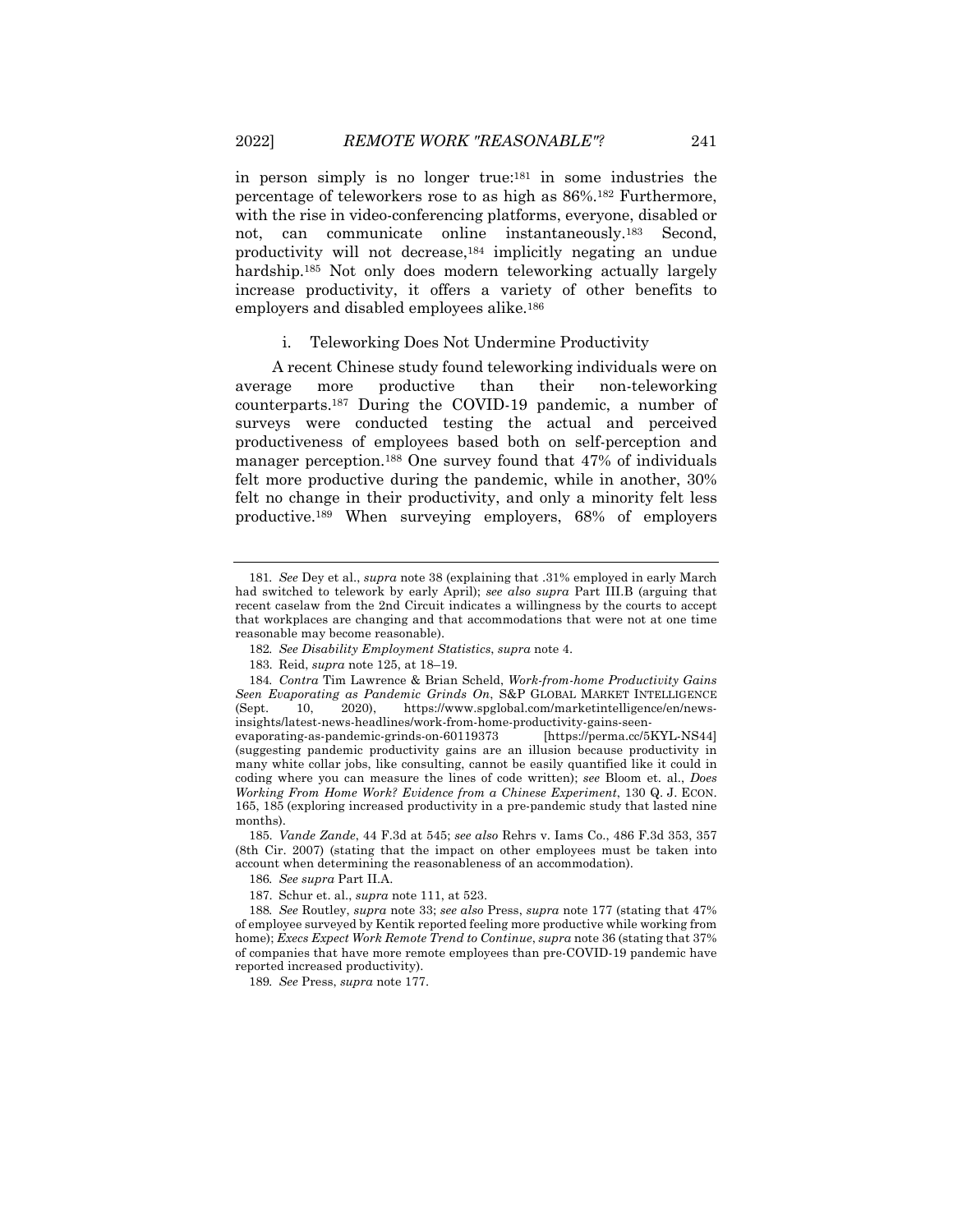reported either no change to productivity or an increase in productivity since telework began.190 These statistics overwhelmingly suggest that both self- and manager-perceived productivity and actual productivity are higher when working from home, at least part-time, than the traditional office work model.<sup>191</sup>

#### *B. Approaching the Accommodation Conversation*

NFI-funded research discovered two particularly interesting outcomes with important implications for employers looking to increase diversity today: (1) individuals perceived less prejudice as a whole from their colleagues when their *managers* believed the benefits of accommodations outweighed the costs;192 and (2) the respect managers gave to an accommodation request throughout the inquiry process was more important than the actual granting of a request in how satisfied employees were with their employer.193 This tells us two things about the accommodation process moving forward. First, managers have a key role in promoting the inclusion of individuals who are disabled in the workplace. Second, strict adherence to a telework accommodation may not be necessary, either from an ADA standard, but also on an individual level: employees may be more willing to be flexible with their bosses if their bosses are respectful of them. In sum, mutual respect, not costly accommodations, is what will provide the greatest satisfaction regardless of how the law may change.194

NFI research also suggested that companies making accommodations for individuals who are disabled also tend to make more accommodations for non-disabled individuals.195 This suggests that as we move to a likely more virtual world where individuals feel the strain of needing to be available all the time,196

<sup>190</sup>*. See Execs Expect Work Remote Trend to Continue*, *supra* note 36.

<sup>191.</sup> Hancock, *supra* note 150, at 165.

<sup>192.</sup> DISABILITY CASE STUDY RSCH. CONSORTIUM, *supra* note 26, at 6.

<sup>193</sup>*. Id.* at 8.

<sup>194</sup>*. See* Ashley Shrew, *Let COVID-19 Expand Awareness of Disability Tech*, NATURE (May 5, 2020), https://www-nature-com.ezp1.lib.umn.edu/articles/d41586- 020-01312-w [https://perma.cc/S88X-22W7]. Shrew is a researcher who is disabled. In suggesting how to approach post-COVID-19 accommodations she emphasizes that employers should be willing to listen to criticism instead of defaulting to convention.

<sup>195.</sup> DISABILITY CASE STUDY RSCH. CONSORTIUM, *supra* note 26, at 45.

<sup>196.</sup> Hancock, *supra* note 150, at 151, 165–66; *see also* Chris Westfall, *Mental Health and Remote Work: Survey Reveals 80% of Workers Would Quit Their Job for This*, FORBES (Oct. 8, 2020, 4:30 PM), https://www.forbes.com/sites/chriswestfall/ 2020/10/08/mental-health-leadership-survey-reveals-80-of-remote-workers-wouldquit-their-jobs-for-this/?sh=6c9a35f33a0f [https://perma.cc/GBH7-447R] (stating that 4 out of 5 employees struggle with work-life balance while teleworking).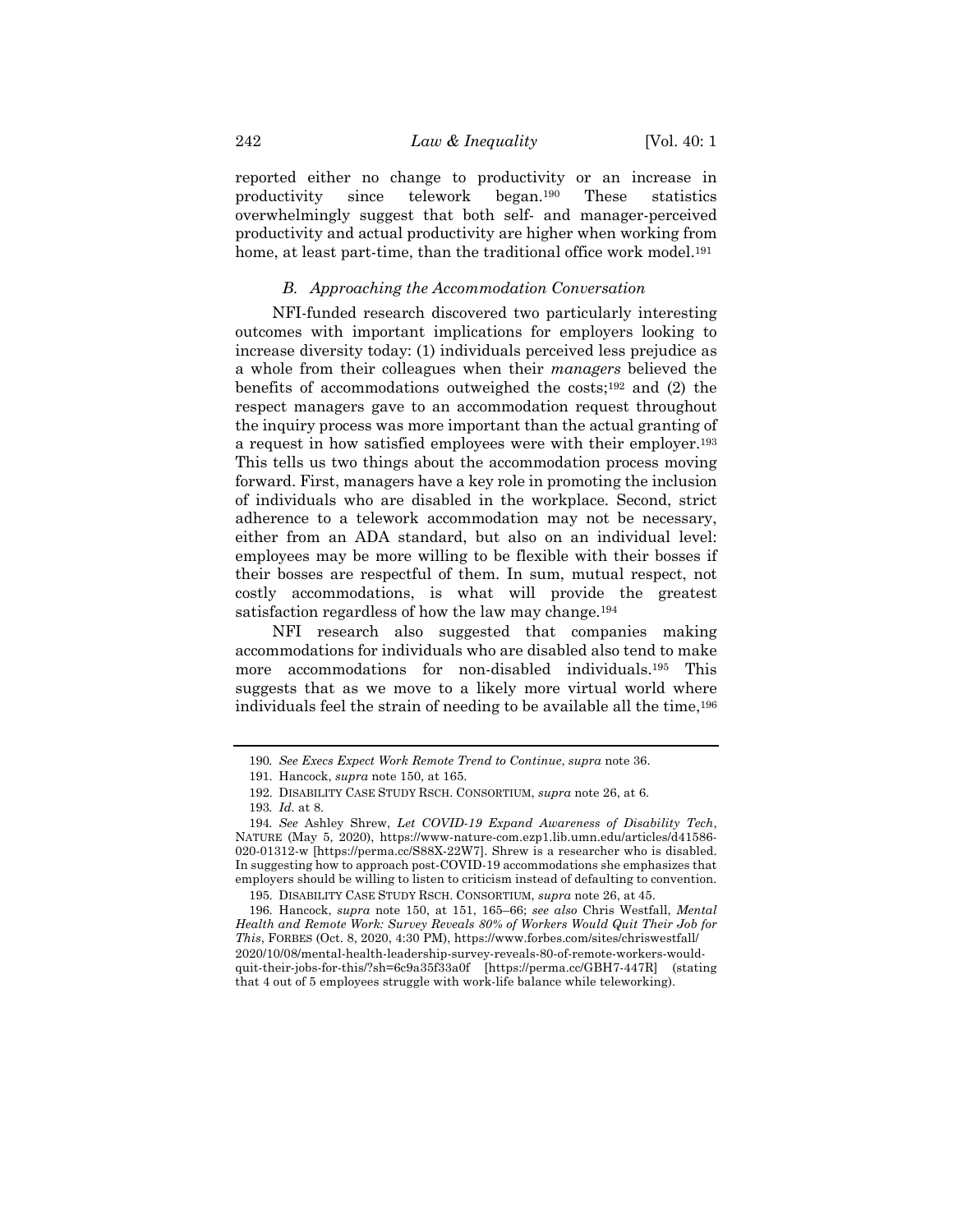a focus on accommodating individuals who are disabled could also lead companies to a more flexible and balanced approach in handling the needs of all their employees.<sup>197</sup>

One way that employees could respond is by a framework similar to those adopted under the "right to request" laws that have begun to infiltrate Europe, Australia, and even parts of the United States.198 These laws enable employees to request reduced working hours.<sup>199</sup> The German statute requires something akin to the interactive process required by the ADA,200 and a safety valve for employers that allows them to reject accommodations for cost and operational burdens, similar to undue hardship.201 These right to request laws were adopted first in Germany in 1967, and by the 1980s, they were utilized by as much as 45% of the population.202 In the UK, these laws were initially resisted, but after their 2007 amendments, they cover wide swaths of workers and estimates say that as many as 90% of requests are honored by employers.203

#### **Conclusion**

This Note has traced the history of reasonable accommodations surrounding telework and executive initiatives to promote inclusion in the workforce. Courts have justified their denial of telework on three tenets: (1) physical presence was considered an essential function; (2) telework was preemptively thought to lower productivity; and (3) telework was thought not to be compatible with teamwork or the need to use equipment.204 Recent caselaw has put in doubt the belief that physical presence is an essential function.205 At the same time, recent studies on the

<sup>197.</sup> DISABILITY CASE STUDY RSCH. CONSORTIUM, *supra* note 26, at 45.

<sup>198</sup>*. An Interview with Professor Stephen Befort*, 28 MN J. INT'L L. 401, 411 (2019); *see generally* Paul D. Hallgren, *Requesting Balance: Promoting Flexible Work Arrangements with Procedural Right-to-Request Statutes*, 33 A.B.A. J. LAB. & EMP. L. 229, 234–39 (2018) (arguing that a right-to-request system would allow employees to have increased flexibility when determining their work schedule).

<sup>199.</sup> Hallgren, *supra* note 197, at 234.

<sup>200</sup>*. See ADA: Reasonable Accommodation/Interactive Process,* SHRM, https://www.shrm.org/ResourcesAndTools/tools-and-samples/exreq/Pages/ Details.aspx?Erid=818 [https://perma.cc/QFT3-SULC].

<sup>201.</sup> Hallgren, *supra* note 197, at 234.

<sup>202.</sup> Robert C. Bird & Liz Brown, *The United Kingdom Right to Request as a Model for Flexible Work in the European Union*, 55 AM. BUS. L.J. 53, 57, 60 (2018).

<sup>203.</sup> *Id.* at 66, 68–70.

<sup>204</sup>*. See, e.g.*, Vande Zande v. State of Wisconsin Dept. of Admin., 44 F.3d 538, 544–45 (7th Cir. 1995).

<sup>205.</sup> Peeples v. Clinical Support Options, Inc., 487 F. Supp. 3d 56, 63 (D. Mass. Sept. 16, 2020).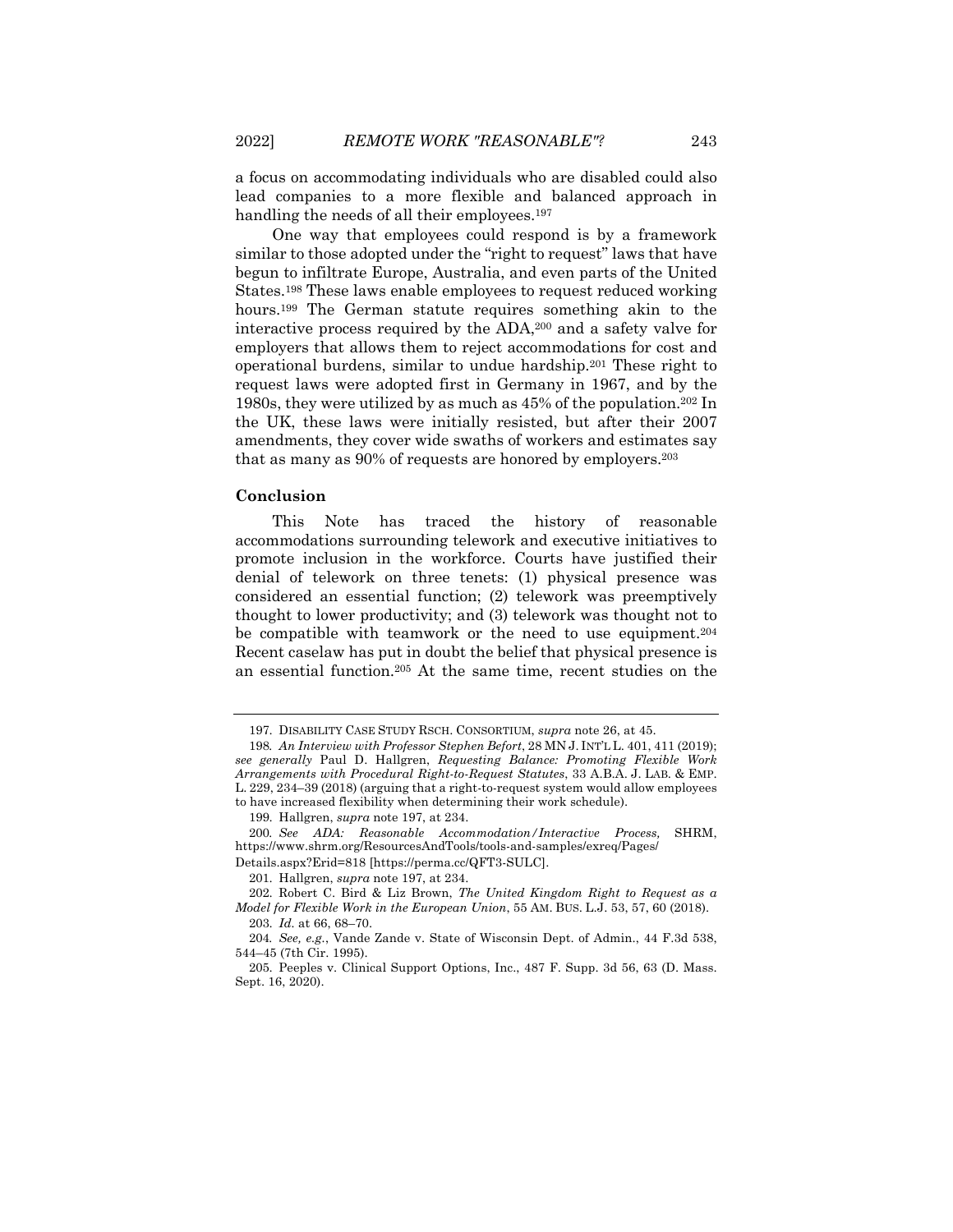efficacy of remote work have undermined the belief that telework reduces productivity.206 Teleworking platforms have proven that individuals can in fact work in teams from remote locations.207 Additionally, telework provides potential financial, accessibility, and talent acquisition benefits.208 In sum, courts are nearly certain to begin to recognize telework as a reasonable accommodation in at least some capacities. While telework presents exciting opportunities for some individuals who are disabled, it also threatens to isolate others—disabled and not—from the workforce, or from their own companies and co-workers.209 In order for any accommodation to become reasonable, it cannot unduly burden fellow workers, and so it is key that moving forward employers and employees keep an open mind as to what may in fact be a reasonable accommodation.210 Employers should consider both the effects of telework on physically and mentally impaired individuals, as well as employees who are not disabled. To best accommodate everyone, employers should partner with technology platforms that offer accessible features, but they should also consider flexible work schedules to accommodate for partial in-person work.<sup>211</sup> Providing training on accommodations to all employees and supporting nondisabled employees' decision to telework may be one way of promoting a mutually beneficial workplace, but at the same time employers should remain free to choose the work format that works best for them and their teams. Some employers may choose to have teams or functions that move entirely remote,<sup>212</sup> but given the

<sup>206</sup>*. See* Hancock, s*upra* note 150, at 165; *see also Execs Expect Work Remote Trend to Continue*, *supra* note 36 (stating that 37% of companies have found that employee productivity has increased as more employees telework).

<sup>207</sup>*. See* Low, *supra* note 30.

<sup>208</sup>*. See* Routley, *supra* note 33; *see also* Low, *supra* note 30 (arguing that technological advances, such as Zoom, have made it easier for disabled individuals to participate in the workplace and education).

<sup>209.</sup> Shur, *supra* note 111, at 1–2.

<sup>210.</sup> McMillian v. City of New York, 711 F.3d 120, 128–29 (2d Cir. 2013) (giving McMillian the chance to prove that a modified work schedule was a reasonable accommodation); *see also* Hancock, *supra* note 150, at 162 (stating that advocates for changing perceptions of the traditional workplace have pushed Congress to revise employment and labor laws).

<sup>211</sup>*. See* Low, *supra* note 30; *see also* JAN, *supra* note 128, at 5 (stating that flexible schedules may help disabled employees who struggle with attentiveness and concentration); *see also* Gill, *supra* note 116 (stating that masks may make it difficult for individuals who rely on lip reading for communication); *see also* Leary, *supra* note 120 (urging event organizers to use technology to grant access to disabled individuals).

<sup>212.</sup> Dong, *supra* note 33.